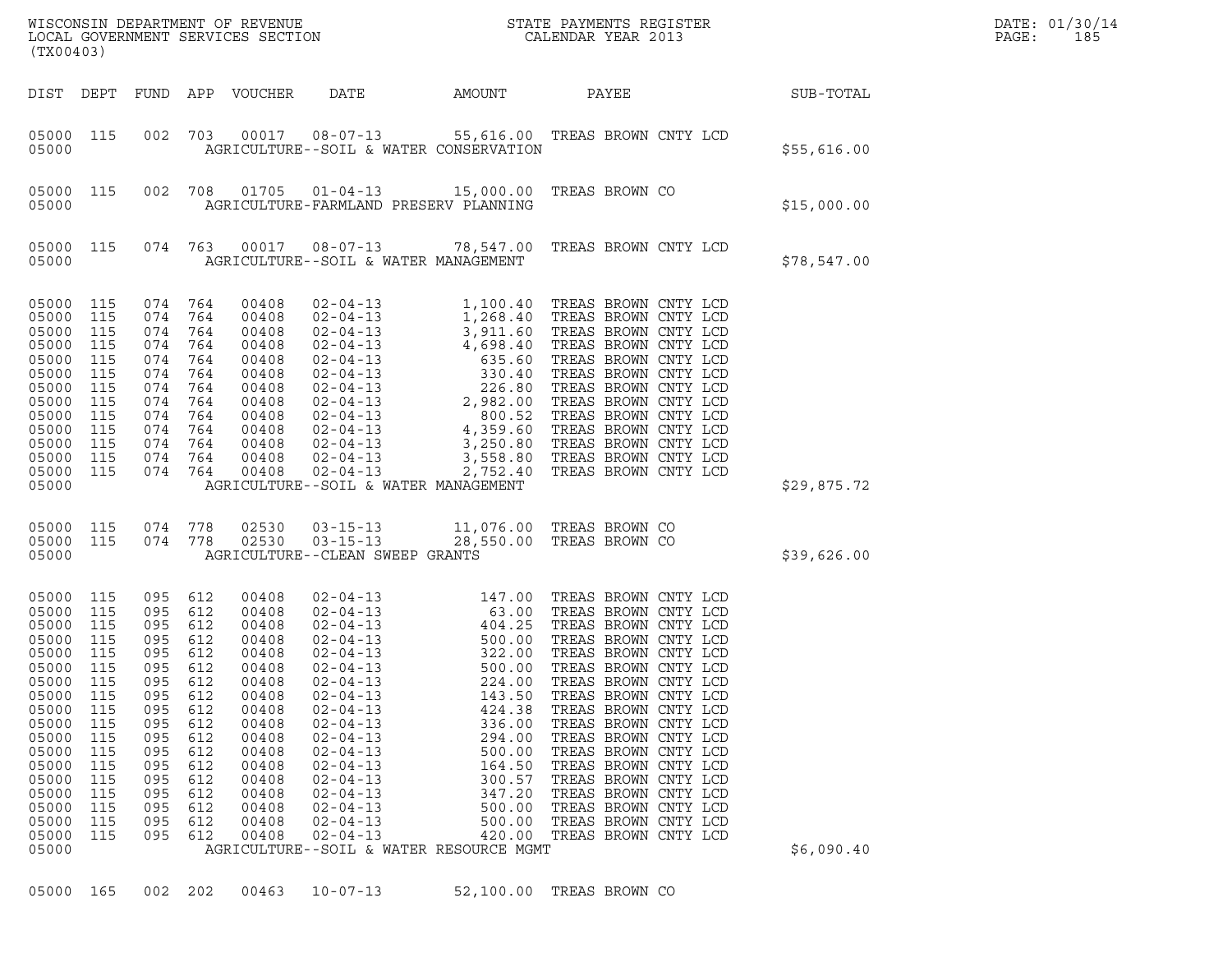|       | DATE: 01/30/14 |
|-------|----------------|
| PAGE: | 186            |

| (TX00403)                                                                                                                                                                                 |                                                                                                                                                 |                                                                                                                                                 |                                                                                                                                                 |                                                                                                                                                                                           |                                                                                                                                                                                                                                                                                                                | $\tt WISCONSIM DEPARTMENT OF REVENUE$ $\tt WISCONSIM EN THE BAYMENTS REGISTERLOCAL GOVERNMENT SERVICES SECTION CALENDAR YEAR 2013$                                                                                                                                                                                                                         |                                                                                                                                                                                                                                                                                              |                | DATE: 01/30/14<br>PAGE:<br>186 |
|-------------------------------------------------------------------------------------------------------------------------------------------------------------------------------------------|-------------------------------------------------------------------------------------------------------------------------------------------------|-------------------------------------------------------------------------------------------------------------------------------------------------|-------------------------------------------------------------------------------------------------------------------------------------------------|-------------------------------------------------------------------------------------------------------------------------------------------------------------------------------------------|----------------------------------------------------------------------------------------------------------------------------------------------------------------------------------------------------------------------------------------------------------------------------------------------------------------|------------------------------------------------------------------------------------------------------------------------------------------------------------------------------------------------------------------------------------------------------------------------------------------------------------------------------------------------------------|----------------------------------------------------------------------------------------------------------------------------------------------------------------------------------------------------------------------------------------------------------------------------------------------|----------------|--------------------------------|
| DIST DEPT                                                                                                                                                                                 |                                                                                                                                                 |                                                                                                                                                 |                                                                                                                                                 | FUND APP VOUCHER                                                                                                                                                                          | DATE                                                                                                                                                                                                                                                                                                           | AMOUNT                                                                                                                                                                                                                                                                                                                                                     | PAYEE                                                                                                                                                                                                                                                                                        | SUB-TOTAL      |                                |
| 05000                                                                                                                                                                                     |                                                                                                                                                 |                                                                                                                                                 |                                                                                                                                                 |                                                                                                                                                                                           |                                                                                                                                                                                                                                                                                                                | SAFETY/PROF SERV-PRIVATE SEWAGESYS AIDS                                                                                                                                                                                                                                                                                                                    |                                                                                                                                                                                                                                                                                              | \$52,100.00    |                                |
| 05000<br>05000                                                                                                                                                                            | 255                                                                                                                                             |                                                                                                                                                 | 002 204                                                                                                                                         | 01251                                                                                                                                                                                     | $06 - 17 - 13$                                                                                                                                                                                                                                                                                                 | PUBLIC INSTRUCTION--PROGRAM GRANTS                                                                                                                                                                                                                                                                                                                         | 58,106.00 TREAS BROWN CO                                                                                                                                                                                                                                                                     | \$58,106.00    |                                |
| 05000<br>05000<br>05000<br>05000<br>05000<br>05000<br>05000                                                                                                                               | 255<br>255<br>255<br>255<br>255<br>255                                                                                                          | 002<br>002<br>002<br>002<br>002<br>002                                                                                                          | 206<br>206<br>206<br>206<br>206<br>206                                                                                                          | 00438<br>00456<br>00495<br>00553<br>00668<br>00817                                                                                                                                        | $12 - 16 - 13$<br>$03 - 18 - 13$<br>$06 - 10 - 13$<br>$11 - 18 - 13$<br>$02 - 19 - 13$<br>$01 - 22 - 13$                                                                                                                                                                                                       | PUBLIC INSTRUCT-HANDICAPPED CHILDREN                                                                                                                                                                                                                                                                                                                       | 183,565.00 TREAS BROWN CO<br>187,542.00 TREAS BROWN CO<br>365,441.00 TREAS BROWN CO<br>183,564.00 TREAS BROWN CO<br>195,074.00 TREAS BROWN CO<br>185,030.00 TREAS BROWN CO                                                                                                                   | \$1,300,216.00 |                                |
| 05000<br>05000                                                                                                                                                                            | 255                                                                                                                                             | 002                                                                                                                                             | 209                                                                                                                                             | 00048                                                                                                                                                                                     | $03 - 11 - 13$                                                                                                                                                                                                                                                                                                 | PUBLIC INSTRUCT--ELDERLY NUTRITION IMPR                                                                                                                                                                                                                                                                                                                    | 843.99 TREAS BROWN CO                                                                                                                                                                                                                                                                        | \$843.99       |                                |
| 05000<br>05000                                                                                                                                                                            | 255                                                                                                                                             | 002                                                                                                                                             | 215                                                                                                                                             | 00047                                                                                                                                                                                     | $03 - 11 - 13$                                                                                                                                                                                                                                                                                                 | PUBLIC INSTRUCT--LEARNING READINESS                                                                                                                                                                                                                                                                                                                        | 499.41 TREAS BROWN CO                                                                                                                                                                                                                                                                        | \$499.41       |                                |
| 05000<br>05000                                                                                                                                                                            | 255                                                                                                                                             | 002                                                                                                                                             | 226                                                                                                                                             | 00184                                                                                                                                                                                     | 08-19-13                                                                                                                                                                                                                                                                                                       | 4,462.07 TREAS BROWN CO<br>PUBLIC INSTRUCT--PEER REVIEW & MENTORING                                                                                                                                                                                                                                                                                        |                                                                                                                                                                                                                                                                                              | \$4,462.07     |                                |
| 05000<br>05000                                                                                                                                                                            | 255                                                                                                                                             |                                                                                                                                                 | 002 231                                                                                                                                         | 01250                                                                                                                                                                                     | $06 - 17 - 13$                                                                                                                                                                                                                                                                                                 | 1,592,372.00 TREAS BROWN CO<br>PUBLIC INSTRUCT--CO HANDICAPPED EDUC BDS                                                                                                                                                                                                                                                                                    |                                                                                                                                                                                                                                                                                              | \$1,592,372.00 |                                |
| 05000<br>05000<br>05000<br>05000<br>05000<br>05000<br>05000<br>05000<br>05000<br>05000<br>05000<br>05000<br>05000<br>05000<br>05000<br>05000<br>05000<br>05000<br>05000<br>05000<br>05000 | 255<br>255<br>255<br>255<br>255<br>255<br>255<br>255<br>255<br>255<br>255<br>255<br>255<br>255<br>255<br>255<br>255<br>255<br>255<br>255<br>255 | 002<br>002<br>002<br>002<br>002<br>002<br>002<br>002<br>002<br>002<br>002<br>002<br>002<br>002<br>002<br>002<br>002<br>002<br>002<br>002<br>002 | 241<br>241<br>241<br>241<br>241<br>241<br>241<br>241<br>241<br>241<br>241<br>241<br>241<br>241<br>241<br>241<br>241<br>241<br>241<br>241<br>241 | 00002<br>00002<br>00002<br>00002<br>00003<br>00003<br>00004<br>00004<br>00004<br>00004<br>00007<br>00007<br>00007<br>00007<br>00007<br>00008<br>00008<br>00009<br>00009<br>00009<br>00010 | $02 - 19 - 13$<br>$08 - 19 - 13$<br>$03 - 18 - 13$<br>$03 - 18 - 13$<br>$05 - 06 - 13$<br>$05 - 06 - 13$<br>$03 - 25 - 13$<br>$05 - 20 - 13$<br>$05 - 20 - 13$<br>$07 - 22 - 13$<br>$07 - 22 - 13$<br>$03 - 25 - 13$<br>$10 - 28 - 13$<br>$04 - 22 - 13$<br>$04 - 22 - 13$<br>$12 - 02 - 13$<br>$12 - 30 - 13$ | 345.95<br>02-19-13 676.80 TREAS BROWN CO<br>09-30-13 1,728.70 TREAS BROWN CO<br>09-30-13 1,011.15 TREAS BROWN CO<br>08-19-13 1,283.25 TREAS BROWN CO<br>08-19-13 725.76 TREAS BROWN CO<br>371.85<br>616.32<br>2,867.84<br>663.43<br>399.11<br>1,005.12<br>558.70<br>553.15<br>1,065.60<br>2,482.64<br>2,748.82<br>452.16<br>266.40<br>3,389.47<br>2,920.09 | TREAS BROWN CO<br>TREAS BROWN CO<br>TREAS BROWN CO<br>TREAS BROWN CO<br>TREAS BROWN CO<br>TREAS BROWN CO<br>TREAS BROWN CO<br>TREAS BROWN CO<br>TREAS BROWN CO<br>TREAS BROWN CO<br>TREAS BROWN CO<br>TREAS BROWN CO<br>TREAS BROWN CO<br>TREAS BROWN CO<br>TREAS BROWN CO<br>TREAS BROWN CO |                |                                |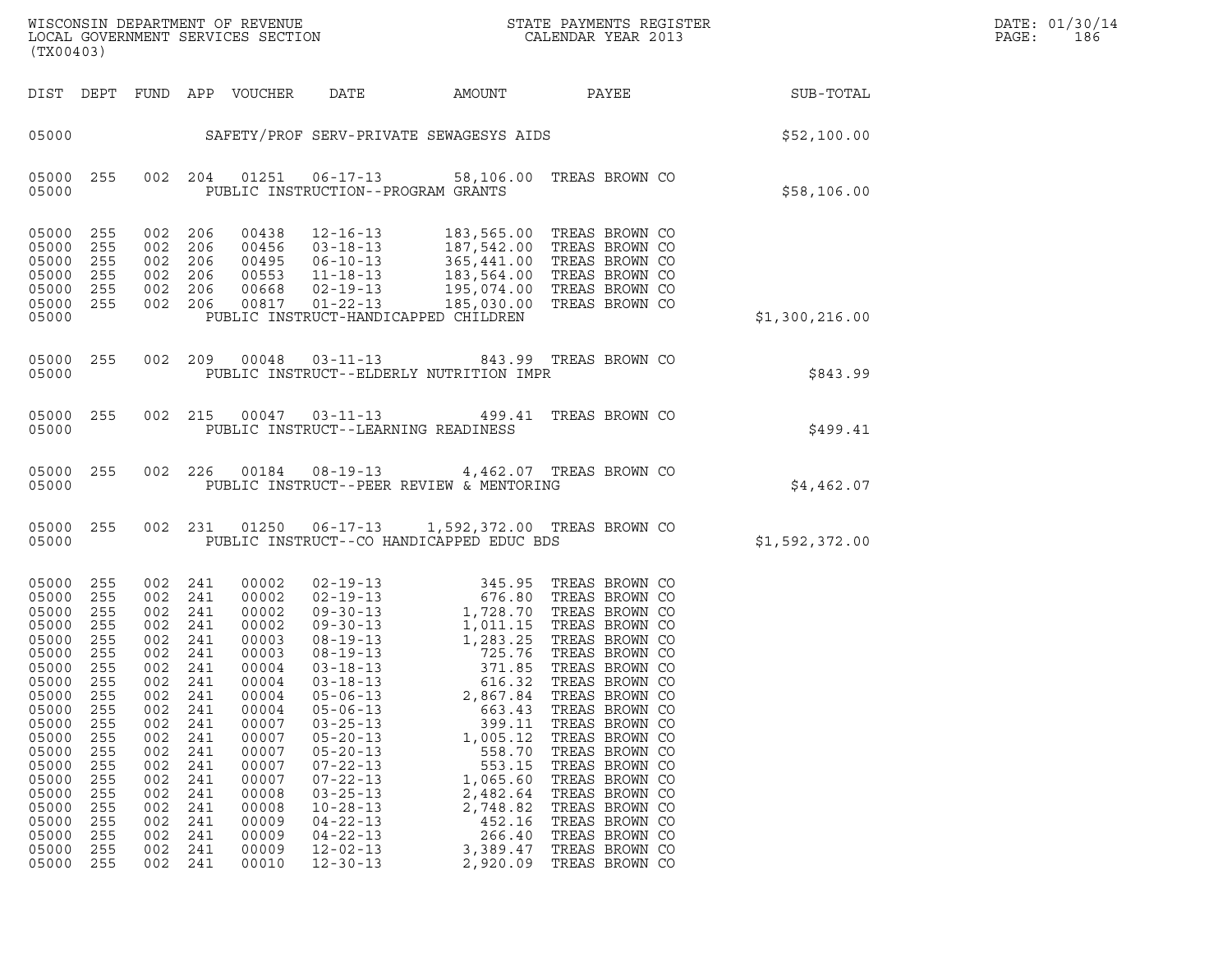| (TX00403)                                                                                                                                                                                                                                                                                                                    |                                                                                                                                                                                                                                                                                      |                                                                                                                                                                                  |                                                                                                                             |                                                |                                                                                                        |             |
|------------------------------------------------------------------------------------------------------------------------------------------------------------------------------------------------------------------------------------------------------------------------------------------------------------------------------|--------------------------------------------------------------------------------------------------------------------------------------------------------------------------------------------------------------------------------------------------------------------------------------|----------------------------------------------------------------------------------------------------------------------------------------------------------------------------------|-----------------------------------------------------------------------------------------------------------------------------|------------------------------------------------|--------------------------------------------------------------------------------------------------------|-------------|
| DIST DEPT                                                                                                                                                                                                                                                                                                                    | FUND                                                                                                                                                                                                                                                                                 | APP VOUCHER                                                                                                                                                                      | DATE                                                                                                                        |                                                | AMOUNT PAYEE                                                                                           | SUB-TOTAL   |
| 05000<br>255<br>255<br>05000<br>05000<br>255<br>255<br>05000<br>255<br>05000<br>255<br>05000<br>05000<br>255<br>255<br>05000<br>05000<br>255<br>255<br>05000<br>255<br>05000<br>255<br>05000<br>05000<br>255<br>255<br>05000<br>05000<br>255<br>255<br>05000<br>255<br>05000<br>05000<br>255<br>05000<br>255<br>255<br>05000 | 002<br>241<br>002<br>241<br>002<br>241<br>002<br>241<br>002<br>241<br>002<br>241<br>002<br>241<br>002<br>241<br>002<br>241<br>002<br>241<br>002<br>241<br>002<br>241<br>002<br>241<br>002<br>241<br>002<br>241<br>002<br>241<br>002<br>241<br>002<br>241<br>002<br>241<br>002<br>241 | 00011<br>00011<br>00011<br>00011<br>00011<br>00011<br>00012<br>00012<br>00012<br>00012<br>00012<br>00012<br>00013<br>00013<br>00015<br>00015<br>00015<br>00015<br>00019<br>00019 |                                                                                                                             |                                                |                                                                                                        |             |
| 05000<br>255<br>05000                                                                                                                                                                                                                                                                                                        | 002<br>241                                                                                                                                                                                                                                                                           | 01252                                                                                                                                                                            |                                                                                                                             | PUBLIC INSTRUCT--LOCAL PROGRAMS--FED FDS       |                                                                                                        | \$75,095.42 |
| 05000<br>370<br>370<br>05000<br>05000                                                                                                                                                                                                                                                                                        | 012<br>381<br>012<br>381                                                                                                                                                                                                                                                             | 00001<br>00509                                                                                                                                                                   | NAT RESOURCES--BOAT PATROL                                                                                                  | $07 - 26 - 13$<br>$03 - 26 - 13$<br>$6,487.43$ | TREAS BROWN CO<br>TREAS BROWN CO                                                                       | \$6,490.77  |
| 370<br>05000<br>05000                                                                                                                                                                                                                                                                                                        | 012<br>549                                                                                                                                                                                                                                                                           | 00164                                                                                                                                                                            | NAT RESOURCES--WILDLIFE DAMAGE                                                                                              |                                                | 04-01-13 643.68 TREAS BROWN CNTY LCD                                                                   | \$643.68    |
| 05000<br>370<br>05000<br>370<br>05000                                                                                                                                                                                                                                                                                        | 012<br>550<br>550<br>012                                                                                                                                                                                                                                                             |                                                                                                                                                                                  |                                                                                                                             | NAT RESOURCES--BOATING ENFORCEMENT AIDS        | 00001 07-26-13 11.58 TREAS BROWN CO<br>00509 03-26-13 22,478.95 TREAS BROWN CO                         | \$22,490.53 |
| 05000<br>370<br>05000                                                                                                                                                                                                                                                                                                        | 012<br>551                                                                                                                                                                                                                                                                           | 00092                                                                                                                                                                            |                                                                                                                             | NAT RESOURCES--ALL TERRAIN VEHICLE ENF         | 09-24-13 6,081.36 TREAS BROWN CO                                                                       | \$6,081.36  |
| 05000<br>370<br>05000                                                                                                                                                                                                                                                                                                        | 012<br>552                                                                                                                                                                                                                                                                           | 00124                                                                                                                                                                            | NAT RESOURCES--SNOWMOBILE ENFORCEMENT                                                                                       | $09 - 24 - 13$ 8, 133.99                       | TREAS BROWN CO                                                                                         | \$8,133.99  |
| 05000<br>370<br>05000<br>370<br>05000<br>370<br>05000<br>370<br>05000                                                                                                                                                                                                                                                        | 012<br>553<br>012<br>553<br>012<br>553<br>012<br>553                                                                                                                                                                                                                                 | 00005<br>00005<br>00164<br>00164                                                                                                                                                 | $08 - 12 - 13$<br>$08 - 12 - 13$<br>$00 - 12 - 13$<br>04 - 01 - 13<br>04 - 01 - 13<br>NAT RESOURCES--WILDLIFE DAMAGE CLAIMS | 8,006.68<br>969.45<br>10,990.31                | TREAS BROWN CNTY LCD<br>TREAS BROWN CNTY LCD<br>11,641.50 TREAS BROWN CNTY LCD<br>TREAS BROWN CNTY LCD | \$31,607.94 |

05000 370 012 569 00491 09-13-13 12,412.07 TREAS BROWN CO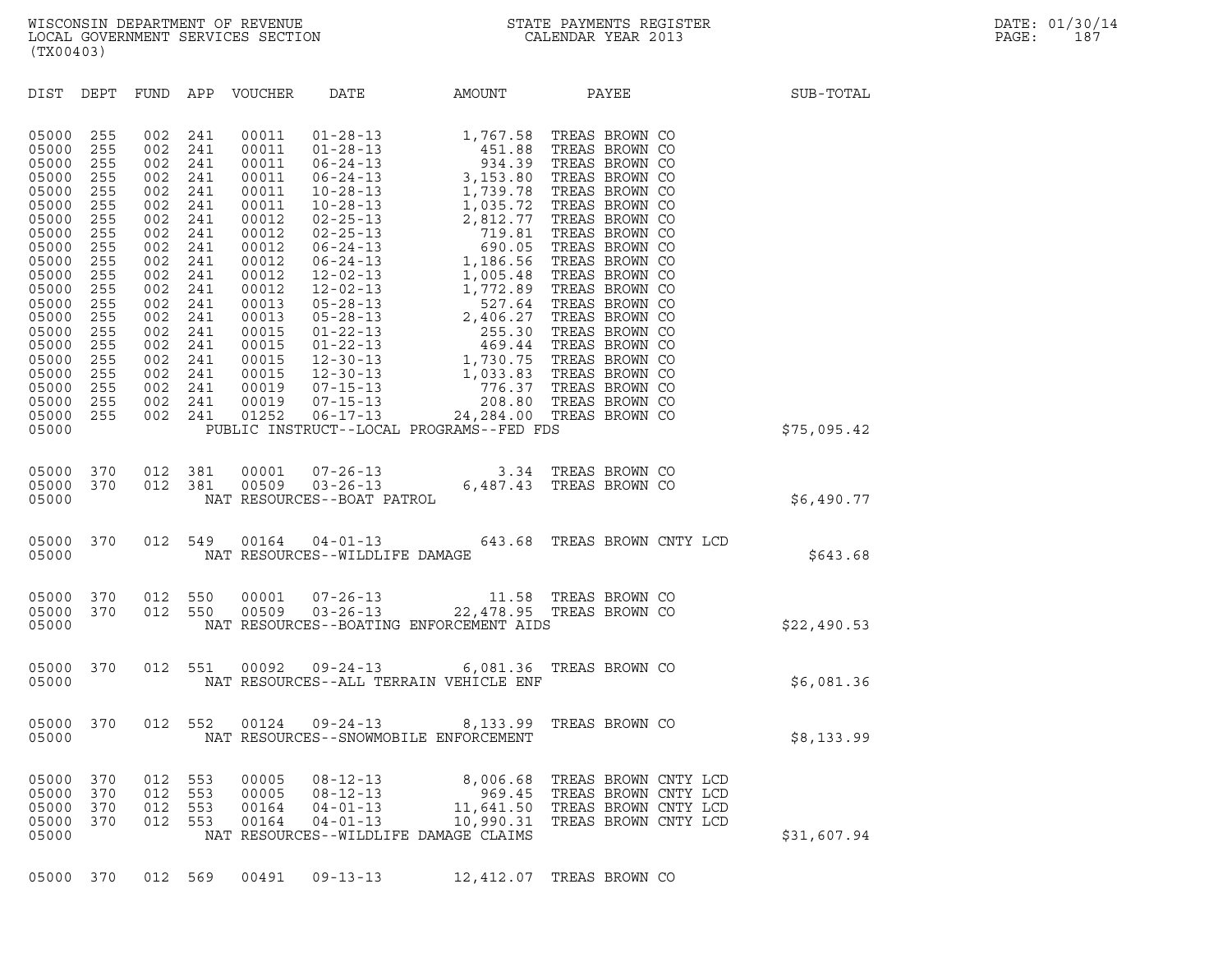| DATE: | 01/30/14 |
|-------|----------|
| PAGE: | 188      |

WISCONSIN DEPARTMENT OF REVENUE<br>LOCAL GOVERNMENT SERVICES SECTION STATE PAYMENTS REGISTER SECONDER STATE PASSES OF SAMENTS REGISTER<br>DOCAL GOVERNMENT SERVICES SECTION SECONDER SERVICES SECONDAR VEAR 2013 WISCONSIN DEPARTMENT OF REVENUE<br>LOCAL GOVERNMENT SERVICES SECTION PARA PROPERTY STATE PAYMENTS REGISTER PAGE: PAGE: 188<br>(TX00403) (TX00403) DIST DEPT FUND APP VOUCHER DATE AMOUNT PAYEE SUB-TOTAL 05000 NAT RESOURCES--SNOWMOBILE TRAIL AIDS \$12,412.07 05000 370 012 574 00040 08-07-13 47,975.00 TREAS BROWN CO <sup>05000</sup> NAT RESOURCES--SNOWMOBILE TRAIL AIDS \$47,975.00 05000 370 074 222 02990 05-02-13 90,508.23 TREAS BROWN CNTY LCD 05000 370 074 222 02991 05-03-13 2,304.15 TREAS BROWN CNTY LCD 05000 370 074 222 02990 05-02-13 90,508.23 TREAS BROWN CNTY LCD<br>05000 370 074 222 02991 05-03-13 2,304.15 TREAS BROWN CNTY LCD<br>05000 370 074 222 02992 05-02-13 37,812.04 TREAS BROWN CNTY LCD<br>05000 NAT RESOURCES--SOLID WAST 05000 370 074 222 02990 05-02-13 90,508.23 TREAS BROWN CNTY LCD<br>05000 370 074 222 02991 05-03-13 2,304.15 TREAS BROWN CNTY LCD<br>05000 370 074 222 02992 05-02-13 37,812.04 TREAS BROWN CNTY LCD<br>05000 05000 395 011 185 61719 01-14-13 1,920.00 TREAS BROWN CO 05000 395 011 185 61719 01-14-13 1,920.00 TREAS BROWN CO<br>05000 395 011 185 61719 01-14-13 1,200.00 TREAS BROWN CO<br>05000 395 011 185 69333 03-25-13 1,440.00 TREAS BROWN CO 05000 395 011 185 61719 01-14-13 1,920.00 TREAS BROWN CO<br>05000 395 011 185 61719 01-14-13 1,200.00 TREAS BROWN CO<br>05000 395 011 185 69333 03-25-13 1,440.00 TREAS BROWN CO<br>05000 395 011 185 69333 03-25-13 2,040.00 TREAS BRO 05000 395 011 185 61719 01-14-13 1,920.00 TREAS BROWN CO<br>05000 395 011 185 61719 01-14-13 1,200.00 TREAS BROWN CO<br>05000 395 011 185 69333 03-25-13 2,040.00 TREAS BROWN CO<br>05000 395 011 185 69333 03-25-13 2,040.00 TREAS BRO 05000 395 011 185 61719 01-14-13 1,200.00 TREAS BROWN CO<br>05000 395 011 185 69333 03-25-13 1,440.00 TREAS BROWN CO<br>05000 395 011 185 69333 03-25-13 3,840.00 TREAS BROWN CO<br>05000 395 011 185 69333 03-25-13 3,840.00 TREAS BRO 05000 395 011 185 69333 03-25-13 1,440.00 TREAS BROWN CO<br>05000 395 011 185 69333 03-25-13 2,040.00 TREAS BROWN CO<br>05000 395 011 185 69333 03-25-13 3,840.00 TREAS BROWN CO<br>05000 395 011 185 69333 03-25-13 7,305.00 TREAS BRO 05000 395 011 185 69333 03-25-13 2,040.00 TREAS BROWN CO<br>05000 395 011 185 69333 03-25-13 3,840.00 TREAS BROWN CO<br>05000 395 011 185 69333 03-25-13 7,305.00 TREAS BROWN CO<br>05000 395 011 185 69333 03-25-13 1,680.00 TREAS BRO 05000 395 011 185 69333 03-25-13 3,840.00 TREAS BROWN CO<br>05000 395 011 185 69333 03-25-13 7,305.00 TREAS BROWN CO<br>05000 395 011 185 69333 03-25-13 1,680.00 TREAS BROWN CO<br>05000 395 011 185 69333 03-25-13 4,500.00 TREAS BRO 05000 395 011 185 69333 03-25-13 7,305.00 TREAS BROWN CO<br>05000 395 011 185 69333 03-25-13 1,680.00 TREAS BROWN CO<br>05000 395 011 185 69333 03-25-13 4,500.00 TREAS BROWN CO<br>05000 395 011 185 70197 04-01-13 2,400.00 TREAS BRO 05000 395 011 185 69333 03-25-13 1,680.00 TREAS BROWN CO<br>05000 395 011 185 69333 03-25-13 4,500.00 TREAS BROWN CO<br>05000 395 011 185 70197 04-01-13 1,200.00 TREAS BROWN CO<br>05000 395 011 185 70197 04-01-13 1,200.00 TREAS BRO 05000 395 011 185 69333 03-25-13 4,500.00 TREAS BROWN CO<br>05000 395 011 185 70197 04-01-13 2,400.00 TREAS BROWN CO<br>05000 395 011 185 70197 04-01-13 1,200.00 TREAS BROWN CO<br>05000 395 011 185 70197 04-01-13 1,200.00 TREAS BRO 05000 395 011 185 70197 04-01-13 2,400.00 TREAS BROWN CO<br>05000 395 011 185 70197 04-01-13 1,200.00 TREAS BROWN CO<br>05000 395 011 185 70197 04-01-13 1,200.00 TREAS BROWN CO<br>05000 395 011 185 71496 04-01-13 5,040.00 TREAS BRO 05000 395 011 185 70197 04-01-13 1,200.00 TREAS BROWN CO<br>05000 395 011 185 70197 04-01-13 1,200.00 TREAS BROWN CO<br>05000 395 011 185 70197 04-01-13 5,040.00 TREAS BROWN CO<br>05000 395 011 185 71496 04-15-13 1,680.00 TREAS BRO 05000 395 011 185 70197 04-01-13 1,200.00 TREAS BROWN CO<br>05000 395 011 185 70197 04-01-13 5,040.00 TREAS BROWN CO<br>05000 395 011 185 71496 04-15-13 1,680.00 TREAS BROWN CO<br>05000 395 011 185 71496 04-15-13 1,200.00 TREAS BRO 05000 395 011 185 70197 04-01-13 5,040.00 TREAS BROWN CO<br>05000 395 011 185 71496 04-15-13 1,680.00 TREAS BROWN CO<br>05000 395 011 185 71496 04-15-13 1,200.00 TREAS BROWN CO<br>05000 395 011 185 75856 05-28-13 1,200.00 TREAS BRO 05000 395 011 185 71496 04-15-13 1,680.00 TREAS BROWN CO<br>05000 395 011 185 71496 04-15-13 1,200.00 TREAS BROWN CO<br>05000 395 011 185 71496 04-15-13 5,040.00 TREAS BROWN CO<br>05000 395 011 185 75856 05-28-13 1,200.00 TREAS BRO 05000 395 011 185 71496 04-15-13 1,200.00 TREAS BROWN CO<br>05000 395 011 185 71496 04-15-13 5,040.00 TREAS BROWN CO<br>05000 395 011 185 75856 05-28-13 2,160.00 TREAS BROWN CO<br>05000 395 011 185 77632 06-17-13 1,200.00 TREAS BRO 05000 395 011 185 71496 04-15-13 5,040.00 TREAS BROWN CO<br>05000 395 011 185 75856 05-28-13 1,200.00 TREAS BROWN CO<br>05000 395 011 185 75856 05-28-13 2,160.00 TREAS BROWN CO<br>05000 395 011 185 77632 06-17-13 1,200.00 TREAS BRO 05000 395 011 185 75856 05-28-13 1,200.00 TREAS BROWN CO<br>05000 395 011 185 75856 05-28-13 2,160.00 TREAS BROWN CO<br>05000 395 011 185 77632 06-17-13 2,160.00 TREAS BROWN CO<br>05000 395 011 185 77632 06-17-13 2,160.00 TREAS BRO 05000 395 011 185 75856 05-28-13 2,160.00 TREAS BROWN CO<br>05000 395 011 185 77632 06-17-13 1,200.00 TREAS BROWN CO<br>05000 395 011 185 77632 06-17-13 2,160.00 TREAS BROWN CO<br>05000 395 011 185 80614 07-15-13 4,680.00 TREAS BRO 05000 395 011 185 77632 06-17-13 1,200.00 TREAS BROWN CO<br>05000 395 011 185 77632 06-17-13 2,160.00 TREAS BROWN CO<br>05000 395 011 185 80614 07-15-13 4,680.00 TREAS BROWN CO<br>05000 395 011 185 80614 07-15-13 4,680.00 TREAS BRO 05000 395 011 185 77632 06-17-13 2,160.00 TREAS BROWN CO<br>05000 395 011 185 80614 07-15-13 4,680.00 TREAS BROWN CO<br>05000 395 011 185 80614 07-15-13 4,680.00 TREAS BROWN CO<br>05000 395 011 185 87381 09-16-13 8,285.00 TREAS BRO 05000 395 011 185 80614 07-15-13 4,680.00 TREAS BROWN CO<br>05000 395 011 185 80614 07-15-13 4,680.00 TREAS BROWN CO<br>05000 395 011 185 80614 07-15-13 3,060.00 TREAS BROWN CO<br>05000 395 011 185 87381 09-16-13 8,285.00 TREAS BRO 05000 395 011 185 80614 07-15-13 4,680.00 TREAS BROWN CO<br>05000 395 011 185 80614 07-15-13 3,060.00 TREAS BROWN CO<br>05000 395 011 185 87381 09-16-13 4,020.00 TREAS BROWN CO<br>05000 395 011 185 91334 10-21-13 4,000.00 TREAS BRO 05000 395 011 185 80614 07-15-13 3,060.00 TREAS BROWN CO<br>05000 395 011 185 87381 09-16-13 8,285.00 TREAS BROWN CO<br>05000 395 011 185 87381 09-16-13 4,020.00 TREAS BROWN CO<br>05000 395 011 185 92770 11-04-13 1.920.00 TREAS BRO 05000 395 011 185 87381 09-16-13 8,285.00 TREAS BROWN CO<br>05000 395 011 185 87381 09-16-13 4,020.00 TREAS BROWN CO<br>05000 395 011 185 91334 10-21-13 4,000.00 TREAS BROWN CO<br>05000 395 011 185 94571 11-18-13 960.00 TREAS BROWN 05000 395 011 185 87381 09-16-13 4,020.00 TREAS BROWN CO<br>05000 395 011 185 91334 10-21-13 4,000.00 TREAS BROWN CO<br>05000 395 011 185 92770 11-04-13 1,920.00 TREAS BROWN CO<br>05000 395 011 185 94571 11-18-13 10.095.00 TREAS BR 05000 395 011 185 91334 10-21-13 4,000.00 TREAS BROWN CO<br>05000 395 011 185 92770 11-04-13 1,920.00 TREAS BROWN CO<br>05000 395 011 185 94571 11-18-13 960.00 TREAS BROWN CO<br>05000 395 011 185 95193 11-25-13 720.00 TREAS BROWN C 05000 395 011 185 92770 11-04-13 1,920.00 TREAS BROWN CO<br>05000 395 011 185 94571 11-18-13 960.00 TREAS BROWN CO<br>05000 395 011 185 94571 11-18-13 10,095.00 TREAS BROWN CO<br>05000 395 011 185 96414 12-09-13 5.160.00 TREAS BROW 05000 395 011 185 94571 11-18-13 060.00 TREAS BROWN CO<br>05000 395 011 185 94571 11-18-13 10,095.00 TREAS BROWN CO<br>05000 395 011 185 95414 12-09-13 5,160.00 TREAS BROWN CO<br>05000 05000 TRANSPORTATION--HIGHWAY SAFETY-FEDERAL <sup>05000</sup> TRANSPORTATION--HIGHWAY SAFETY-FEDERAL \$95,985.00 05000 395 011 190 68005 01-07-13 935,855.00 COUNTY OF BROWN 05000 395 011 190 68005 01-07-13 935,855.00 COUNTY.OF BROWN<br>05000 395 011 190 82005 07-01-13 1,871,710.00 COUNTY.OF BROWN<br>05000 395 011 190 94005 10-07-13 935,855.02 COUNTY.OF BROWN 05000 395 011 190 68005 01-07-13 935,855.00 COUNTY OF BROWN<br>05000 395 011 190 82005 07-01-13 1,871,710.00 COUNTY OF BROWN<br>05000 395 011 190 94005 10-07-13 935,855.02 COUNTY OF BROWN<br>05000 TRANSPORTATION--GENERAL TRANSP AID 05000 395 011 190 68005 01-07-13 935,855.00 COUNTY. OF BROWN<br>05000 395 011 190 82005 07-01-13 1,871,710.00 COUNTY. OF BROWN<br>05000 395 011 190 94005 10-07-13 935,855.02 COUNTY. OF BROWN \$3,743,420.02<br>05000 05000 333 C11 TRANSPORTATION--GENERAL TRANSP'AIDS-GTA (\$3,743,420.02)<br>05000 395 011 278 87843 09-17-13 437,489.00 TREAS BROWN CO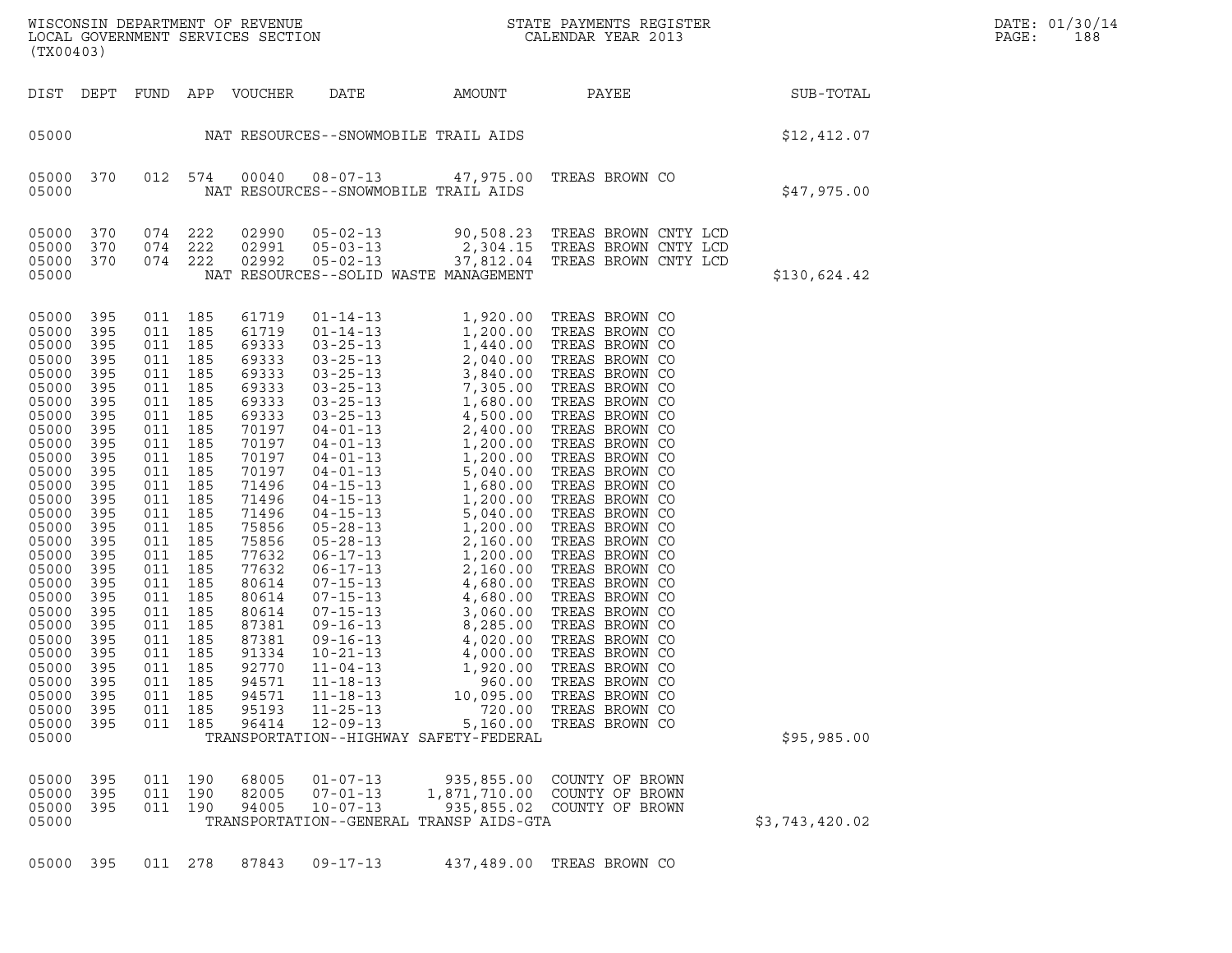| (TX00403)                                                                                                                                             |                                                                                                              |                                                                                                              |                                                                                                              |                                                                                                                                              |                                                                                                                                                                                                                                                                                              |                                                                                                                                                                                                                                                  |                                                                                                                                                                                                                                                                                                                 |                 |  |
|-------------------------------------------------------------------------------------------------------------------------------------------------------|--------------------------------------------------------------------------------------------------------------|--------------------------------------------------------------------------------------------------------------|--------------------------------------------------------------------------------------------------------------|----------------------------------------------------------------------------------------------------------------------------------------------|----------------------------------------------------------------------------------------------------------------------------------------------------------------------------------------------------------------------------------------------------------------------------------------------|--------------------------------------------------------------------------------------------------------------------------------------------------------------------------------------------------------------------------------------------------|-----------------------------------------------------------------------------------------------------------------------------------------------------------------------------------------------------------------------------------------------------------------------------------------------------------------|-----------------|--|
| DIST                                                                                                                                                  | DEPT                                                                                                         | FUND                                                                                                         | APP                                                                                                          | VOUCHER                                                                                                                                      | DATE                                                                                                                                                                                                                                                                                         | AMOUNT                                                                                                                                                                                                                                           | PAYEE                                                                                                                                                                                                                                                                                                           | SUB-TOTAL       |  |
| 05000                                                                                                                                                 |                                                                                                              |                                                                                                              |                                                                                                              |                                                                                                                                              | TRANSPORTATION--LRIP/TRIP/MSIP GRANTS                                                                                                                                                                                                                                                        |                                                                                                                                                                                                                                                  |                                                                                                                                                                                                                                                                                                                 | \$437,489.00    |  |
| 05000<br>05000<br>05000<br>05000<br>05000<br>05000                                                                                                    | 395<br>395<br>395<br>395<br>395                                                                              | 011<br>011<br>011<br>011<br>011                                                                              | 905<br>905<br>905<br>905<br>905                                                                              | 63181<br>72653<br>78126<br>85783<br>90372                                                                                                    | $01 - 28 - 13$<br>$04 - 24 - 13$<br>$06 - 20 - 13$<br>$08 - 28 - 13$<br>$10 - 11 - 13$                                                                                                                                                                                                       | 537,922.91<br>421,007.32<br>420,613.68<br>481,655.36<br>TRANSPORTATION-HARBOR BOND CLEARING ACCT                                                                                                                                                 | TREAS BROWN CO<br>TREAS BROWN CO<br>TREAS BROWN CO<br>TREAS BROWN CO<br>1,039,147.39 TREAS BROWN CO                                                                                                                                                                                                             | \$2,900,346.66  |  |
| 05000<br>05000                                                                                                                                        | 410                                                                                                          | 002                                                                                                          | 116                                                                                                          | 11357                                                                                                                                        | $11 - 05 - 13$<br>CORRECTIONS--LOCAL AID                                                                                                                                                                                                                                                     | 377,352.15                                                                                                                                                                                                                                       | TREAS BROWN CO                                                                                                                                                                                                                                                                                                  | \$377,352.15    |  |
| 05000<br>05000<br>05000<br>05000<br>05000<br>05000<br>05000<br>05000<br>05000<br>05000<br>05000<br>05000<br>05000<br>05000                            | 435<br>435<br>435<br>435<br>435<br>435<br>435<br>435<br>435<br>435<br>435<br>435<br>435                      | 005<br>005<br>005<br>005<br>005<br>005<br>005<br>005<br>005<br>005<br>005<br>005<br>005                      | 000<br>000<br>000<br>000<br>000<br>000<br>000<br>000<br>000<br>000<br>000<br>000<br>000                      | 90310<br>90314<br>90318<br>90321<br>90323<br>90325<br>90327<br>90400<br>90402<br>90403<br>90406<br>90408<br>90411                            | $01 - 01 - 13$<br>$02 - 01 - 13$<br>$03 - 01 - 13$<br>$04 - 01 - 13$<br>$05 - 01 - 13$<br>$06 - 01 - 13$<br>$07 - 10 - 13$<br>$07 - 01 - 13$<br>$08 - 01 - 13$<br>$09 - 01 - 13$<br>$10 - 01 - 13$<br>$11 - 01 - 13$<br>$12 - 01 - 13$<br>HEALTH SERVICES--STATE/FED AIDS                    | 4, 165, 436.00<br>2,580,874.00<br>4, 272, 579.00<br>852,902.00<br>9,156,018.00<br>3,864,039.00<br>85,010.00<br>10,535,326.00<br>4,404,165.00<br>345,519.00<br>3,146,827.00<br>4,399,091.00<br>4,005,442.00                                       | BROWN CO<br>BROWN CO<br>BROWN CO<br>BROWN CO<br>BROWN CO<br>BROWN CO<br>BROWN CO<br>BROWN CO<br>BROWN CO<br>BROWN CO<br>BROWN CO<br>BROWN CO<br>BROWN CO                                                                                                                                                        | \$51,813,228.00 |  |
| 05000<br>05000<br>05000<br>05000<br>05000<br>05000<br>05000<br>05000<br>05000<br>05000<br>05000<br>05000<br>05000<br>05000<br>05000<br>05000<br>05000 | 437<br>437<br>437<br>437<br>437<br>437<br>437<br>437<br>437<br>437<br>437<br>437<br>437<br>437<br>437<br>437 | 005<br>005<br>005<br>005<br>005<br>005<br>005<br>005<br>005<br>005<br>005<br>005<br>005<br>005<br>005<br>005 | 000<br>000<br>000<br>000<br>000<br>000<br>000<br>000<br>000<br>000<br>000<br>000<br>000<br>000<br>000<br>000 | 00000<br>00000<br>00000<br>00000<br>00000<br>00000<br>00000<br>00000<br>00000<br>00000<br>00000<br>00000<br>00000<br>00000<br>00000<br>00000 | $01 - 05 - 13$<br>$02 - 11 - 13$<br>$04 - 07 - 13$<br>$04 - 30 - 13$<br>$04 - 31 - 13$<br>$05 - 05 - 13$<br>$06 - 05 - 13$<br>$06 - 07 - 13$<br>$07 - 30 - 13$<br>$07 - 05 - 13$<br>$07 - 11 - 13$<br>$09 - 26 - 13$<br>$10 - 05 - 13$<br>$10 - 12 - 13$<br>$10 - 23 - 13$<br>$11 - 30 - 13$ | 360, 396.18<br>10,557.23<br>810,829.84<br>35,496.04<br>575,934.37<br>590,980.20<br>22,357.27<br>3,258.71<br>219,690.12<br>21,925.00<br>406,300.71<br>1,576,127.29<br>613, 573. 12<br>140,052.45 BROWN<br>CHILDREN & FAMILIES--STATE/FEDERAL AIDS | BROWN CHILD SUPPORT<br><b>BROWN</b><br><b>BROWN</b><br>BROWN CHILD SUPPORT<br>BROWN<br>CHILD SUPPORT<br><b>BROWN</b><br><b>BROWN</b><br><b>BROWN</b><br>BROWN<br>BROWN CHILD SUPPORT<br>BROWN CHILD SUPPORT<br><b>BROWN</b><br><b>BROWN</b><br>546,474.04 BROWN CHILD SUPPORT<br>170,287.64 BROWN CHILD SUPPORT | \$6,104,240.21  |  |
| 05000<br>05000                                                                                                                                        | 455                                                                                                          | 002                                                                                                          | 221                                                                                                          | 04810                                                                                                                                        | $07 - 30 - 13$<br>JUSTICE--LAW ENFORCEMENT SERVICES AID                                                                                                                                                                                                                                      | 4,280.00                                                                                                                                                                                                                                         | TREAS BROWN CO                                                                                                                                                                                                                                                                                                  | \$4,280.00      |  |
|                                                                                                                                                       |                                                                                                              |                                                                                                              |                                                                                                              |                                                                                                                                              |                                                                                                                                                                                                                                                                                              |                                                                                                                                                                                                                                                  |                                                                                                                                                                                                                                                                                                                 |                 |  |

05000 455 002 225 02520 02-15-13 33,922.00 TREAS BROWN CO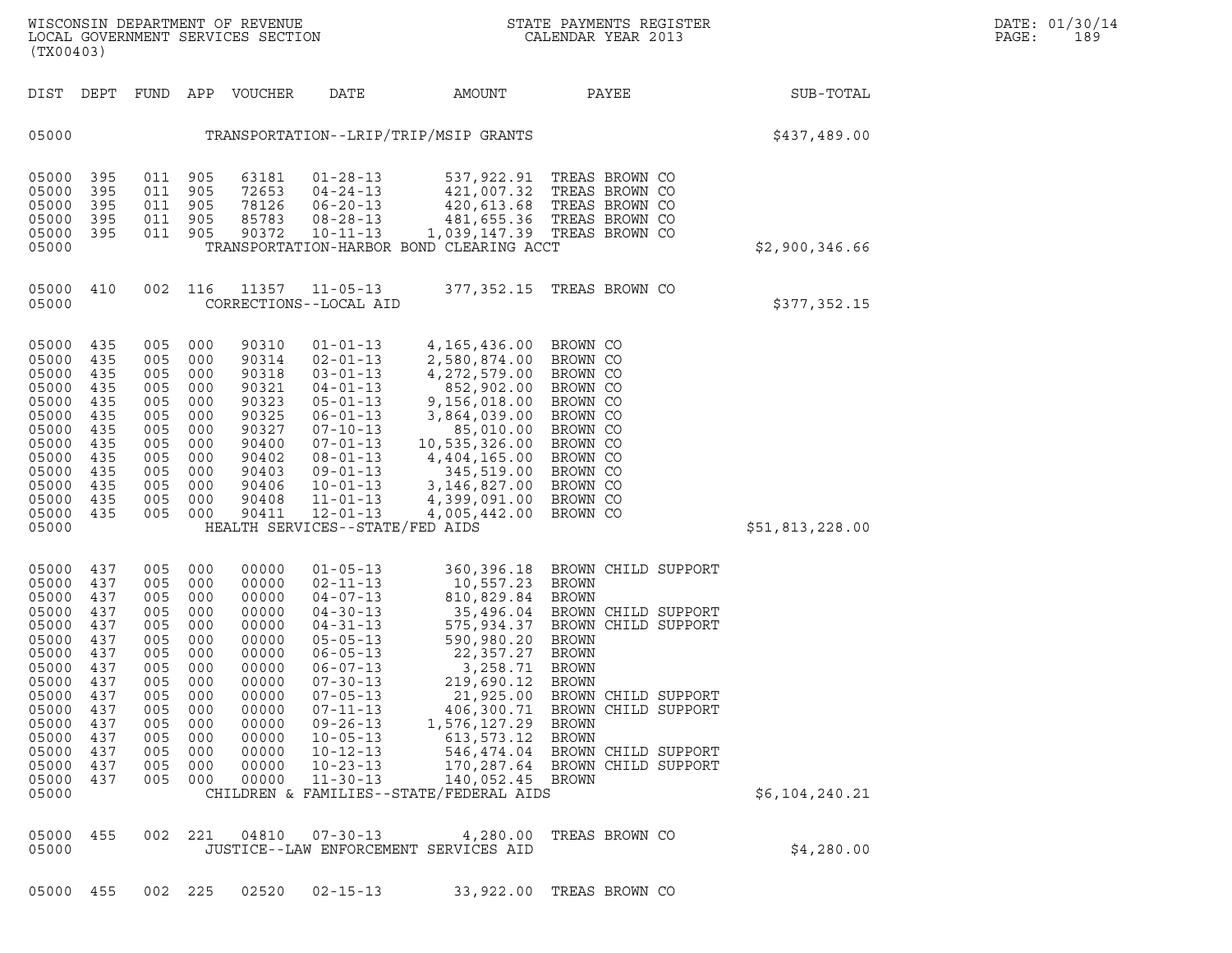| (TX00403)                                                 |                   |                               |         |                            |                                                    | ${\tt WISCOONSIM\ DEPARTMENT\ OF\ REVENUE}\qquad \qquad {\tt STATE\ PAYMENTS\ REGISTER\ LOCAL\ GOVERNMENT\ SERVICES\ SECTION\qquad \qquad {\tt CALENDAR\ YEAR\ 2013}$                                                                                                                                                                |                                                                                 |                 | DATE: 01/30/14<br>$\mathtt{PAGE}$ :<br>190 |  |
|-----------------------------------------------------------|-------------------|-------------------------------|---------|----------------------------|----------------------------------------------------|--------------------------------------------------------------------------------------------------------------------------------------------------------------------------------------------------------------------------------------------------------------------------------------------------------------------------------------|---------------------------------------------------------------------------------|-----------------|--------------------------------------------|--|
|                                                           |                   |                               |         | DIST DEPT FUND APP VOUCHER | DATE                                               | <b>AMOUNT</b>                                                                                                                                                                                                                                                                                                                        |                                                                                 | PAYEE SUB-TOTAL |                                            |  |
|                                                           |                   |                               |         |                            |                                                    | 05000 JUSTICE--LAW ENFORCEMENT--DRUG CRIMES                                                                                                                                                                                                                                                                                          |                                                                                 |                 | \$33,922.00                                |  |
| 05000 455<br>05000 455<br>05000 455<br>05000              |                   |                               |         |                            | JUSTICE--LAW ENFORCEMENT TRAINING                  | 002 231 00040 10-22-13 15,750.00 TREAS BROWN CO<br>002 231 00182 02-06-13 45,120.00 TREAS BROWN CO<br>002 231 00720 04-12-13 1,300.00 TREAS BROWN CO                                                                                                                                                                                 |                                                                                 |                 | \$62,170.00                                |  |
| 05000 455<br>05000                                        |                   |                               |         |                            |                                                    | 002  241  02107  01-17-13  669.50  TREAS BROWN CO<br>JUSTICE--CEASE AND OTHER FEDERAL GRANTS                                                                                                                                                                                                                                         |                                                                                 |                 | \$669.50                                   |  |
| 05000 455<br>05000 455<br>05000 455<br>05000 455<br>05000 |                   |                               |         |                            | JUSTICE--TRUANCY PROGRAM-GRANT FUNDS               | $\begin{array}{cccc} 002 & 251 & 00049 & 09\text{--}16\text{--}13 & 7,551.00 & \text{TREAS BROWN CO} \\ 002 & 251 & 00135 & 09\text{--}30\text{--}13 & 1,468.00 & \text{TREAS BROWN CO} \\ 002 & 251 & 00326 & 11\text{--}21\text{--}13 & 2,129.00 & \text{TREAS BROWN CO} \\ 002 & 251 & 00562 & 12\text{--}17\text{--}13 & 20,736$ |                                                                                 |                 | \$31,884.51                                |  |
| 05000 455<br>05000                                        |                   |                               |         |                            | JUSTICE--TRIBAL LAW ENFORCEMENT                    | 002  263  01811  01-08-13  36,444.00 TREAS BROWN CO                                                                                                                                                                                                                                                                                  |                                                                                 |                 | \$36,444.00                                |  |
| 05000 455<br>05000                                        |                   |                               |         |                            | JUSTICE--VICTIM/WITNESS SERVICES AID               | 002 503 00005 03-12-13 61,239.23 TREAS BROWN CO                                                                                                                                                                                                                                                                                      |                                                                                 |                 | \$61, 239.23                               |  |
| 05000 455<br>05000                                        |                   |                               |         |                            |                                                    | 002 532 04738 07-30-13 54,943.87 TREAS BROWN CO<br>JUSTICE--VICTIM/WITNESS ASSISTANCE SERV                                                                                                                                                                                                                                           |                                                                                 |                 | \$54,943.87                                |  |
| 05000 465 002 133<br>05000 465<br>05000                   |                   | 002 133                       |         |                            |                                                    | 00525  10-02-13  1,750.00 TREAS BROWN CO<br>02141  03-25-13  10,100.00 TREAS BROWN CO<br>MILITARY AFFAIRS--L E COUNTER DRUG ACTIV                                                                                                                                                                                                    |                                                                                 |                 | \$11,850.00                                |  |
| 05000 465<br>05000                                        |                   |                               |         |                            |                                                    | 002 308 00598 03-19-13 7,181.00 TREAS BROWN CO<br>MILITARY AFFAIRS-EMER MGMT-RESPONSE EQMT                                                                                                                                                                                                                                           |                                                                                 |                 | \$7,181.00                                 |  |
| 05000 465<br>05000                                        |                   |                               | 002 337 | 00656                      | $06 - 28 - 13$                                     | MILITARY AFFAIRS-EMERGENCY MGMT PLANNING                                                                                                                                                                                                                                                                                             | 32,624.00 TREAS BROWN CO                                                        |                 | \$32,624.00                                |  |
| 05000<br>05000<br>05000<br>05000                          | 465<br>465<br>465 | 002 342<br>002 342<br>002 342 |         | 00271<br>00285<br>00727    | $10 - 09 - 13$<br>$01 - 16 - 13$<br>$08 - 14 - 13$ | MILITARY AFFAIRS-EMERGENCY MGMT-FED FUND                                                                                                                                                                                                                                                                                             | 4,800.00 TREAS BROWN CO<br>50,674.03 TREAS BROWN CO<br>51,447.47 TREAS BROWN CO |                 | \$106, 921.50                              |  |
| 05000<br>05000                                            | 465<br>465        | 002<br>002 350                | 350     | 00074<br>00082             | $08 - 23 - 13$<br>$08 - 23 - 13$                   |                                                                                                                                                                                                                                                                                                                                      | 5,996.00 TREAS BROWN CO<br>8,334.82 TREAS BROWN CO                              |                 |                                            |  |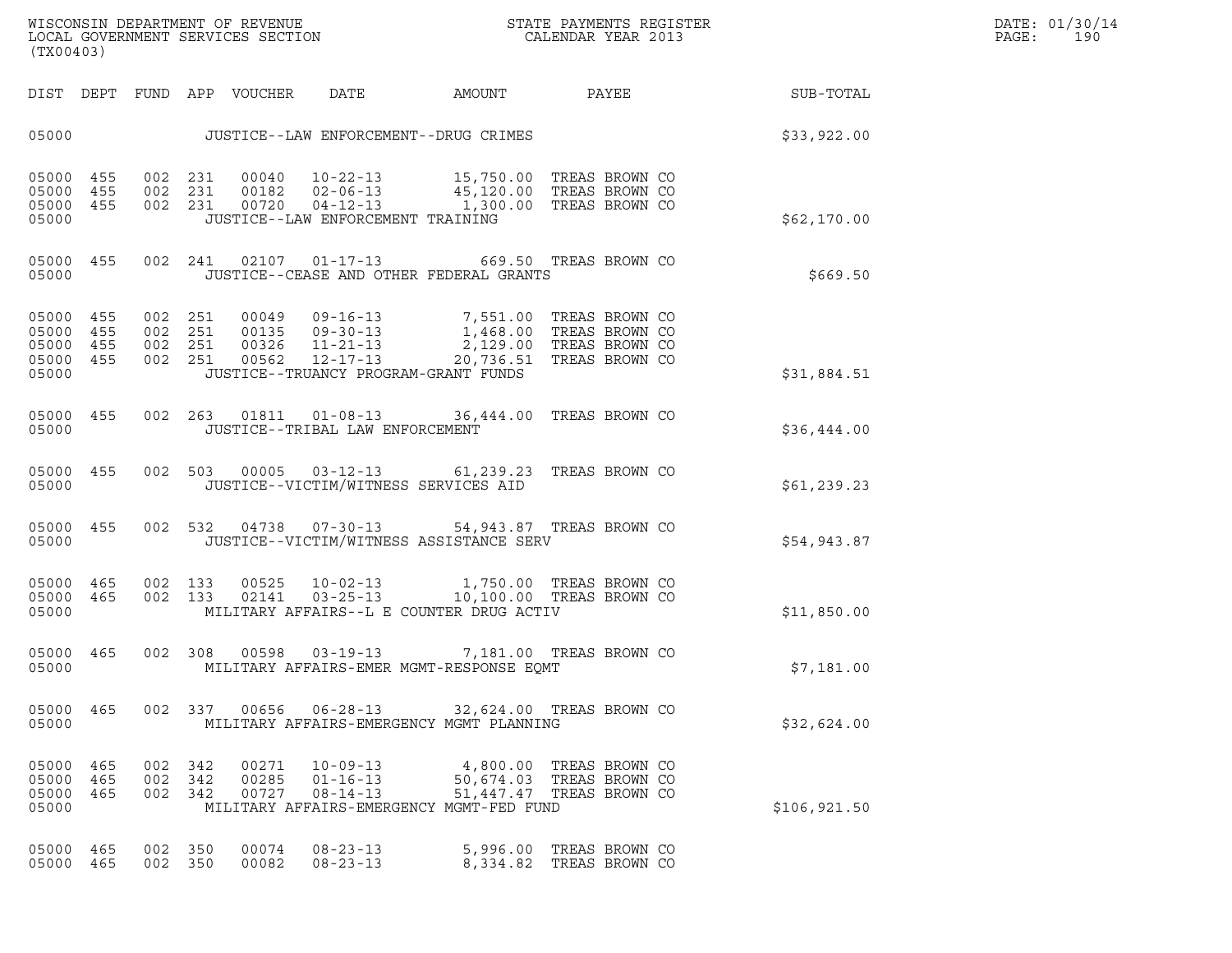| (TX00403)                                                                                                                           |                                                                                                |                                                                                                            |                                                                           |                                                                                                                            |                                                                                                                                                                                                                                                                                                                    |                                                |                                                                                         |              | DATE: 01/30/14<br>PAGE:<br>191 |
|-------------------------------------------------------------------------------------------------------------------------------------|------------------------------------------------------------------------------------------------|------------------------------------------------------------------------------------------------------------|---------------------------------------------------------------------------|----------------------------------------------------------------------------------------------------------------------------|--------------------------------------------------------------------------------------------------------------------------------------------------------------------------------------------------------------------------------------------------------------------------------------------------------------------|------------------------------------------------|-----------------------------------------------------------------------------------------|--------------|--------------------------------|
|                                                                                                                                     |                                                                                                |                                                                                                            |                                                                           | DIST DEPT FUND APP VOUCHER                                                                                                 | DATE                                                                                                                                                                                                                                                                                                               |                                                | AMOUNT PAYEE SUB-TOTAL                                                                  |              |                                |
|                                                                                                                                     |                                                                                                |                                                                                                            |                                                                           |                                                                                                                            | 05000 MILITARY AFFAIRS--HOMELAND SEC GRANT                                                                                                                                                                                                                                                                         |                                                |                                                                                         | \$14,330.82  |                                |
| 05000<br>05000                                                                                                                      | 465                                                                                            | 072 364                                                                                                    |                                                                           |                                                                                                                            | 00334  01-23-13  33,855.00  TREAS BROWN CO<br>MILITARY AFFAIRS-EMER MGMT-PLANNING AID                                                                                                                                                                                                                              |                                                |                                                                                         | \$33,855.00  |                                |
| 05000<br>05000                                                                                                                      | 485                                                                                            | 002 127                                                                                                    |                                                                           | 05214                                                                                                                      | 06-06-13 1,300.00 TREAS BROWN CO<br>VETERANS AFFAIRS GRANTS                                                                                                                                                                                                                                                        |                                                |                                                                                         | \$1,300.00   |                                |
| 05000<br>05000                                                                                                                      | 485                                                                                            | 082 267                                                                                                    |                                                                           | 05214                                                                                                                      | VETERANS AFFAIRS--GRANTS TO COUNTIES                                                                                                                                                                                                                                                                               |                                                | 06-06-13 5,850.00 TREAS BROWN CO                                                        | \$5,850.00   |                                |
| 05000<br>05000                                                                                                                      | 485                                                                                            | 083 370                                                                                                    |                                                                           | 05214                                                                                                                      | VETERANS AFFAIRS--GRANTS TO COUNTIES                                                                                                                                                                                                                                                                               |                                                | 06-06-13 5,850.00 TREAS BROWN CO                                                        | \$5,850.00   |                                |
| 05000<br>05000                                                                                                                      | 505                                                                                            | 002 116                                                                                                    |                                                                           | 01347                                                                                                                      | $09 - 10 - 13$<br>DOA--LAND INFORMATION BOARD GRANTS                                                                                                                                                                                                                                                               | 300.00                                         | TREAS BROWN CO                                                                          | \$300.00     |                                |
| 05000<br>05000<br>05000<br>05000<br>05000<br>05000<br>05000<br>05000<br>05000<br>05000<br>05000<br>05000<br>05000<br>05000<br>05000 | 505<br>505<br>505<br>505<br>505<br>505<br>505<br>505<br>505<br>505<br>505<br>505<br>505<br>505 | 002 155<br>002 155<br>002<br>002<br>002<br>002<br>002<br>002<br>002<br>002<br>002<br>002<br>002<br>002 155 | 155<br>155<br>155<br>155<br>155<br>155<br>155<br>155<br>155<br>155<br>155 | 60117<br>60117<br>60150<br>60150<br>60186<br>60329<br>60398<br>60398<br>60446<br>60446<br>60540<br>60540<br>60623<br>60623 | 09-24-13<br>09-24-13<br>1,830.55 TREAS BROWN CO<br>10-08-13<br>3,394.86 TREAS BROWN CO<br>10-08-13<br>3,394.86 TREAS BROWN CO<br>10-23-13<br>8,662.73 TREAS BROWN CO<br>01-29-13<br>7,202.22 TREAS BROWN CO<br>02-06-13<br>6,746.85 TREAS BROWN CO<br>02<br>$04 - 23 - 13$<br>DOA-HOUSING ASSISTANCE-FEDERAL FUNDS | 2,092.93                                       | 09-24-13 20,526.17 TREAS BROWN CO<br>09-24-13 1,830.55 TREAS BROWN CO<br>TREAS BROWN CO | \$120,664.60 |                                |
| 05000<br>05000<br>05000<br>05000<br>05000                                                                                           | 505<br>505<br>505<br>505                                                                       | 002<br>002<br>002<br>002 643                                                                               | 643<br>643<br>643                                                         | 07769<br>08057<br>09905<br>10031                                                                                           | $03 - 11 - 13$<br>$03 - 13 - 13$<br>$05 - 20 - 13$<br>$05 - 22 - 13$<br>DOA--JUSTICE ASSISTANCE FEDERAL FUNDS                                                                                                                                                                                                      | 1,503.00<br>13,500.00<br>2,544.00<br>20,736.49 | TREAS BROWN CO<br>TREAS BROWN CO<br>TREAS BROWN CO<br>TREAS BROWN CO                    | \$38,283.49  |                                |
| 05000<br>05000                                                                                                                      | 505                                                                                            | 002                                                                                                        | 645                                                                       | 06187                                                                                                                      | $01 - 24 - 13$<br>DOA-JUSTICE ASSISTANCE-AID TO NON-PROFIT                                                                                                                                                                                                                                                         |                                                | 71,300.00 TREAS BROWN CO                                                                | \$71,300.00  |                                |
| 05000<br>05000 505                                                                                                                  | 505                                                                                            | 002<br>002 650                                                                                             | 650                                                                       | 09238<br>09238                                                                                                             | $05 - 06 - 13$<br>$05 - 06 - 13$                                                                                                                                                                                                                                                                                   | 14,832.00                                      | TREAS BROWN CO<br>12,356.05 TREAS BROWN CO                                              |              |                                |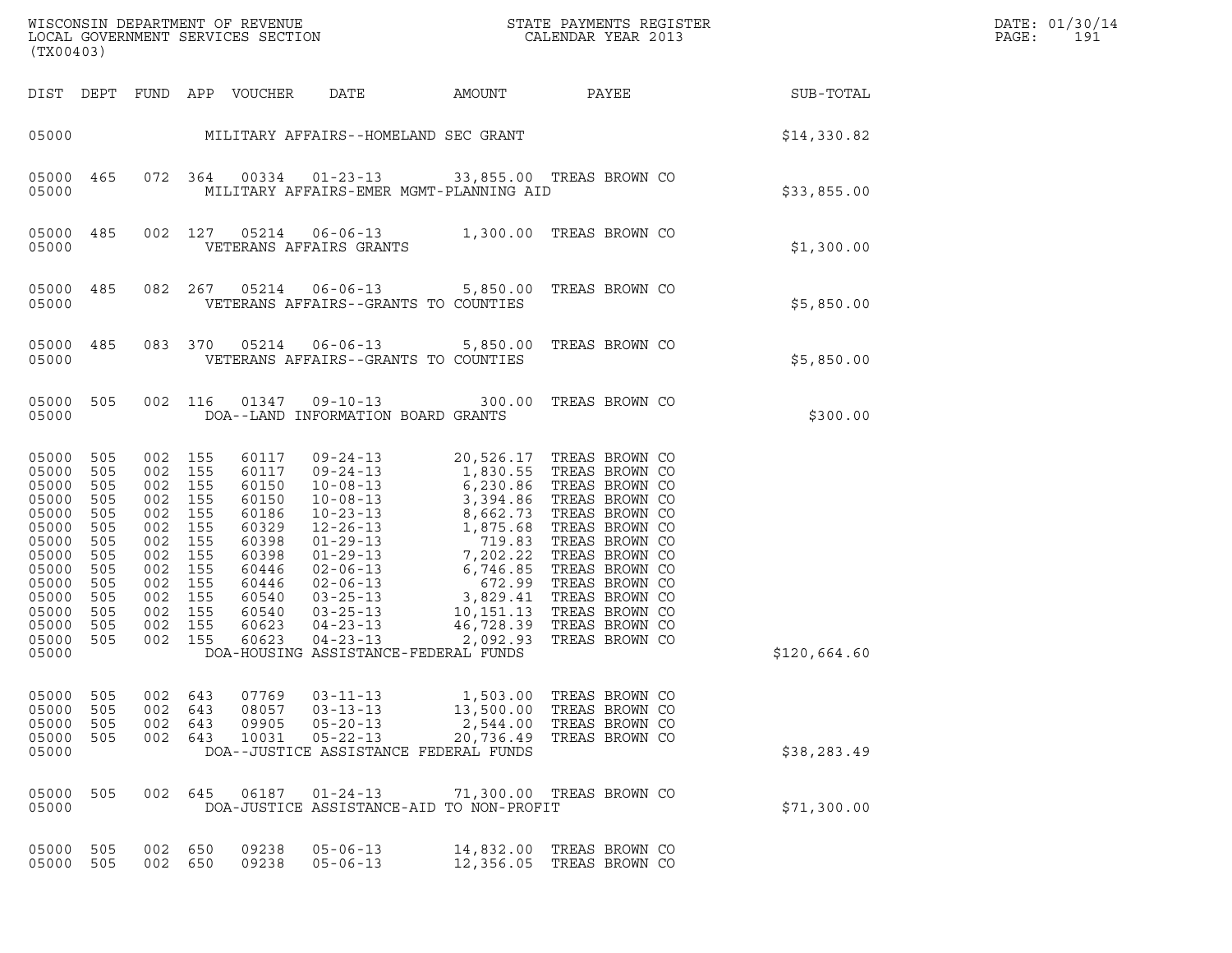| (TX00403)                                                                                                                                                                                          |                                                                                                                                                 |                                                                                                                                                 |                                                                                                                                                 |                                                                                                                                                                                           |                                                                                                                                                                                                                                                                                                                                                                                                                     |                                                                                                                                                                                                                                         |                                                                                                                                                                                                                                                                                                                                                                                                 |                 |
|----------------------------------------------------------------------------------------------------------------------------------------------------------------------------------------------------|-------------------------------------------------------------------------------------------------------------------------------------------------|-------------------------------------------------------------------------------------------------------------------------------------------------|-------------------------------------------------------------------------------------------------------------------------------------------------|-------------------------------------------------------------------------------------------------------------------------------------------------------------------------------------------|---------------------------------------------------------------------------------------------------------------------------------------------------------------------------------------------------------------------------------------------------------------------------------------------------------------------------------------------------------------------------------------------------------------------|-----------------------------------------------------------------------------------------------------------------------------------------------------------------------------------------------------------------------------------------|-------------------------------------------------------------------------------------------------------------------------------------------------------------------------------------------------------------------------------------------------------------------------------------------------------------------------------------------------------------------------------------------------|-----------------|
| DIST                                                                                                                                                                                               | DEPT                                                                                                                                            | FUND                                                                                                                                            | APP                                                                                                                                             | VOUCHER                                                                                                                                                                                   | <b>DATE</b>                                                                                                                                                                                                                                                                                                                                                                                                         | AMOUNT                                                                                                                                                                                                                                  | PAYEE                                                                                                                                                                                                                                                                                                                                                                                           | SUB-TOTAL       |
| 05000                                                                                                                                                                                              |                                                                                                                                                 |                                                                                                                                                 |                                                                                                                                                 |                                                                                                                                                                                           |                                                                                                                                                                                                                                                                                                                                                                                                                     | DOA--JUSTICE-ASSISTANCE-FEDERAL ARRA FDS                                                                                                                                                                                                |                                                                                                                                                                                                                                                                                                                                                                                                 | \$27,188.05     |
| 05000<br>05000<br>05000<br>05000<br>05000<br>05000<br>05000<br>05000<br>05000<br>05000<br>05000<br>05000<br>05000<br>05000<br>05000<br>05000<br>05000<br>05000<br>05000<br>05000<br>05000<br>05000 | 505<br>505<br>505<br>505<br>505<br>505<br>505<br>505<br>505<br>505<br>505<br>505<br>505<br>505<br>505<br>505<br>505<br>505<br>505<br>505<br>505 | 035<br>035<br>035<br>035<br>035<br>035<br>035<br>035<br>035<br>035<br>035<br>035<br>035<br>035<br>035<br>035<br>035<br>035<br>035<br>035<br>035 | 371<br>371<br>371<br>371<br>371<br>371<br>371<br>371<br>371<br>371<br>371<br>371<br>371<br>371<br>371<br>371<br>371<br>371<br>371<br>371<br>371 | 60117<br>60117<br>60117<br>60150<br>60150<br>60150<br>60186<br>60186<br>60186<br>60329<br>60329<br>60398<br>60398<br>60398<br>60446<br>60446<br>60446<br>60540<br>60540<br>60540<br>60623 | $09 - 24 - 13$<br>$09 - 24 - 13$<br>$09 - 24 - 13$<br>$10 - 08 - 13$<br>$10 - 08 - 13$<br>$10 - 08 - 13$<br>$10 - 23 - 13$<br>$10 - 23 - 13$<br>$10 - 23 - 13$<br>$12 - 26 - 13$<br>$12 - 26 - 13$<br>$01 - 29 - 13$<br>$01 - 29 - 13$<br>$01 - 29 - 13$<br>$02 - 06 - 13$<br>$02 - 06 - 13$<br>$02 - 06 - 13$<br>$03 - 25 - 13$<br>$03 - 25 - 13$<br>$03 - 25 - 13$<br>$04 - 23 - 13$<br>DOA--PUBLIC BENEFITS FUND | 19,321.71<br>47,466.62<br>1,176.97<br>1,500.59<br>1,289.11<br>3,686.41<br>541.46<br>1,170.01<br>4,005.46<br>4,290.73<br>16,697.84<br>2,935.83<br>968.25<br>4,925.67<br>2,839.21<br>829.32<br>4,485.32<br>2,883.36<br>805.40<br>1,187.86 | TREAS BROWN CO<br>TREAS BROWN CO<br>TREAS BROWN CO<br>TREAS BROWN CO<br>TREAS BROWN CO<br>TREAS BROWN CO<br>TREAS BROWN CO<br>TREAS BROWN CO<br>TREAS BROWN CO<br>TREAS BROWN CO<br>TREAS BROWN CO<br>TREAS BROWN CO<br>TREAS BROWN CO<br>TREAS BROWN CO<br>TREAS BROWN CO<br>TREAS BROWN CO<br>TREAS BROWN CO<br>TREAS BROWN CO<br>TREAS BROWN CO<br>1,532.87 TREAS BROWN CO<br>TREAS BROWN CO | \$124,540.00    |
| 05000<br>05000<br>05000                                                                                                                                                                            | 835<br>835                                                                                                                                      | 002<br>002                                                                                                                                      | 105<br>105                                                                                                                                      | 43025<br>80126                                                                                                                                                                            | $07 - 22 - 13$<br>$11 - 18 - 13$<br>REVENUE--STATE SHARED REVENUES                                                                                                                                                                                                                                                                                                                                                  | 514,392.05 TREAS BROWN CO<br>2,924,504.73                                                                                                                                                                                               | TREAS BROWN CO                                                                                                                                                                                                                                                                                                                                                                                  | \$3,438,896.78  |
| 05000<br>05000                                                                                                                                                                                     | 835                                                                                                                                             | 002                                                                                                                                             | 109                                                                                                                                             | 01005                                                                                                                                                                                     | $07 - 22 - 13$<br>REVENUE--EXEMPT COMPUTER AID                                                                                                                                                                                                                                                                                                                                                                      | 764,941.00                                                                                                                                                                                                                              | TREAS BROWN CO                                                                                                                                                                                                                                                                                                                                                                                  | \$764,941.00    |
| 05000<br>05000<br>05000                                                                                                                                                                            | 835<br>835                                                                                                                                      | 002<br>002                                                                                                                                      | 302<br>302                                                                                                                                      | 10008<br>11008                                                                                                                                                                            | $07 - 22 - 13$<br>$07 - 22 - 13$                                                                                                                                                                                                                                                                                                                                                                                    | 16,150,483.98 TREAS BROWN CO<br>2,981,176.00 TREAS BROWN CO<br>REVENUE-FIRST DOLLAR/SCHOOL LEVY CREDITS                                                                                                                                 |                                                                                                                                                                                                                                                                                                                                                                                                 | \$19,131,659.98 |
| 05000<br>05000                                                                                                                                                                                     | 835                                                                                                                                             | 021                                                                                                                                             | 363                                                                                                                                             | 37147                                                                                                                                                                                     | $03 - 25 - 13$<br>REVENUE--LOTTERY CREDIT -                                                                                                                                                                                                                                                                                                                                                                         |                                                                                                                                                                                                                                         | 3,171,602.10 TREAS BROWN CO                                                                                                                                                                                                                                                                                                                                                                     | \$3,171,602.10  |
| 05000                                                                                                                                                                                              |                                                                                                                                                 |                                                                                                                                                 |                                                                                                                                                 |                                                                                                                                                                                           | DISTRICT TOTAL APPROPRIATIONS                                                                                                                                                                                                                                                                                                                                                                                       |                                                                                                                                                                                                                                         |                                                                                                                                                                                                                                                                                                                                                                                                 | \$96,441,662.24 |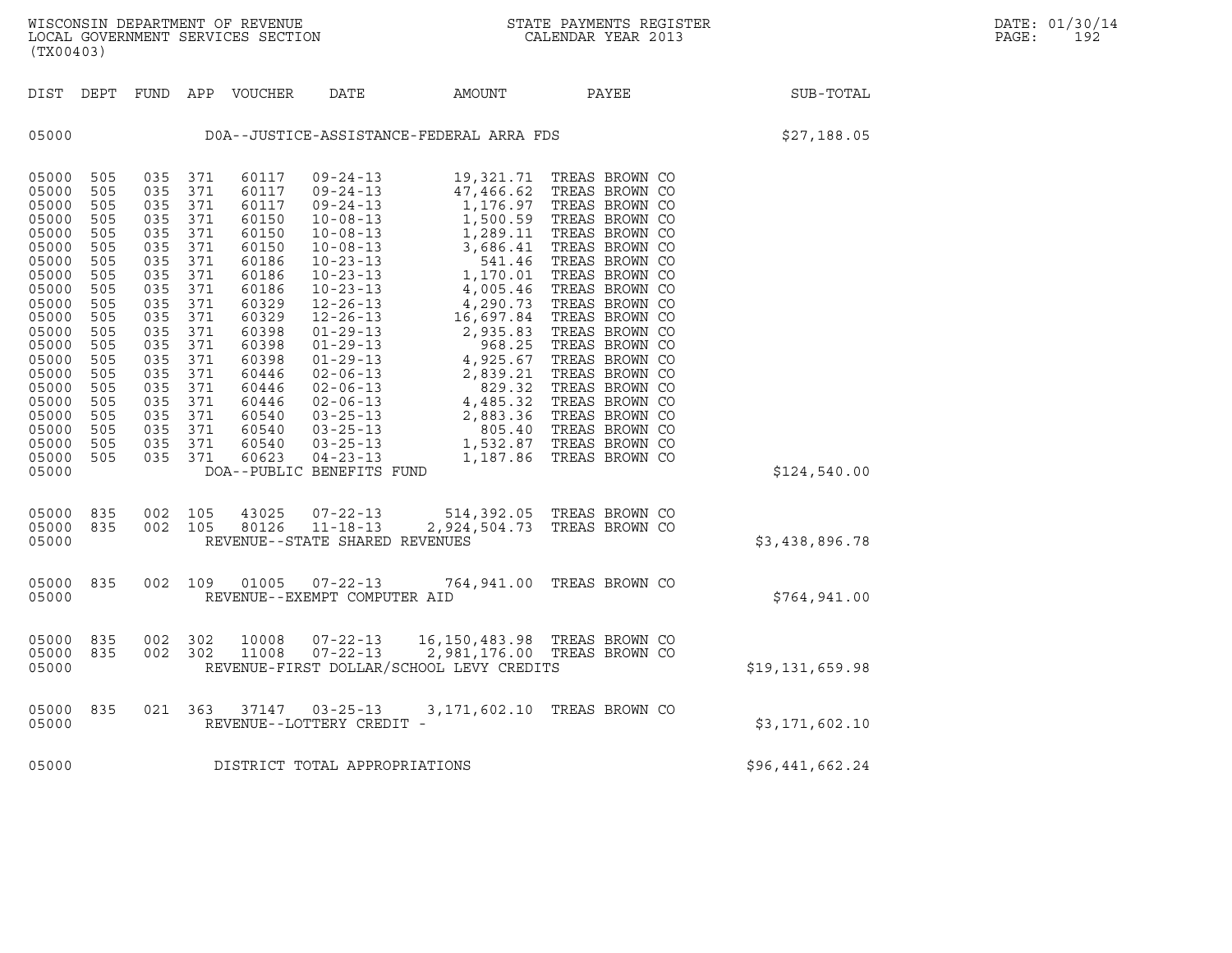| (TX00403)                                             |     |                               |         |                                 |                                                  |                                                                                                    | $\tt WISCONSIM DEPARTMENT OF REVENUE$ $\tt STATE$ PAYMENTS REGISTER LOCAL GOVERNMENT SERVICES SECTION $\tt CALENDAR$ YEAR 2013 |              | DATE: 01/30/14<br>PAGE: 193 |
|-------------------------------------------------------|-----|-------------------------------|---------|---------------------------------|--------------------------------------------------|----------------------------------------------------------------------------------------------------|--------------------------------------------------------------------------------------------------------------------------------|--------------|-----------------------------|
|                                                       |     |                               |         | DIST DEPT FUND APP VOUCHER DATE |                                                  | AMOUNT PAYEE                                                                                       |                                                                                                                                | SUB-TOTAL    |                             |
| 05010                                                 |     |                               |         |                                 |                                                  | 05010 165 002 225 00099 07-03-13 4,750.30 TREAS TN EATON<br>SAFETY/PROF SERV--FIRE INSURANCE DUES  |                                                                                                                                | \$4,750.30   |                             |
| 05010 370<br>05010                                    |     |                               |         |                                 |                                                  | 012 571 35854 06-10-13 12.00 TREAS TN EATON<br>NAT RESOURCES--FOREST CROP/MFL/CO FOREST            |                                                                                                                                | \$12.00      |                             |
| 05010                                                 |     |                               |         |                                 | NAT RESOURCES--RU RECYCLING GRANT                | 05010 370 074 670 40256 05-20-13 3,324.93 TREAS TN EATON                                           |                                                                                                                                | \$3,324.93   |                             |
| 05010 395<br>05010 395<br>05010<br>05010 395<br>05010 | 395 | 011 191<br>011 191<br>011 191 | 011 191 |                                 |                                                  | TRANSPORTATION--GENERAL TRANSP AIDS-GTA                                                            |                                                                                                                                | \$90,014.84  |                             |
| 05010                                                 |     |                               |         |                                 |                                                  | 05010 395 011 278 98338 12-30-13 88,323.70 TREAS TN EATON<br>TRANSPORTATION--LRIP/TRIP/MSIP GRANTS |                                                                                                                                | \$88,323.70  |                             |
| 05010 835<br>05010 835<br>05010                       |     | 002 105<br>002 105            |         |                                 | 80102 11-18-13<br>REVENUE--STATE SHARED REVENUES | 43001  07-22-13  3,337.34 TREAS TN EATON                                                           | 20,106.80 TREAS TN EATON                                                                                                       | \$23,444.14  |                             |
| 05010 835<br>05010                                    |     |                               |         |                                 | REVENUE--EXEMPT COMPUTER AID                     | 002 109 02081 07-22-13 252.00 TREAS TN EATON                                                       |                                                                                                                                | \$252.00     |                             |
| 05010                                                 |     |                               |         |                                 | DISTRICT TOTAL APPROPRIATIONS                    |                                                                                                    |                                                                                                                                | \$210,121.91 |                             |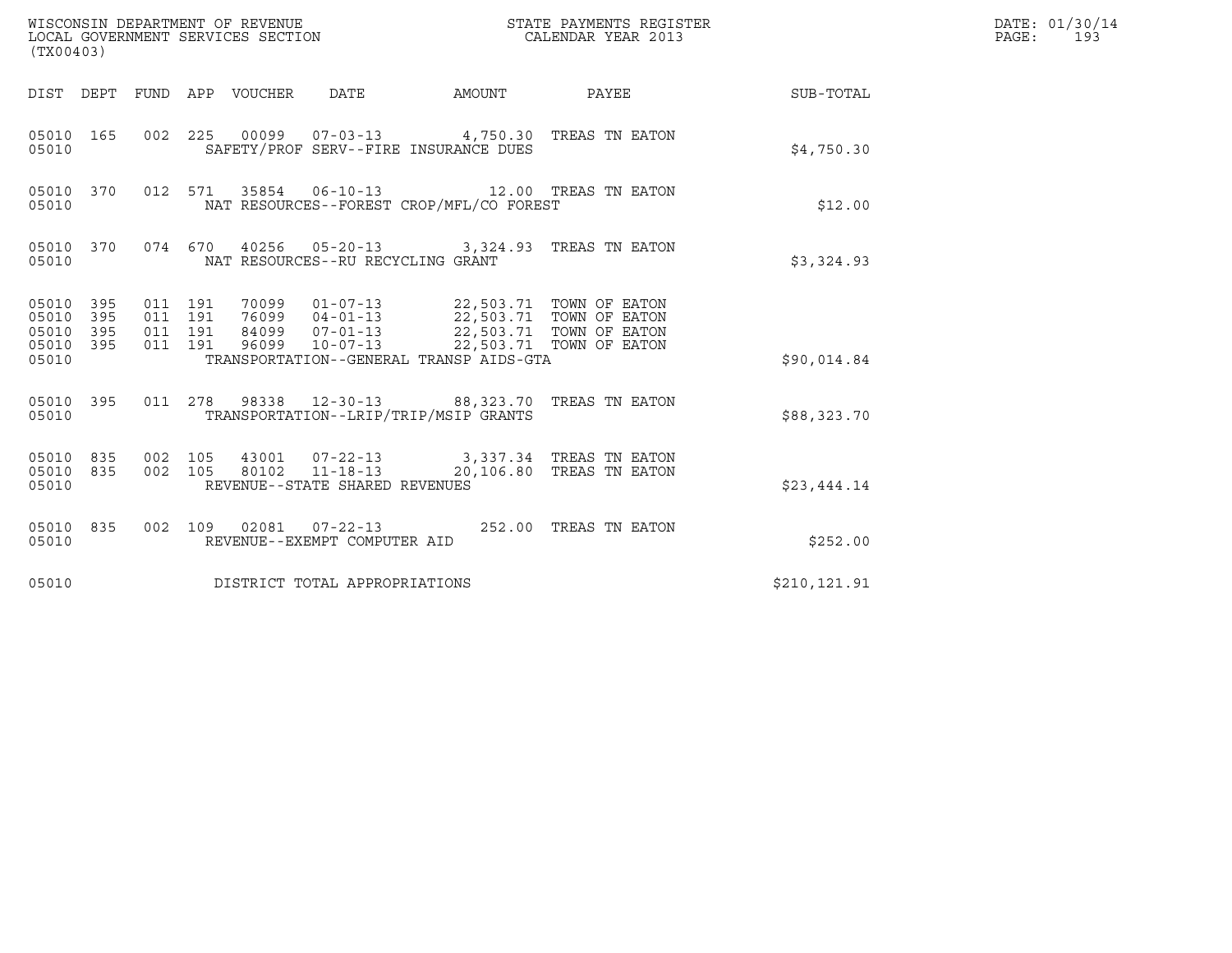| (TX00403)                                                       |                                          |                                                                                                                                                                                                                                         |  |                        | DATE: 01/30/14<br>$\mathtt{PAGE:}$<br>194 |  |
|-----------------------------------------------------------------|------------------------------------------|-----------------------------------------------------------------------------------------------------------------------------------------------------------------------------------------------------------------------------------------|--|------------------------|-------------------------------------------|--|
|                                                                 |                                          | DIST DEPT FUND APP VOUCHER DATE                                                                                                                                                                                                         |  | AMOUNT PAYEE SUB-TOTAL |                                           |  |
| 05012 165<br>05012                                              |                                          | 002 225 00100 07-03-13 3,417.98 TREAS TN GLENMORE<br>SAFETY/PROF SERV--FIRE INSURANCE DUES                                                                                                                                              |  |                        | \$3,417.98                                |  |
| 05012 370<br>05012                                              |                                          | 012 571 35855 06-10-13 3.20 TREAS TN GLENMORE<br>NAT RESOURCES--FOREST CROP/MFL/CO FOREST                                                                                                                                               |  |                        | \$3.20                                    |  |
| 05012 370<br>05012                                              |                                          | 074 670 40257 05-20-13 1,737.71 TREAS TN GLENMORE<br>NAT RESOURCES--RU RECYCLING GRANT                                                                                                                                                  |  |                        | \$1,737.71                                |  |
| 05012                                                           |                                          | 05012 370 074 673 40257 05-20-13 296.52 TREAS TN GLENMORE<br>NAT RESOURCES--RU CONSOLIDATED GRANT                                                                                                                                       |  |                        | \$296.52                                  |  |
| 05012 395<br>05012<br>395<br>05012<br>395<br>05012 395<br>05012 | 011 191<br>011 191<br>011 191<br>011 191 | 70100  01-07-13  31,807.92  TOWN OF GLENMORE<br>76100  04-01-13  31,807.92  TOWN OF GLENMORE<br>84100  07-01-13  31,807.92  TOWN OF GLENMORE<br>96100  10-07-13  31,807.94  TOWN OF GLENMORE<br>TRANSPORTATION--GENERAL TRANSP AIDS-GTA |  |                        | \$127,231.70                              |  |
| 05012 835 002 105<br>05012 835<br>05012                         |                                          | $\begin{array}{cccc} 002 & 105 & 43002 & 07\text{-}22\text{-}13 \\ 002 & 105 & 80103 & 11\text{-}18\text{-}13 & 25,969.74 & \text{TREAS TN GLEMMORE} \end{array}$<br>REVENUE--STATE SHARED REVENUES                                     |  |                        | \$30,492.61                               |  |
| 05012 835<br>05012                                              |                                          | 002 109 02082 07-22-13 9.00 TREAS TN GLENMORE<br>REVENUE--EXEMPT COMPUTER AID                                                                                                                                                           |  |                        | \$9.00                                    |  |
| 05012 835<br>05012                                              |                                          | 002 501 00001 02-01-13 76.13 TREAS TN GLENMORE<br>DOA-PAYMENT FOR MUNICIPAL SERVICES AID                                                                                                                                                |  |                        | \$76.13                                   |  |
| 05012                                                           |                                          | DISTRICT TOTAL APPROPRIATIONS                                                                                                                                                                                                           |  |                        | \$163,264.85                              |  |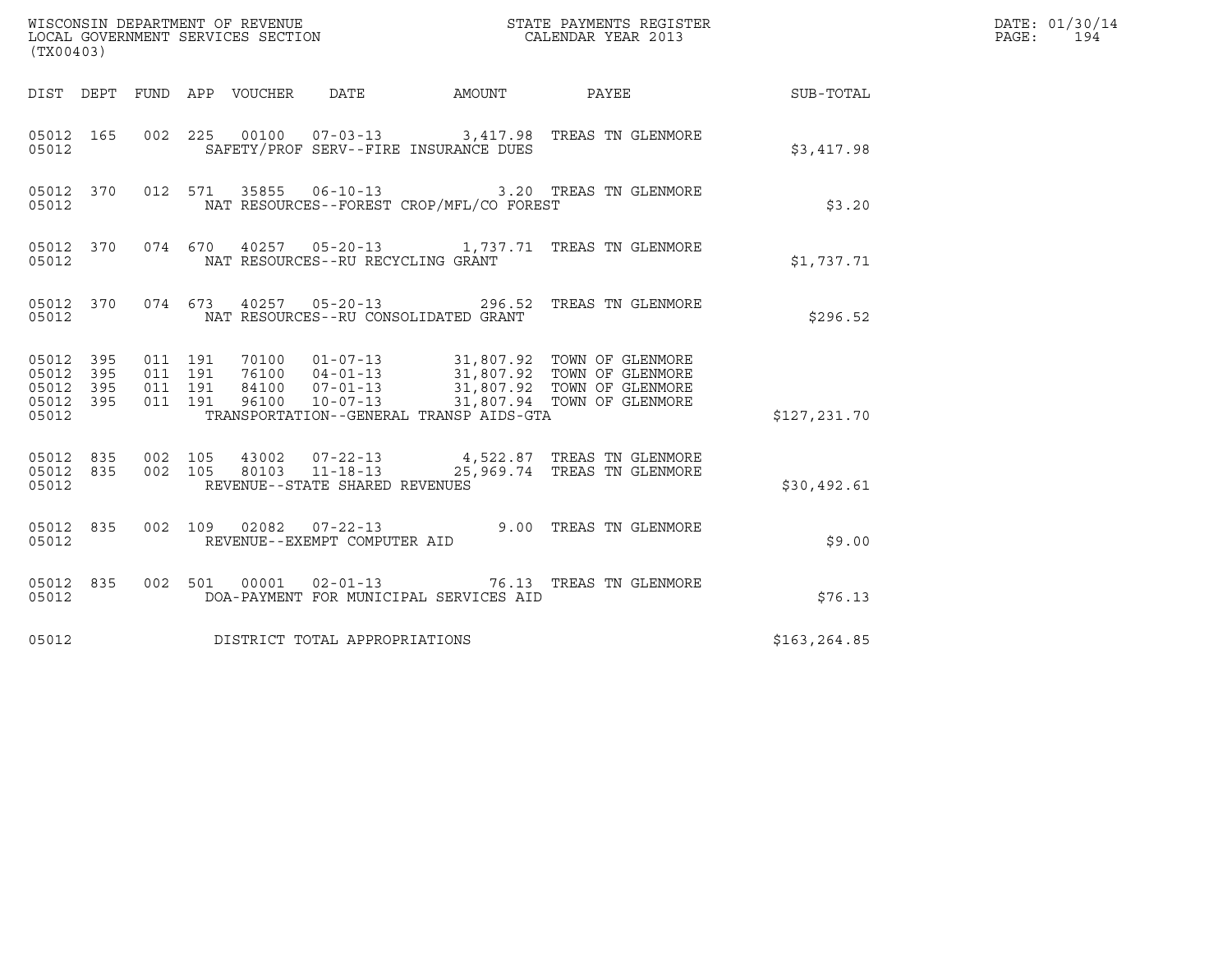| (TX00403)                                                 |                        |                                          |  |                                     |                                          |                                                                                                                                                                                         |              | DATE: 01/30/14<br>PAGE: 195 |
|-----------------------------------------------------------|------------------------|------------------------------------------|--|-------------------------------------|------------------------------------------|-----------------------------------------------------------------------------------------------------------------------------------------------------------------------------------------|--------------|-----------------------------|
|                                                           |                        |                                          |  |                                     |                                          | DIST DEPT FUND APP VOUCHER DATE AMOUNT PAYEE THE SUB-TOTAL                                                                                                                              |              |                             |
| 05014                                                     |                        |                                          |  |                                     | SAFETY/PROF SERV--FIRE INSURANCE DUES    | 05014  165  002  225  00101  07-03-13  7,484.91  TREAS TN GREEN BAY                                                                                                                     | \$7,484.91   |                             |
| 05014                                                     |                        |                                          |  |                                     | NAT RESOURCES--FOREST CROP/MFL/CO FOREST | 05014 370 012 571 35856 06-10-13 36.98 TREAS TN GREEN BAY                                                                                                                               | \$36.98      |                             |
|                                                           | 05014                  |                                          |  | NAT RESOURCES--RU RECYCLING GRANT   |                                          | 05014 370 074 670 40258 05-20-13 4,368.02 TREAS TN GREEN BAY                                                                                                                            | \$4,368.02   |                             |
| 05014                                                     |                        |                                          |  |                                     | NAT RESOURCES--RU CONSOLIDATED GRANT     | 05014 370 074 673 40258 05-20-13 536.67 TREAS TN GREEN BAY                                                                                                                              | \$536.67     |                             |
| 05014 395<br>05014 395<br>05014 395<br>05014 395<br>05014 |                        | 011 191<br>011 191<br>011 191<br>011 191 |  |                                     | TRANSPORTATION--GENERAL TRANSP AIDS-GTA  | 70101  01-07-13  23,731.57  TOWN OF GREEN BAY<br>76101 04-01-13 23,731.57 TOWN OF GREEN BAY<br>84101 07-01-13 23,731.57 TOWN OF GREEN BAY<br>96101 10-07-13 23,731.57 TOWN OF GREEN BAY | \$94, 926.28 |                             |
| 05014                                                     | 05014 835<br>05014 835 | 002 105<br>002 105                       |  | REVENUE--STATE SHARED REVENUES      |                                          |                                                                                                                                                                                         | \$26, 258.06 |                             |
| 05014                                                     | 05014 835              |                                          |  | REVENUE--EXEMPT COMPUTER AID        |                                          | 002 109 02083 07-22-13 178.00 TREAS TN GREEN BAY                                                                                                                                        | \$178.00     |                             |
|                                                           |                        |                                          |  | 05014 DISTRICT TOTAL APPROPRIATIONS |                                          |                                                                                                                                                                                         | \$133,788.92 |                             |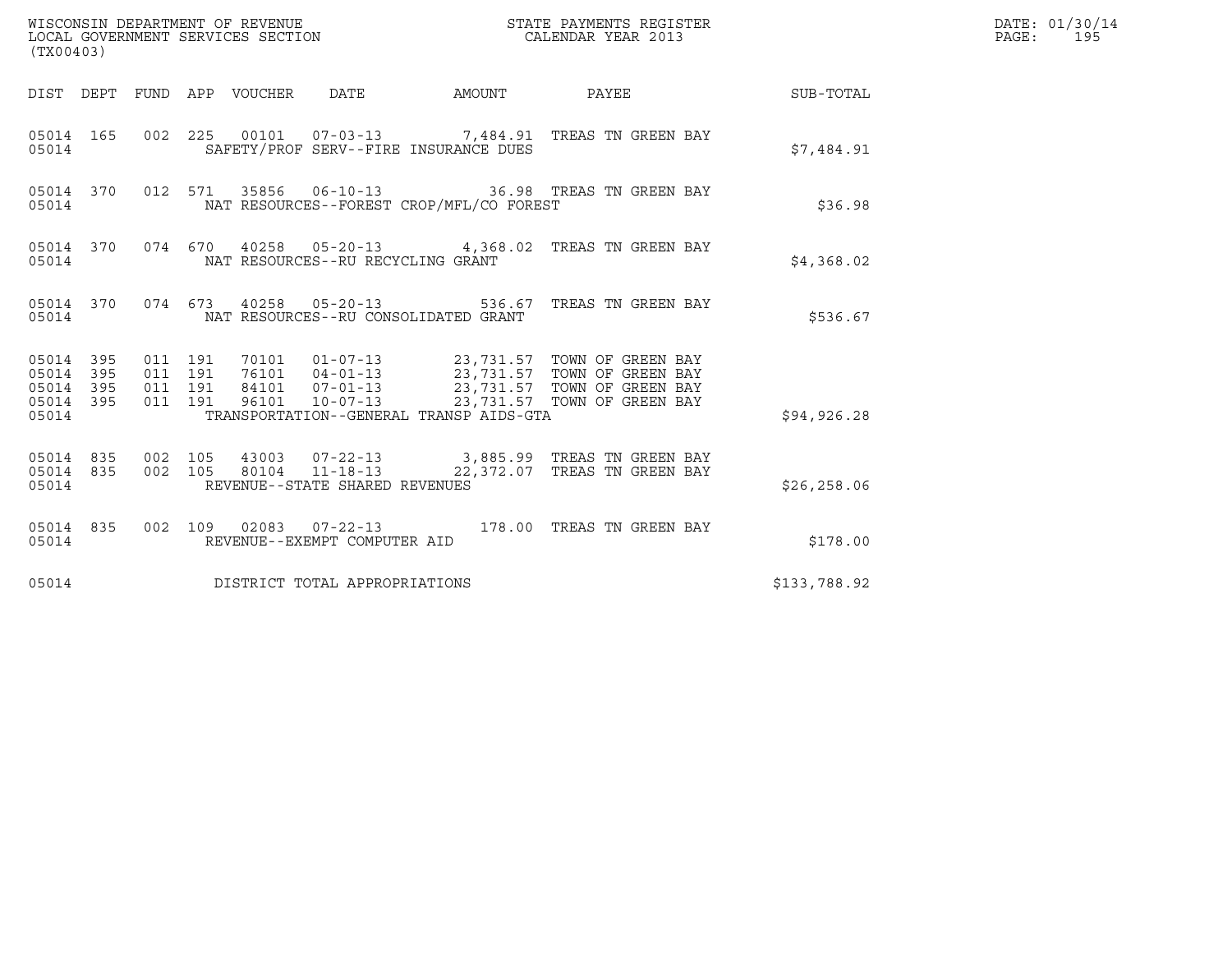| (TX00403)                       |       |         |         |       |                                                  |                                                |                                                                                                                                                                                                                                         |              | DATE: 01/30/14<br>PAGE:<br>196 |
|---------------------------------|-------|---------|---------|-------|--------------------------------------------------|------------------------------------------------|-----------------------------------------------------------------------------------------------------------------------------------------------------------------------------------------------------------------------------------------|--------------|--------------------------------|
|                                 |       |         |         |       |                                                  |                                                | DIST DEPT FUND APP VOUCHER DATE AMOUNT PAYEE SUB-TOTAL                                                                                                                                                                                  |              |                                |
| 05018                           |       |         |         |       |                                                  | SAFETY/PROF SERV--FIRE INSURANCE DUES          | 05018  165  002  225  00102  07-03-13  5,199.72  TREAS TN HOLLAND                                                                                                                                                                       | \$5,199.72   |                                |
|                                 | 05018 |         |         |       |                                                  | NAT RESOURCES-SEVERANCE/YIELD/WITHDRAWAL       | 05018 370 000 001 03DNR 07-03-13 1,733.96 TREAS TOWN HOLLAND                                                                                                                                                                            | \$1,733.96   |                                |
|                                 |       |         |         |       |                                                  |                                                | 05018 370 002 503 15565 02-06-13 1,279.11 TREAS TN HOLLAND<br>TOWN SHARE 246.41<br>TOWN SHARE 246.41                                                                                                                                    |              |                                |
|                                 |       |         |         |       |                                                  | 05018 MAT RESOURCES--AIDS IN LIEU OF TAXES     |                                                                                                                                                                                                                                         | \$1,279.11   |                                |
|                                 |       |         |         |       |                                                  | 05018 MAT RESOURCES--FOREST CROP/MFL/CO FOREST | 05018 370 012 571 35857 06-10-13 149.93 TREAS TN HOLLAND                                                                                                                                                                                | \$149.93     |                                |
| 05018                           |       |         |         |       |                                                  | NAT RESOURCES--AIDS IN LIEU OF TAXES           | 05018 370 012 579 18193 04-15-13 291.14 TREAS TN HOLLAND<br>05018 370 012 579 18193 04-15-13 108.34 TREAS TOWN HOLLAND                                                                                                                  | \$399.48     |                                |
|                                 |       |         |         |       | 05018 MAT RESOURCES--RU RECYCLING GRANT          |                                                | 05018 370 074 670 40260 05-20-13 3,204.54 TREAS TN HOLLAND                                                                                                                                                                              | \$3,204.54   |                                |
| 05018                           |       |         |         |       |                                                  | TRANSPORTATION--GENERAL TRANSP AIDS-GTA        | 05018 395 011 191 70102 01-07-13 29,256.94 TOWN OF HOLLAND<br>05018 395 011 191 76102 04-01-13 29,256.94 TOWN OF HOLLAND<br>05018 395 011 191 84102 07-01-13 29,256.94 TOWN OF HOLLAND<br>05018 395 011 191 96102 10-07-13 29,256.94 TO | \$117,027.76 |                                |
|                                 |       |         |         |       |                                                  | 05018 DOA--TRANSMISSION LINE FEE DISTRIBUTION  | 05018 505 002 174 58370 04-26-13 6,471.00 TREAS TN HOLLAND                                                                                                                                                                              | \$6,471.00   |                                |
| 05018 835<br>05018 835<br>05018 |       | 002 105 |         |       | 80105 11-18-13<br>REVENUE--STATE SHARED REVENUES |                                                | 002 105 43004 07-22-13 6,632.14 TREAS TN HOLLAND<br>40,235.95 TREAS TN HOLLAND                                                                                                                                                          | \$46,868.09  |                                |
| 05018<br>05018                  | 835   |         | 002 109 | 02084 | $07 - 22 - 13$<br>REVENUE--EXEMPT COMPUTER AID   |                                                | 107.00 TREAS TN HOLLAND                                                                                                                                                                                                                 | \$107.00     |                                |
| 05018                           |       |         |         |       | DISTRICT TOTAL APPROPRIATIONS                    |                                                |                                                                                                                                                                                                                                         | \$182,440.59 |                                |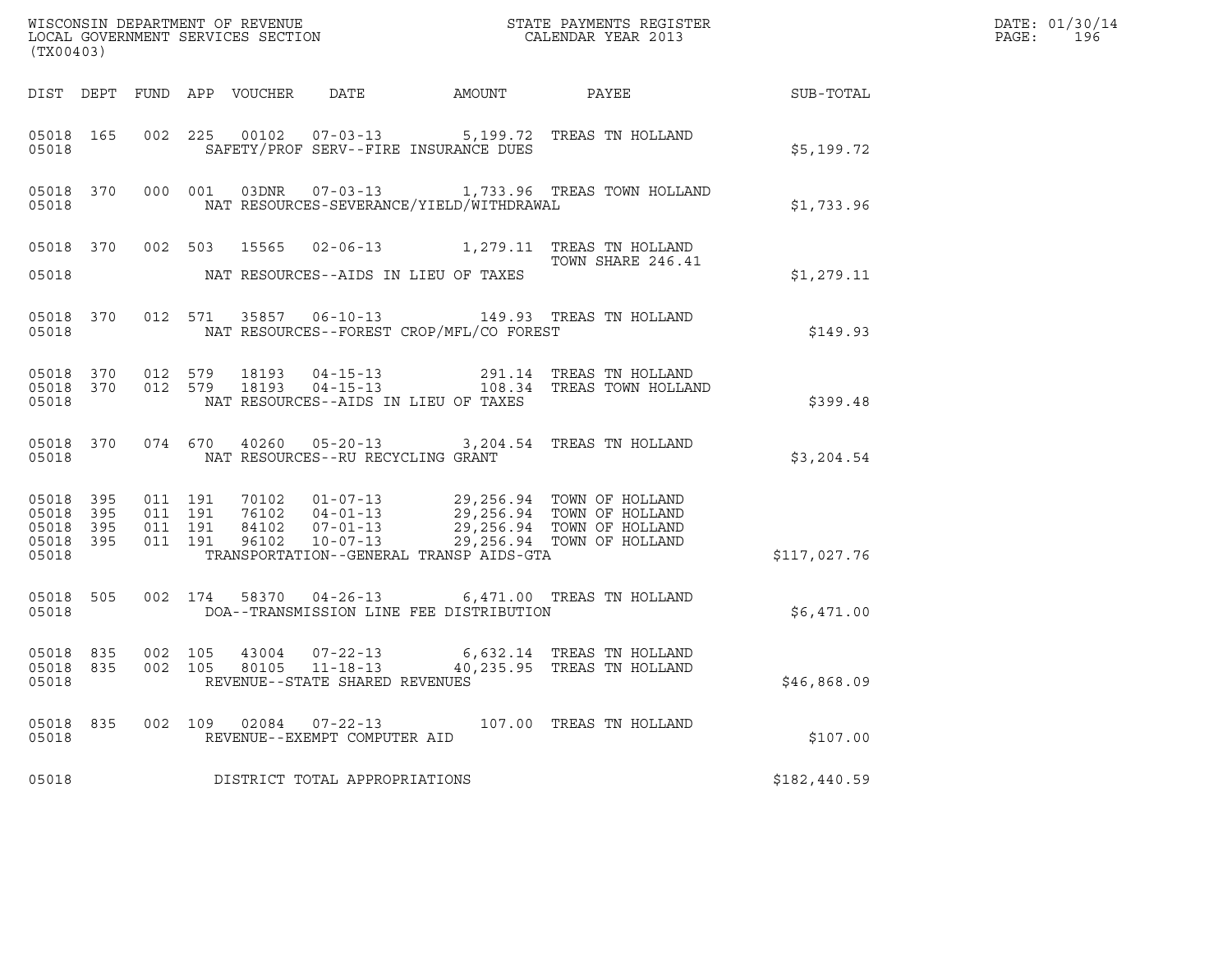| (TX00403)                                                    | WISCONSIN DEPARTMENT OF REVENUE<br>LOCAL GOVERNMENT SERVICES SECTION                                                                                                                                                                                                             | STATE PAYMENTS REGISTER<br>CALENDAR YEAR 2013 | DATE: 01/30/14<br>PAGE: 197 |
|--------------------------------------------------------------|----------------------------------------------------------------------------------------------------------------------------------------------------------------------------------------------------------------------------------------------------------------------------------|-----------------------------------------------|-----------------------------|
|                                                              | DIST DEPT FUND APP VOUCHER DATE                                                                                                                                                                                                                                                  | AMOUNT PAYEE SUB-TOTAL                        |                             |
| 05022 165<br>05022                                           | 002 225 00103 07-03-13 3,679.93 TREAS TN HUMBOLDT<br>SAFETY/PROF SERV--FIRE INSURANCE DUES                                                                                                                                                                                       | \$3,679.93                                    |                             |
| 05022 370<br>05022                                           | 012 571 35858 06-10-13 20.80 TREAS TN HUMBOLDT<br>NAT RESOURCES--FOREST CROP/MFL/CO FOREST                                                                                                                                                                                       | \$20.80                                       |                             |
| 05022                                                        | 05022 370 074 670 40261 05-20-13 2,491.71 TREAS TN HUMBOLDT<br>NAT RESOURCES--RU RECYCLING GRANT                                                                                                                                                                                 | \$2,491.71                                    |                             |
| 05022 395<br>05022<br>395<br>05022 395<br>05022 395<br>05022 | 70103  01-07-13  19,402.30  TOWN OF HUMBOLDT<br>76103  04-01-13  19,402.30  TOWN OF HUMBOLDT<br>84103  07-01-13  19,402.30  TOWN OF HUMBOLDT<br>011 191<br>011 191<br>011 191<br>96103 10-07-13 19,402.32 TOWN OF HUMBOLDT<br>011 191<br>TRANSPORTATION--GENERAL TRANSP AIDS-GTA | \$77,609.22                                   |                             |
| 05022                                                        | 05022 835 002 105 43005 07-22-13 9,272.66 TREAS TN HUMBOLDT<br>05022 835 002 105 80106 11-18-13 52,545.09 TREAS TN HUMBOLDT<br>REVENUE--STATE SHARED REVENUES                                                                                                                    | \$61,817.75                                   |                             |
| 05022 835<br>05022                                           | 002 109 02085 07-22-13 99.00 TREAS TN HUMBOLDT<br>REVENUE--EXEMPT COMPUTER AID                                                                                                                                                                                                   | \$99.00                                       |                             |
| 05022                                                        | DISTRICT TOTAL APPROPRIATIONS                                                                                                                                                                                                                                                    | \$145,718.41                                  |                             |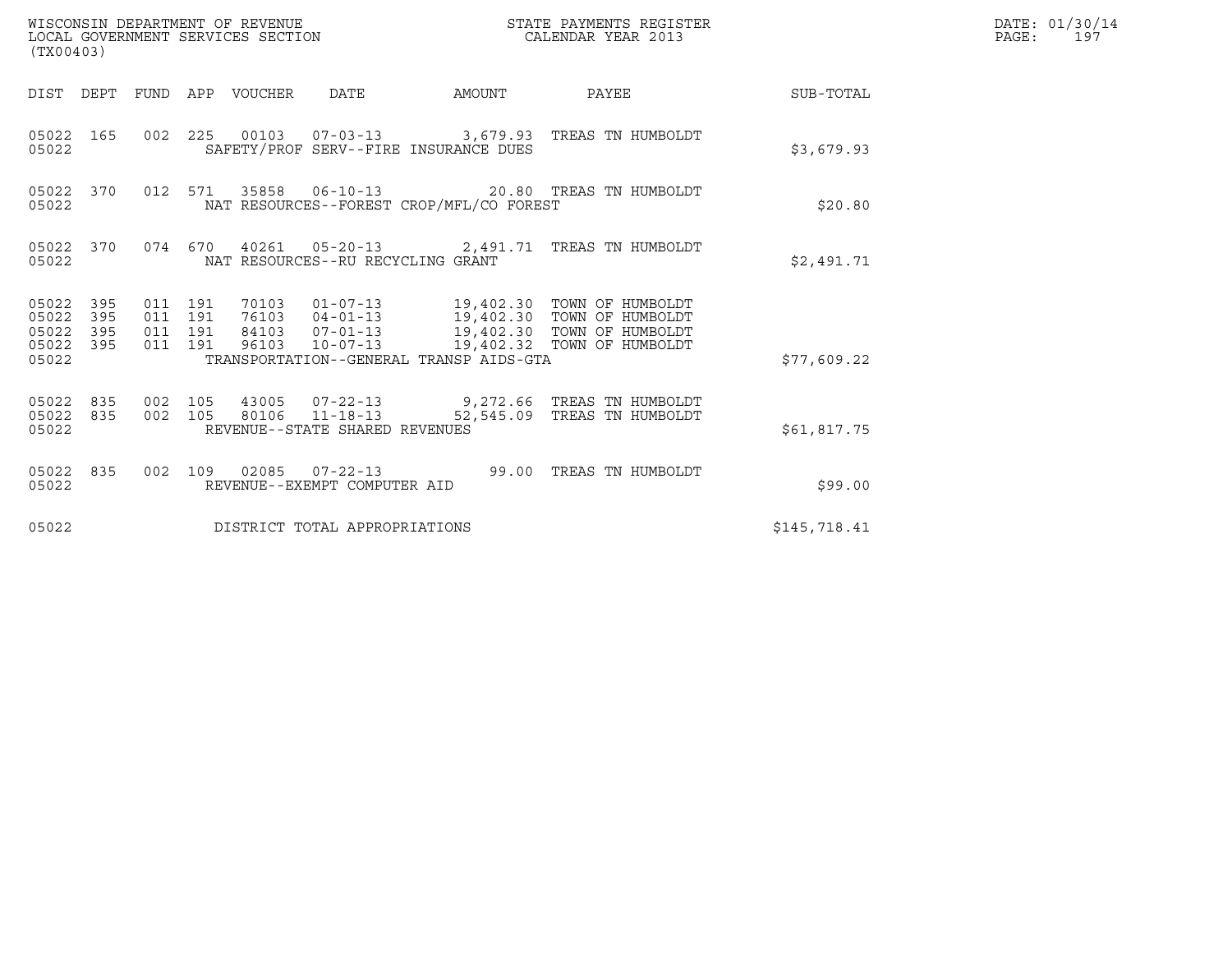| (TX00403)                                                 |                                          |                                 |                                                        | STATE PAYMENTS REGISTER                                                                                                                                                                      |               | DATE: 01/30/14<br>$\mathtt{PAGE}$ :<br>198 |
|-----------------------------------------------------------|------------------------------------------|---------------------------------|--------------------------------------------------------|----------------------------------------------------------------------------------------------------------------------------------------------------------------------------------------------|---------------|--------------------------------------------|
|                                                           |                                          | DIST DEPT FUND APP VOUCHER DATE | AMOUNT                                                 | PAYEE                                                                                                                                                                                        | SUB-TOTAL     |                                            |
| 05024 165<br>05024                                        |                                          |                                 | SAFETY/PROF SERV--FIRE INSURANCE DUES                  | 002 225 00104 07-03-13 16,777.03 TREAS TN LAWRENCE                                                                                                                                           | \$16,777.03   |                                            |
| 05024 370<br>05024                                        |                                          |                                 | NAT RESOURCES--AIDS IN LIEU OF TAXES                   | 012 579 18194 04-15-13 16.90 TREAS TN LAWRENCE                                                                                                                                               | \$16.90       |                                            |
| 05024 370<br>05024                                        |                                          |                                 | NAT RESOURCES--RU RECYCLING GRANT                      | 074 670 40262 05-20-13 1,294.96 TREAS TN LAWRENCE                                                                                                                                            | \$1,294.96    |                                            |
| 05024 370<br>05024                                        |                                          |                                 | NAT RESOURCES--RU CONSOLIDATED GRANT                   | 074 673 40262 05-20-13 1,157.77 TREAS TN LAWRENCE                                                                                                                                            | \$1,157.77    |                                            |
| 05024 395<br>05024 395<br>05024 395<br>05024 395<br>05024 | 011 191<br>011 191<br>011 191<br>011 191 |                                 | TRANSPORTATION--GENERAL TRANSP AIDS-GTA                | 70104  01-07-13  28,283.57  TOWN OF LAWRENCE<br>76104  04-01-13  28,283.57  TOWN OF LAWRENCE<br>84104  07-01-13  28,283.57  TOWN OF LAWRENCE<br>96104  10-07-13  28,283.59  TOWN OF LAWRENCE | \$113, 134.30 |                                            |
| 05024 835<br>05024 835<br>05024                           | 002 105<br>002 105                       |                                 | 80107 11-18-13<br>REVENUE--STATE SHARED REVENUES       | 43006  07-22-13  3,596.68  TREAS TN LAWRENCE<br>23, 287. 23 TREAS TN LAWRENCE                                                                                                                | \$26,883.91   |                                            |
| 05024 835<br>05024                                        |                                          |                                 | 002 109 02086 07-22-13<br>REVENUE--EXEMPT COMPUTER AID | 7,386.00 TREAS TN LAWRENCE                                                                                                                                                                   | \$7,386.00    |                                            |
| 05024                                                     |                                          |                                 | DISTRICT TOTAL APPROPRIATIONS                          |                                                                                                                                                                                              | \$166,650.87  |                                            |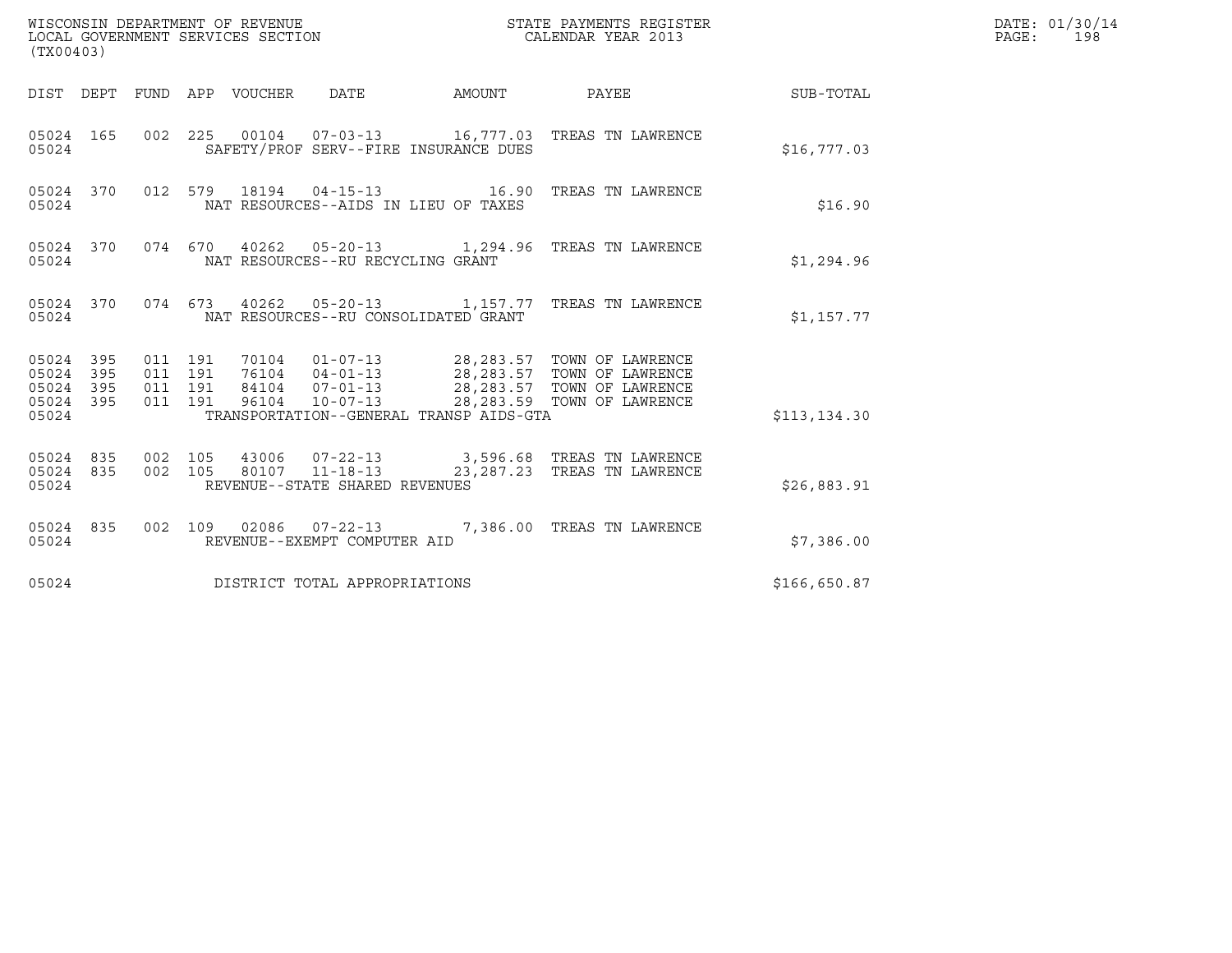| (TX00403)                                         |            |                    |                    |                            |                                   |                                          | DATE: 01/30/14<br>PAGE:<br>199                                                                                                                                                                   |              |  |
|---------------------------------------------------|------------|--------------------|--------------------|----------------------------|-----------------------------------|------------------------------------------|--------------------------------------------------------------------------------------------------------------------------------------------------------------------------------------------------|--------------|--|
|                                                   |            |                    |                    | DIST DEPT FUND APP VOUCHER | DATE                              |                                          | AMOUNT PAYEE SUB-TOTAL                                                                                                                                                                           |              |  |
| 05025 165<br>05025                                |            | 002 225            |                    |                            |                                   | SAFETY/PROF SERV--FIRE INSURANCE DUES    | 00105  07-03-13  24,813.89  TREAS TN LEDGEVIEW                                                                                                                                                   | \$24,813.89  |  |
| 05025 370<br>05025                                |            |                    |                    |                            |                                   | NAT RESOURCES--FOREST CROP/MFL/CO FOREST | 012 571 35859 06-10-13 8.00 TREAS TN LEDGEVIEW                                                                                                                                                   | \$8.00       |  |
| 05025                                             |            |                    |                    |                            | NAT RESOURCES--RU RECYCLING GRANT |                                          | 05025 370 074 670 40255 05-20-13 15,586.88 TREAS TN LEDGEVIEW                                                                                                                                    | \$15,586.88  |  |
| 05025 395<br>05025<br>05025<br>05025 395<br>05025 | 395<br>395 | 011 191<br>011 191 | 011 191<br>011 191 |                            |                                   | TRANSPORTATION--GENERAL TRANSP AIDS-GTA  | 70105  01-07-13  39,313.71  TOWN OF LEDGEVIEW<br>76105  04-01-13  39,313.71  TOWN OF LEDGEVIEW<br>84105  07-01-13  39,313.71  TOWN OF LEDGEVIEW<br>96105  10-07-13  39,313.74  TOWN OF LEDGEVIEW | \$157,254.87 |  |
| 05025 395<br>05025                                |            |                    |                    |                            |                                   | TRANSPORTATION--LRIP/TRIP/MSIP GRANTS    | 011 278 98327 12-30-13 13, 292.17 TREAS TN LEDGEVIEW                                                                                                                                             | \$13, 292.17 |  |
| 05025 835<br>05025                                |            |                    |                    |                            | REVENUE--STATE SHARED REVENUES    |                                          | 05025 835 002 105 43007 07-22-13 3,852.89 TREAS TN LEDGEVIEW<br>002 105 80108 11-18-13 21,856.83 TREAS TN LEDGEVIEW                                                                              | \$25,709.72  |  |
| 05025 835<br>05025                                |            |                    |                    |                            | REVENUE--EXEMPT COMPUTER AID      |                                          | 002 109 02087 07-22-13 3,706.00 TREAS TN LEDGEVIEW                                                                                                                                               | \$3,706.00   |  |
| 05025 835<br>05025                                |            |                    |                    |                            | 002 501 00001 02-01-13            | DOA-PAYMENT FOR MUNICIPAL SERVICES AID   | 468.11 TREAS TN LEDGEVIEW                                                                                                                                                                        | \$468.11     |  |
| 05025                                             |            |                    |                    |                            | DISTRICT TOTAL APPROPRIATIONS     |                                          |                                                                                                                                                                                                  | \$240,839.64 |  |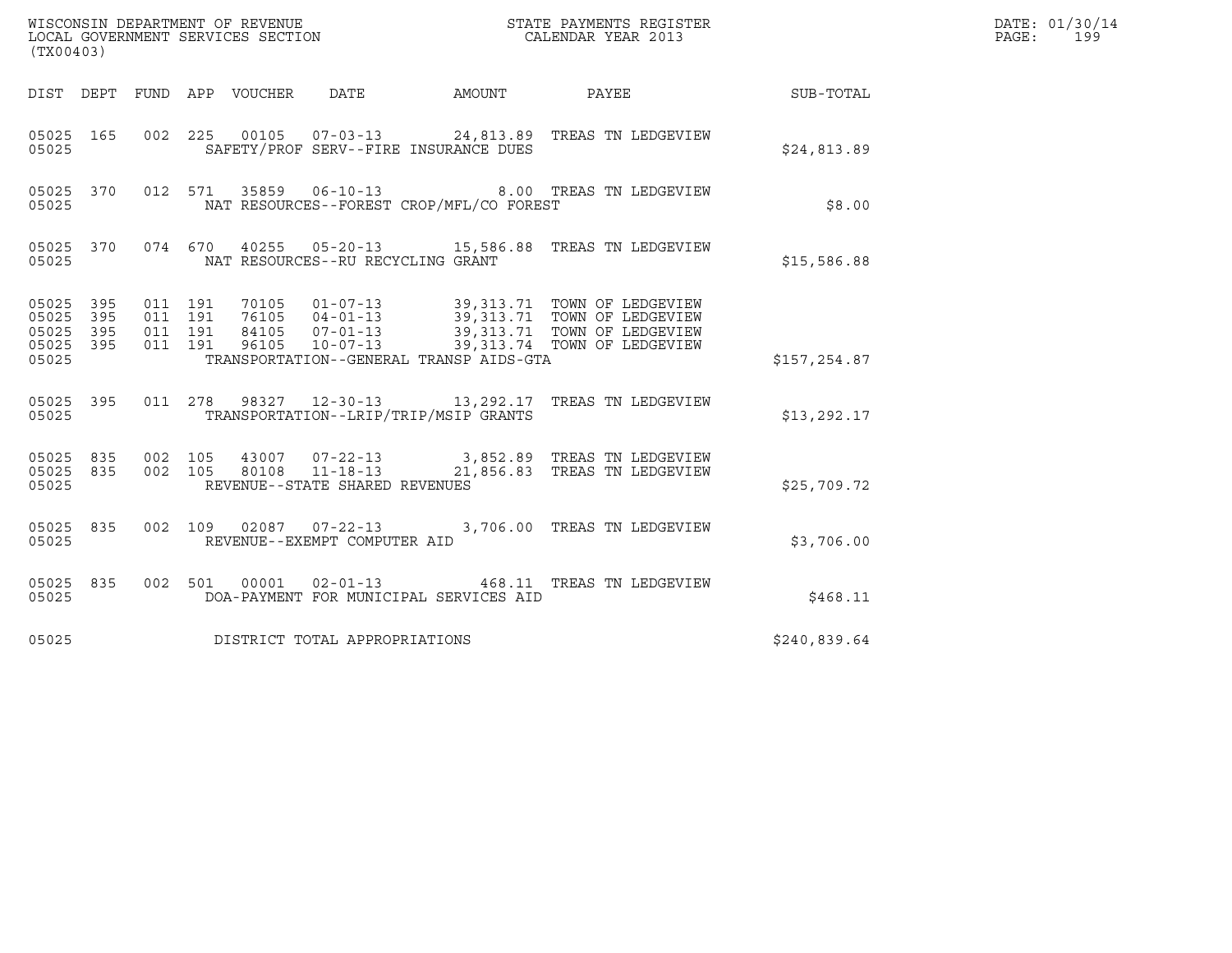| (TX00403)                                                       |                                          | WISCONSIN DEPARTMENT OF REVENUE<br>LOCAL GOVERNMENT SERVICES SECTION | STATE PAYMENTS REGISTER<br>CALENDAR YEAR 2013 |                                                                                                                                                                                              | DATE: 01/30/14<br>PAGE:<br>200 |  |
|-----------------------------------------------------------------|------------------------------------------|----------------------------------------------------------------------|-----------------------------------------------|----------------------------------------------------------------------------------------------------------------------------------------------------------------------------------------------|--------------------------------|--|
| DIST DEPT FUND APP VOUCHER DATE                                 |                                          |                                                                      | AMOUNT                                        |                                                                                                                                                                                              | PAYEE SUB-TOTAL                |  |
| 05026 165<br>05026                                              | 002 225                                  | SAFETY/PROF SERV--FIRE INSURANCE DUES                                |                                               | 00106  07-03-13  4,028.30 TREAS TN MORRISON                                                                                                                                                  | \$4,028.30                     |  |
| 05026 370<br>05026                                              | 000 001                                  | 02DNR 07-03-13<br>NAT RESOURCES-SEVERANCE/YIELD/WITHDRAWAL           |                                               | 5,989.74 TREAS TOWN MORRISON                                                                                                                                                                 | \$5,989.74                     |  |
| 05026 370<br>05026                                              |                                          | NAT RESOURCES--FOREST CROP/MFL/CO FOREST                             |                                               | 012 571 35860 06-10-13 191.96 TREAS TN MORRISON                                                                                                                                              | \$191.96                       |  |
| 05026 370<br>05026                                              |                                          | NAT RESOURCES--RU RECYCLING GRANT                                    |                                               | 074  670  40263  05-20-13  4,148.63  TREAS  TN MORRISON                                                                                                                                      | \$4,148.63                     |  |
| 05026 370<br>05026                                              |                                          | NAT RESOURCES--RU CONSOLIDATED GRANT                                 |                                               | 074  673  40263  05-20-13  418.69  TREAS TN MORRISON                                                                                                                                         | \$418.69                       |  |
| 05026 395<br>05026<br>395<br>395<br>05026<br>05026 395<br>05026 | 011 191<br>011 191<br>011 191<br>011 191 | TRANSPORTATION--GENERAL TRANSP AIDS-GTA                              |                                               | 70106  01-07-13  28,336.04  TOWN OF MORRISON<br>76106  04-01-13  28,336.04  TOWN OF MORRISON<br>84106  07-01-13  28,336.04  TOWN OF MORRISON<br>96106  10-07-13  28,336.06  TOWN OF MORRISON | \$113,344.18                   |  |
| 05026 835<br>05026 835<br>05026                                 | 002 105<br>002 105                       | REVENUE--STATE SHARED REVENUES                                       |                                               | 43008  07-22-13  10,041.79  TREAS TN MORRISON<br>80109  11-18-13  57,159.17  TREAS TN MORRISON                                                                                               | \$67,200.96                    |  |
| 05026 835<br>05026                                              |                                          | REVENUE--EXEMPT COMPUTER AID                                         |                                               | 002 109 02088 07-22-13 37.00 TREAS TN MORRISON                                                                                                                                               | \$37.00                        |  |
| 05026                                                           |                                          | DISTRICT TOTAL APPROPRIATIONS                                        |                                               |                                                                                                                                                                                              | \$195, 359.46                  |  |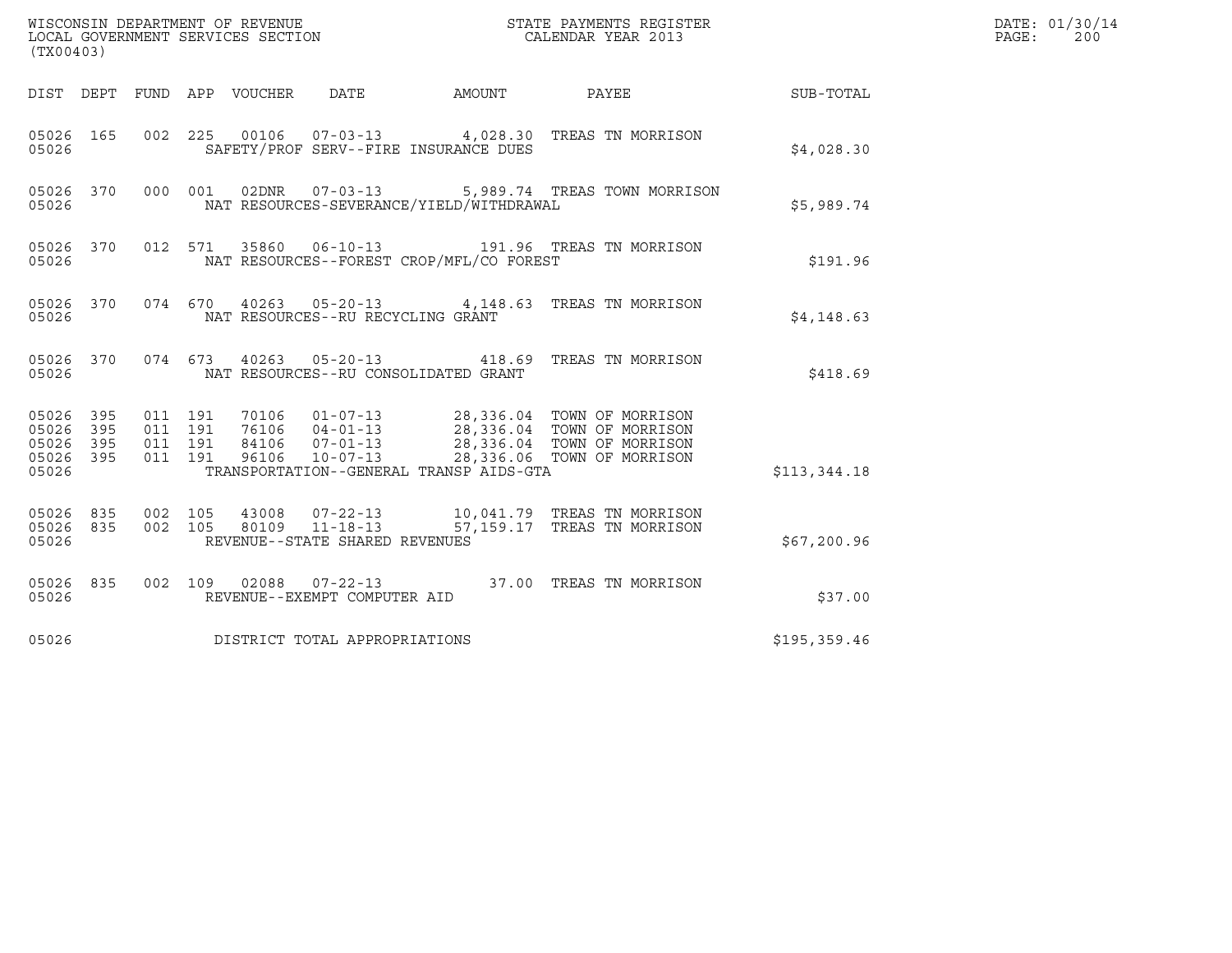| ${\tt WISCOONSIM\ DEPARTMENT\ OF\ REVENUE}\ {\tt LOCALENDAR\ VERA}$ LOCAL GOVERNMENT SERVICES SECTION ${\tt LOCALENDAR\ VERAR\ 2013}$<br>(TX00403) |                          |                                          |         |                  |                                                  |                                          |                                                                                                                                                                                                                                           |              | DATE: 01/30/14<br>PAGE:<br>201 |
|----------------------------------------------------------------------------------------------------------------------------------------------------|--------------------------|------------------------------------------|---------|------------------|--------------------------------------------------|------------------------------------------|-------------------------------------------------------------------------------------------------------------------------------------------------------------------------------------------------------------------------------------------|--------------|--------------------------------|
| DIST DEPT                                                                                                                                          |                          |                                          |         | FUND APP VOUCHER | DATE                                             | AMOUNT PAYEE                             |                                                                                                                                                                                                                                           | SUB-TOTAL    |                                |
| 05028 165<br>05028                                                                                                                                 |                          |                                          |         |                  |                                                  | SAFETY/PROF SERV--FIRE INSURANCE DUES    | 002 225 00107 07-03-13 4,969.63 TREAS TN NEW DENMARK                                                                                                                                                                                      | \$4,969.63   |                                |
| 05028 370<br>05028                                                                                                                                 |                          | 000 001                                  |         | 02DNR            |                                                  | NAT RESOURCES-SEVERANCE/YIELD/WITHDRAWAL |                                                                                                                                                                                                                                           | \$66.71      |                                |
| 05028 370 002 503                                                                                                                                  |                          |                                          |         |                  |                                                  |                                          | 15566  02-06-13  446.08  TREAS TN NEW DENMARK<br>TOWN SHARE 73.74                                                                                                                                                                         |              |                                |
| 05028                                                                                                                                              |                          |                                          |         |                  |                                                  | NAT RESOURCES--AIDS IN LIEU OF TAXES     |                                                                                                                                                                                                                                           | \$446.08     |                                |
| 05028 370<br>05028                                                                                                                                 |                          |                                          | 012 571 |                  |                                                  | NAT RESOURCES--FOREST CROP/MFL/CO FOREST | 35861  06-10-13  63.30  TREAS TN NEW DENMARK                                                                                                                                                                                              | \$63.30      |                                |
| 05028 370<br>05028                                                                                                                                 |                          |                                          | 074 670 |                  | NAT RESOURCES--RU RECYCLING GRANT                |                                          | 40264  05-20-13  4,880.47  TREAS TN NEW DENMARK                                                                                                                                                                                           | \$4,880.47   |                                |
| 05028<br>05028<br>05028<br>05028<br>05028                                                                                                          | 395<br>395<br>395<br>395 | 011 191<br>011 191<br>011 191<br>011 191 |         |                  |                                                  | TRANSPORTATION--GENERAL TRANSP AIDS-GTA  | 70107  01-07-13  31,802.63  TOWN OF NEW DENMARK<br>76107  04-01-13  31,802.63  TOWN OF NEW DENMARK<br>84107  07-01-13  31,802.63  TOWN OF NEW DENMARK<br>96107  10-07-13  31,802.64  TOWN OF NEW DENMARK<br>31,802.64 TOWN OF NEW DENMARK | \$127,210.53 |                                |
| 05028 835<br>05028 835<br>05028                                                                                                                    |                          | 002 105                                  | 002 105 |                  | 80110 11-18-13<br>REVENUE--STATE SHARED REVENUES |                                          | 43009  07-22-13  4,597.07  TREAS TN NEW DENMARK<br>26,349.02 TREAS TN NEW DENMARK                                                                                                                                                         | \$30,946.09  |                                |
| 05028 835<br>05028                                                                                                                                 |                          |                                          |         |                  | REVENUE--EXEMPT COMPUTER AID                     |                                          | 002  109  02089  07-22-13  385.00  TREAS TN NEW DENMARK                                                                                                                                                                                   | \$385.00     |                                |
| 05028                                                                                                                                              |                          |                                          |         |                  | DISTRICT TOTAL APPROPRIATIONS                    |                                          |                                                                                                                                                                                                                                           | \$168,967.81 |                                |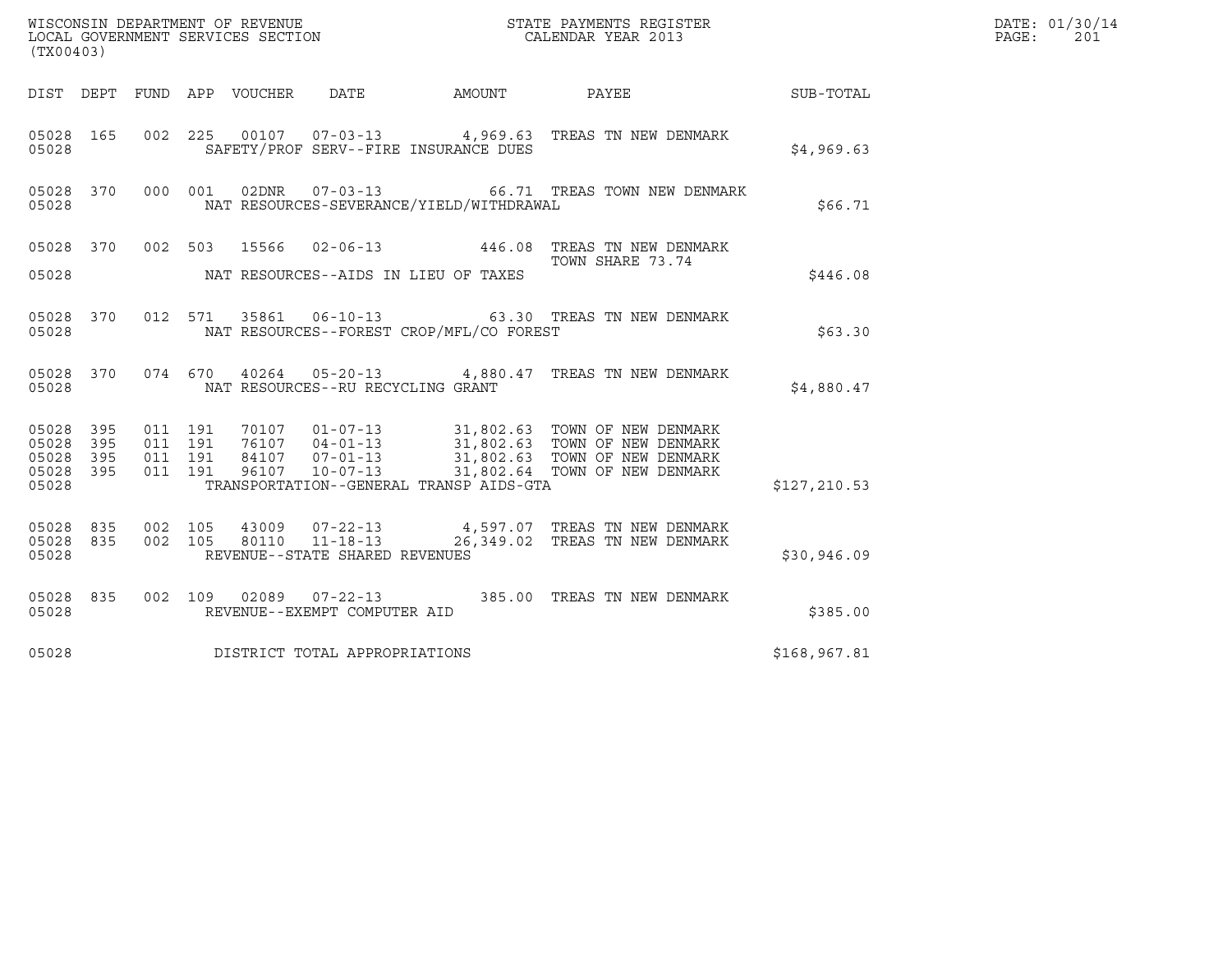| WISCONSIN DEPARTMENT OF REVENUE   | STATE PAYMENTS REGISTER | DATE: 01/30/14 |
|-----------------------------------|-------------------------|----------------|
| LOCAL GOVERNMENT SERVICES SECTION | CALENDAR YEAR 2013      | 202<br>PAGE :  |

| (TX00403)                       |                                   |                              |                                          | WISCONSIN DEPARTMENT OF REVENUE<br>LOCAL GOVERNMENT SERVICES SECTION CALENDAR YEAR 2013                     |              | DATE: 01/30/14<br>PAGE:<br>202 |
|---------------------------------|-----------------------------------|------------------------------|------------------------------------------|-------------------------------------------------------------------------------------------------------------|--------------|--------------------------------|
|                                 |                                   |                              |                                          | DIST DEPT FUND APP VOUCHER DATE AMOUNT PAYEE                                                                | SUB-TOTAL    |                                |
| 05030 165<br>05030              |                                   |                              | SAFETY/PROF SERV--FIRE INSURANCE DUES    | 002 225 00108 07-03-13 8,179.98 TREAS TN PITTSFIELD                                                         | \$8,179.98   |                                |
|                                 |                                   |                              |                                          | 05030 370 002 503 15567 02-06-13 1,141.37 TREAS TN PITTSFIELD<br>TOWN SHARE 176.54                          |              |                                |
| 05030                           |                                   |                              | NAT RESOURCES--AIDS IN LIEU OF TAXES     |                                                                                                             | \$1,141.37   |                                |
| 05030 370<br>05030              |                                   |                              | NAT RESOURCES--FOREST CROP/MFL/CO FOREST | 012 571 35862 06-10-13 82.09 TREAS TN PITTSFIELD                                                            | \$82.09      |                                |
| 05030 370<br>05030              | NAT RESOURCES--RU RECYCLING GRANT |                              |                                          | 074  670  40265  05-20-13  3,593.42  TREAS TN PITTSFIELD                                                    | \$3,593.42   |                                |
| 05030 395<br>05030 395          |                                   |                              |                                          |                                                                                                             |              |                                |
| 05030 395<br>05030 395<br>05030 |                                   |                              | TRANSPORTATION--GENERAL TRANSP AIDS-GTA  |                                                                                                             | \$144,754.09 |                                |
| 05030 395                       |                                   |                              |                                          | 011  278  74459  05-09-13  13,292.17  TREAS TN PITTSFIELD                                                   |              |                                |
| 05030                           |                                   |                              | TRANSPORTATION--LRIP/TRIP/MSIP GRANTS    |                                                                                                             | \$13, 292.17 |                                |
| 05030 835<br>05030 835<br>05030 | REVENUE--STATE SHARED REVENUES    |                              |                                          | 002 105 43010 07-22-13 4,581.03 TREAS TN PITTSFIELD<br>002 105 80111 11-18-13 28,776.61 TREAS TN PITTSFIELD | \$33,357.64  |                                |
| 05030 835<br>05030              |                                   | REVENUE--EXEMPT COMPUTER AID |                                          | 002 109 02090 07-22-13 277.00 TREAS TN PITTSFIELD                                                           | \$277.00     |                                |
| 05030                           | DISTRICT TOTAL APPROPRIATIONS     |                              |                                          |                                                                                                             | \$204,677.76 |                                |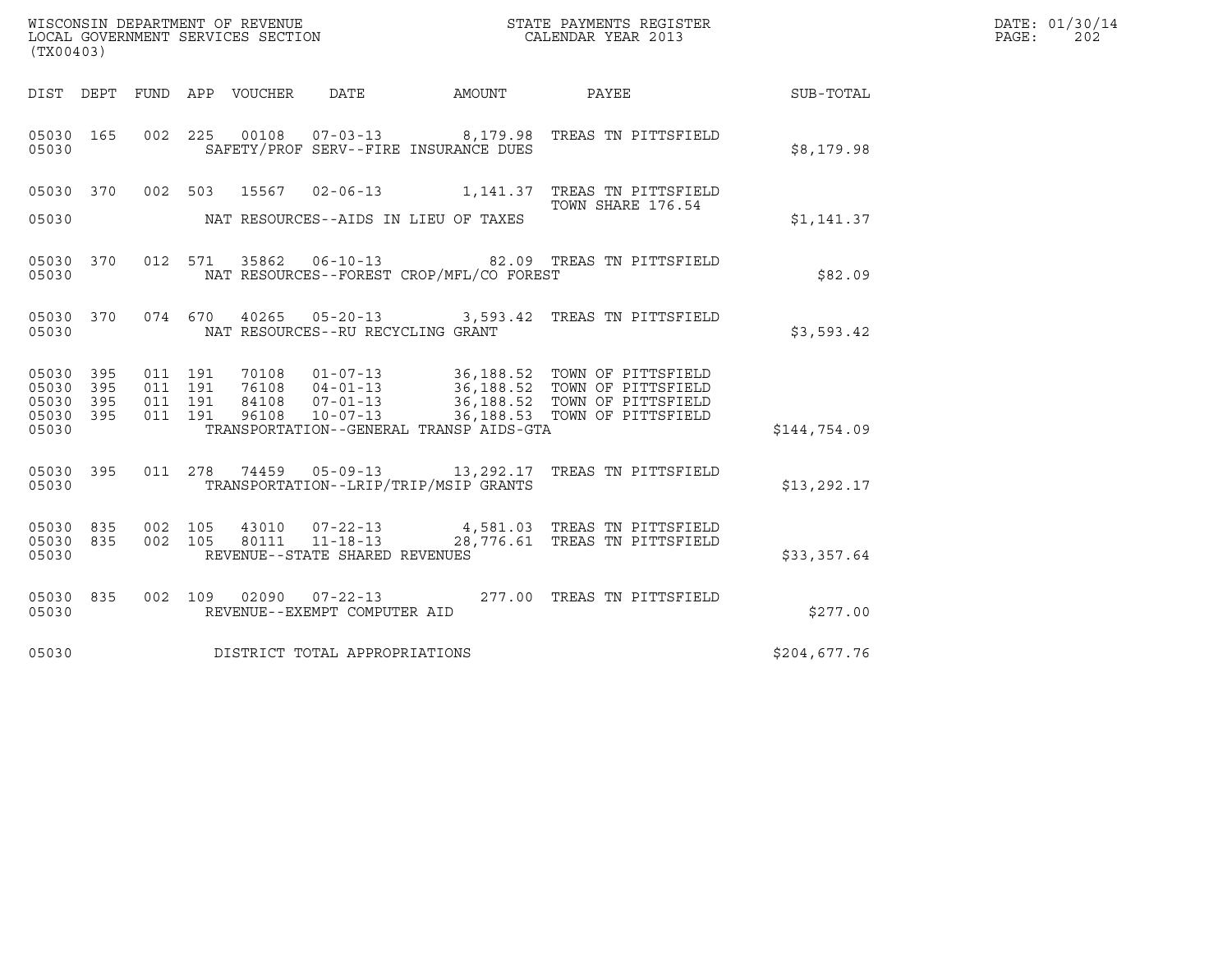| (TX00403)                                     |                   |                                          |                                      |                                          | DATE: 01/30/14<br>PAGE:<br>203                                                                                                                                                               |              |  |
|-----------------------------------------------|-------------------|------------------------------------------|--------------------------------------|------------------------------------------|----------------------------------------------------------------------------------------------------------------------------------------------------------------------------------------------|--------------|--|
|                                               |                   |                                          |                                      |                                          |                                                                                                                                                                                              |              |  |
| 05034                                         | 05034 165         |                                          |                                      | SAFETY/PROF SERV--FIRE INSURANCE DUES    | 002 225 00109 07-03-13 6,347.71 TREAS TN ROCKLAND                                                                                                                                            | \$6,347.71   |  |
|                                               |                   |                                          |                                      |                                          | 05034 370 002 503 16203 02-21-13 5,097.43 TREAS TN ROCKLAND<br>TOWN SHARE 610.41                                                                                                             |              |  |
| 05034                                         |                   |                                          | NAT RESOURCES--AIDS IN LIEU OF TAXES |                                          |                                                                                                                                                                                              | \$5,097.43   |  |
| 05034                                         | 05034 370         |                                          |                                      | NAT RESOURCES--FOREST CROP/MFL/CO FOREST | 012 571 35863 06-10-13 4.34 TREAS TN ROCKLAND                                                                                                                                                | \$4.34       |  |
| 05034                                         | 05034 370         |                                          | NAT RESOURCES--RU RECYCLING GRANT    |                                          | 074 670 40266 05-20-13 2,417.26 TREAS TN ROCKLAND                                                                                                                                            | \$2,417.26   |  |
| 05034                                         | 05034 370         |                                          | NAT RESOURCES--RU CONSOLIDATED GRANT |                                          | 074 673 40266 05-20-13 454.87 TREAS TN ROCKLAND                                                                                                                                              | \$454.87     |  |
| 05034 395<br>05034<br>05034<br>05034<br>05034 | 395<br>395<br>395 | 011 191<br>011 191<br>011 191<br>011 191 |                                      | TRANSPORTATION--GENERAL TRANSP AIDS-GTA  | 70109  01-07-13  22,265.54  TOWN OF ROCKLAND<br>76109  04-01-13  22,265.54  TOWN OF ROCKLAND<br>84109  07-01-13  22,265.54  TOWN OF ROCKLAND<br>96109  10-07-13  22,265.57  TOWN OF ROCKLAND | \$89,062.19  |  |
| 05034 835<br>05034 835<br>05034               |                   |                                          | REVENUE--STATE SHARED REVENUES       |                                          | 002 105 43011 07-22-13 3,229.64 TREAS TN ROCKLAND<br>002 105 80112 11-18-13 18,207.94 TREAS TN ROCKLAND                                                                                      | \$21,437.58  |  |
| 05034                                         | 05034 835         |                                          | REVENUE--EXEMPT COMPUTER AID         |                                          | 002 109 02091 07-22-13 184.00 TREAS TN ROCKLAND                                                                                                                                              | \$184.00     |  |
| 05034                                         |                   |                                          | DISTRICT TOTAL APPROPRIATIONS        |                                          |                                                                                                                                                                                              | \$125,005.38 |  |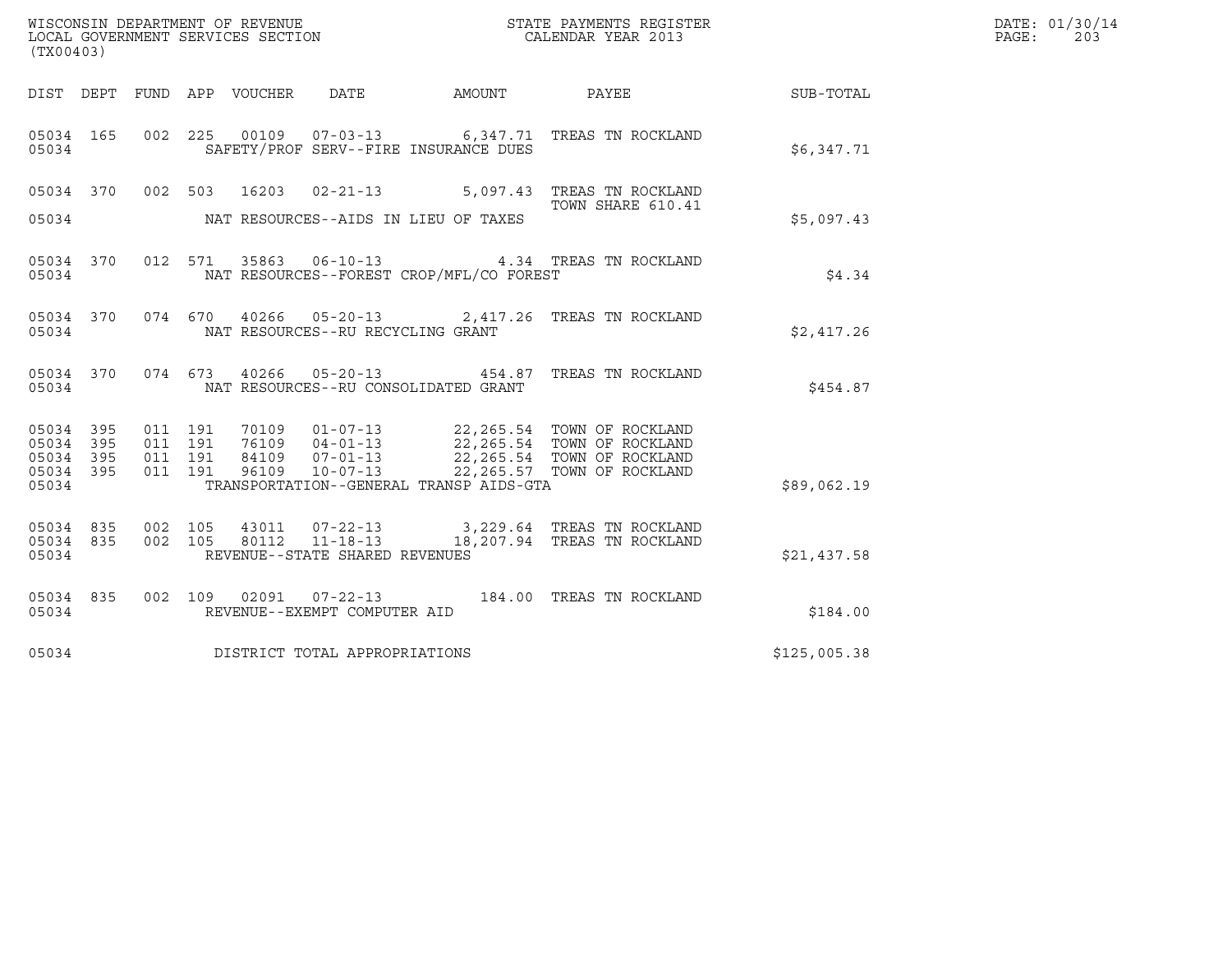| DATE: 01/30/14<br>WISCONSIN DEPARTMENT OF REVENUE<br>STATE PAYMENTS REGISTER<br>LOCAL GOVERNMENT SERVICES SECTION<br>CALENDAR YEAR 2013<br>PAGE:<br>204<br>(TX00403)<br>DIST DEPT FUND APP VOUCHER DATE<br>SUB-TOTAL<br>AMOUNT PAYEE<br>05036 165 002 225 00110 07-03-13 10,744.93 TREAS TN SCOTT<br>SAFETY/PROF SERV--FIRE INSURANCE DUES<br>\$10,744.93<br>05036<br>05036 370 002 503 15568 02-06-13 9,356.05 TREAS TN SCOTT<br><b>TOWN SHARE 1131.57</b><br>05036<br>NAT RESOURCES--AIDS IN LIEU OF TAXES<br>\$9,356.05<br>05036 370 012 571 35864 06-10-13 17.89 TREAS TN SCOTT<br>NAT RESOURCES--FOREST CROP/MFL/CO FOREST<br>\$17.89<br>05036<br>05036 370 074 670 40267 05-20-13 4,636.52 TREAS TN SCOTT<br>05036<br>NAT RESOURCES--RU RECYCLING GRANT<br>\$4,636.52<br>05036 370 074 673 40267 05-20-13 935.18 TREAS TN SCOTT<br>NAT RESOURCES--RU CONSOLIDATED GRANT<br>05036<br>\$935.18<br>70110  01-07-13  22,556.63  TOWN OF SCOTT<br>395<br>011 191<br>05036<br>395<br>011 191<br>05036<br>395<br>011 191<br>05036<br>395<br>22,556.65 TOWN OF SCOTT<br>05036<br>011 191<br>96110<br>10-07-13<br>TRANSPORTATION--GENERAL TRANSP AIDS-GTA<br>05036<br>\$90, 226.54<br>002 105 43012 07-22-13 4,969.02 TREAS TN SCOTT 002 105 80113 11-18-13 29,611.58 TREAS TN SCOTT<br>05036 835<br>05036 835<br>REVENUE--STATE SHARED REVENUES<br>05036<br>\$34,580.60<br>05036 835 002 109 02092 07-22-13 221.00 TREAS TN SCOTT<br>05036<br>REVENUE--EXEMPT COMPUTER AID<br>\$221.00<br>DISTRICT TOTAL APPROPRIATIONS<br>05036<br>\$150,718.71 |  |  |  |  |  |
|------------------------------------------------------------------------------------------------------------------------------------------------------------------------------------------------------------------------------------------------------------------------------------------------------------------------------------------------------------------------------------------------------------------------------------------------------------------------------------------------------------------------------------------------------------------------------------------------------------------------------------------------------------------------------------------------------------------------------------------------------------------------------------------------------------------------------------------------------------------------------------------------------------------------------------------------------------------------------------------------------------------------------------------------------------------------------------------------------------------------------------------------------------------------------------------------------------------------------------------------------------------------------------------------------------------------------------------------------------------------------------------------------------------------------------------------------------------------------------------------------------------------------------------------|--|--|--|--|--|
|                                                                                                                                                                                                                                                                                                                                                                                                                                                                                                                                                                                                                                                                                                                                                                                                                                                                                                                                                                                                                                                                                                                                                                                                                                                                                                                                                                                                                                                                                                                                                |  |  |  |  |  |
|                                                                                                                                                                                                                                                                                                                                                                                                                                                                                                                                                                                                                                                                                                                                                                                                                                                                                                                                                                                                                                                                                                                                                                                                                                                                                                                                                                                                                                                                                                                                                |  |  |  |  |  |
|                                                                                                                                                                                                                                                                                                                                                                                                                                                                                                                                                                                                                                                                                                                                                                                                                                                                                                                                                                                                                                                                                                                                                                                                                                                                                                                                                                                                                                                                                                                                                |  |  |  |  |  |
|                                                                                                                                                                                                                                                                                                                                                                                                                                                                                                                                                                                                                                                                                                                                                                                                                                                                                                                                                                                                                                                                                                                                                                                                                                                                                                                                                                                                                                                                                                                                                |  |  |  |  |  |
|                                                                                                                                                                                                                                                                                                                                                                                                                                                                                                                                                                                                                                                                                                                                                                                                                                                                                                                                                                                                                                                                                                                                                                                                                                                                                                                                                                                                                                                                                                                                                |  |  |  |  |  |
|                                                                                                                                                                                                                                                                                                                                                                                                                                                                                                                                                                                                                                                                                                                                                                                                                                                                                                                                                                                                                                                                                                                                                                                                                                                                                                                                                                                                                                                                                                                                                |  |  |  |  |  |
|                                                                                                                                                                                                                                                                                                                                                                                                                                                                                                                                                                                                                                                                                                                                                                                                                                                                                                                                                                                                                                                                                                                                                                                                                                                                                                                                                                                                                                                                                                                                                |  |  |  |  |  |
|                                                                                                                                                                                                                                                                                                                                                                                                                                                                                                                                                                                                                                                                                                                                                                                                                                                                                                                                                                                                                                                                                                                                                                                                                                                                                                                                                                                                                                                                                                                                                |  |  |  |  |  |
|                                                                                                                                                                                                                                                                                                                                                                                                                                                                                                                                                                                                                                                                                                                                                                                                                                                                                                                                                                                                                                                                                                                                                                                                                                                                                                                                                                                                                                                                                                                                                |  |  |  |  |  |
|                                                                                                                                                                                                                                                                                                                                                                                                                                                                                                                                                                                                                                                                                                                                                                                                                                                                                                                                                                                                                                                                                                                                                                                                                                                                                                                                                                                                                                                                                                                                                |  |  |  |  |  |
|                                                                                                                                                                                                                                                                                                                                                                                                                                                                                                                                                                                                                                                                                                                                                                                                                                                                                                                                                                                                                                                                                                                                                                                                                                                                                                                                                                                                                                                                                                                                                |  |  |  |  |  |
|                                                                                                                                                                                                                                                                                                                                                                                                                                                                                                                                                                                                                                                                                                                                                                                                                                                                                                                                                                                                                                                                                                                                                                                                                                                                                                                                                                                                                                                                                                                                                |  |  |  |  |  |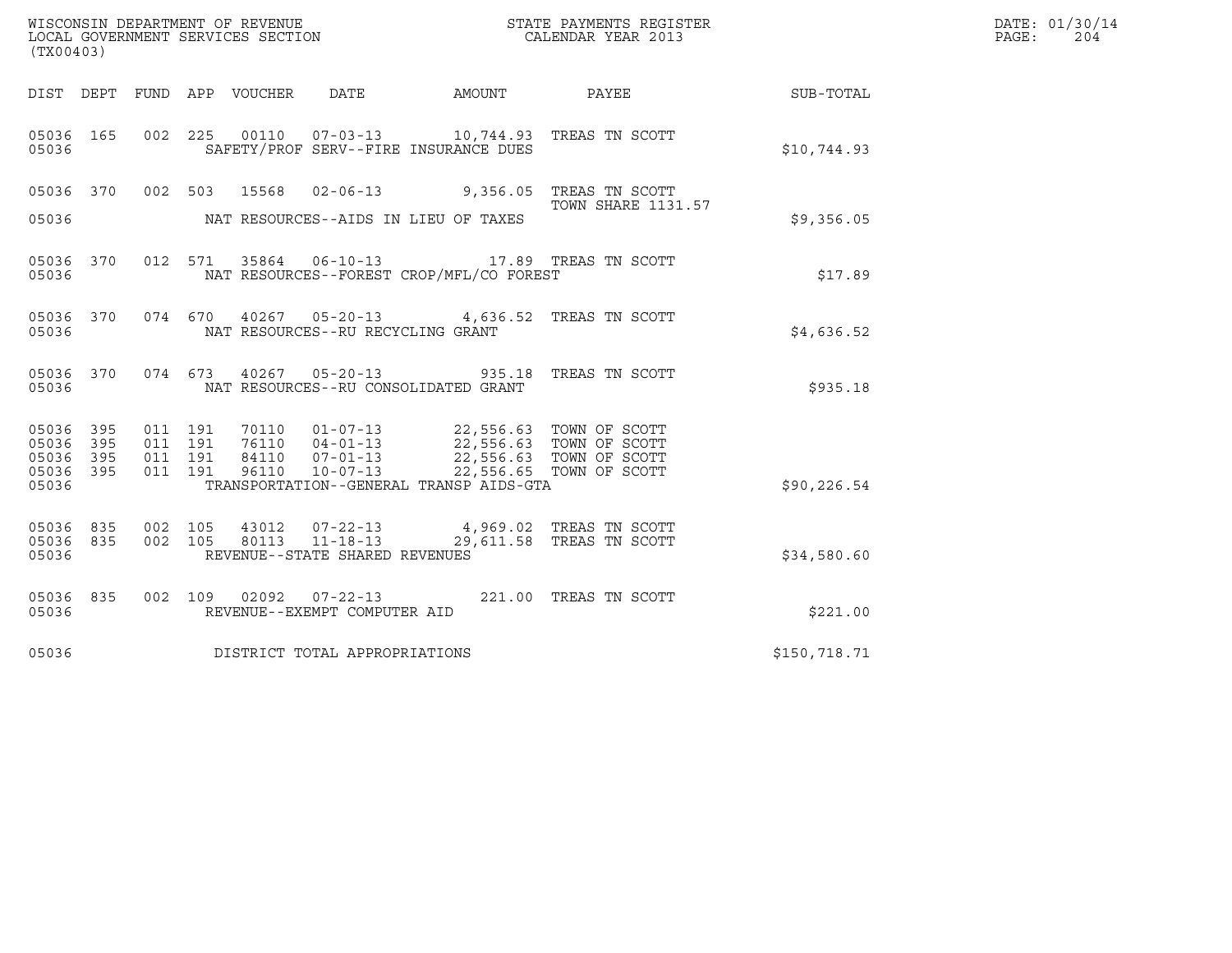|       | DATE: 01/30/14 |
|-------|----------------|
| PAGE: | 205            |

| (TX00403)                                 |                          |     |                                          |                                 |                                                                    | WISCONSIN DEPARTMENT OF REVENUE<br>LOCAL GOVERNMENT SERVICES SECTION | STATE PAYMENTS REGISTER<br>CALENDAR YEAR 2013                                                                                                                                                                                                                                                                                                                                                                      |               | DATE: 01/30/14<br>PAGE:<br>205 |
|-------------------------------------------|--------------------------|-----|------------------------------------------|---------------------------------|--------------------------------------------------------------------|----------------------------------------------------------------------|--------------------------------------------------------------------------------------------------------------------------------------------------------------------------------------------------------------------------------------------------------------------------------------------------------------------------------------------------------------------------------------------------------------------|---------------|--------------------------------|
|                                           |                          |     |                                          | DIST DEPT FUND APP VOUCHER DATE |                                                                    | AMOUNT                                                               | PAYEE                                                                                                                                                                                                                                                                                                                                                                                                              | SUB-TOTAL     |                                |
| 05040 165<br>05040                        |                          |     |                                          |                                 |                                                                    | SAFETY/PROF SERV--FIRE INSURANCE DUES                                | 002 225 00111 07-03-13 6,321.93 TREAS TN WRIGHTSTOWN                                                                                                                                                                                                                                                                                                                                                               | \$6,321.93    |                                |
|                                           |                          |     |                                          |                                 |                                                                    |                                                                      | 05040 370 002 503 15569 02-06-13 3,971.28 TREAS TN WRIGHTSTOWN<br>TOWN SHARE 613.95                                                                                                                                                                                                                                                                                                                                |               |                                |
| 05040                                     |                          |     |                                          |                                 |                                                                    | NAT RESOURCES--AIDS IN LIEU OF TAXES                                 |                                                                                                                                                                                                                                                                                                                                                                                                                    | \$3,971.28    |                                |
| 05040 370<br>05040                        |                          |     |                                          |                                 |                                                                    | NAT RESOURCES--FOREST CROP/MFL/CO FOREST                             | 012 571 35865 06-10-13 46.50 TREAS TN WRIGHTSTOWN                                                                                                                                                                                                                                                                                                                                                                  | \$46.50       |                                |
| 05040 370<br>05040                        |                          |     |                                          |                                 |                                                                    | NAT RESOURCES--RU RECYCLING GRANT                                    | 074 670 40269 05-20-13 4,043.29 TREAS TN WRIGHTSTOWN                                                                                                                                                                                                                                                                                                                                                               | \$4,043.29    |                                |
| 05040 370<br>05040                        |                          |     |                                          |                                 |                                                                    | NAT RESOURCES--RU CONSOLIDATED GRANT                                 | 074 673 40269 05-20-13 584.91 TREAS TN WRIGHTSTOWN                                                                                                                                                                                                                                                                                                                                                                 | \$584.91      |                                |
| 05040<br>05040<br>05040<br>05040<br>05040 | 395<br>395<br>395<br>395 |     | 011 191<br>011 191<br>011 191<br>011 191 |                                 |                                                                    | TRANSPORTATION--GENERAL TRANSP AIDS-GTA                              | $\begin{tabular}{c c c c c c c c c c} \multicolumn{1}{c}{\text{\textbf{70111}}}\quad &\textbf{01-07-13} &\textbf{28,780.61} &\textbf{TOWN OF WRIGHTSTOWN} \\ \multicolumn{1}{c}{\text{\textbf{76111}}}\quad &\textbf{04-01-13} &\textbf{28,780.61} &\textbf{TOWN OF WRIGHTSTOWN} \\ \multicolumn{1}{c}{\textbf{84111}}\quad &\textbf{07-01-13} &\textbf{28,780.61} &\textbf{TOWN OF WRIGHTSTOWN} \\ \multicolumn{$ | \$115, 122.46 |                                |
| 05040 505<br>05040                        |                          |     |                                          |                                 |                                                                    | DOA--TRANSMISSION LINE FEE DISTRIBUTION                              | 002 174 58370 04-26-13 6,666.00 TREAS TN WRIGHTSTOWN                                                                                                                                                                                                                                                                                                                                                               | \$6,666.00    |                                |
| 05040<br>05040<br>05040<br>05040<br>05040 | 505<br>505<br>505<br>505 |     | 002 743<br>002 743<br>002 743<br>002 743 |                                 | DOA--HOUSING ASSISTANCE GRANTS                                     |                                                                      | 05637  01-02-13  95,812.21  TREAS TN WRIGHTSTOWN<br>09801  05-10-13  197,500.00  TREAS TN WRIGHTSTOWN<br>11356  06-24-13  83,800.00  TREAS TN WRIGHTSTOWN<br>11914  07-10-13  116,887.79  TREAS TN WRIGHTSTOWN                                                                                                                                                                                                     | \$494,000.00  |                                |
| 05040 835<br>05040<br>05040               | 835                      | 002 | 105<br>002 105                           | 43013<br>80114                  | $07 - 22 - 13$<br>$11 - 18 - 13$<br>REVENUE--STATE SHARED REVENUES |                                                                      | 9,706.31   TREAS  TN  WRIGHTSTOWN<br>55,079.73 TREAS TN WRIGHTSTOWN                                                                                                                                                                                                                                                                                                                                                | \$64,786.04   |                                |
| 05040<br>05040                            | 835                      |     | 002 109                                  |                                 | $02093$ $07 - 22 - 13$<br>REVENUE--EXEMPT COMPUTER AID             |                                                                      | 274.00 TREAS TN WRIGHTSTOWN                                                                                                                                                                                                                                                                                                                                                                                        | \$274.00      |                                |
| 05040<br>05040                            | 835                      |     | 021 363                                  |                                 | $35504$ $03-25-13$<br>REVENUE--LOTTERY CREDIT -                    |                                                                      | 3,074.00 TREAS TN WRIGHTSTOWN                                                                                                                                                                                                                                                                                                                                                                                      | \$3,074.00    |                                |
| 05040                                     |                          |     |                                          |                                 | DISTRICT TOTAL APPROPRIATIONS                                      |                                                                      |                                                                                                                                                                                                                                                                                                                                                                                                                    | \$698,890.41  |                                |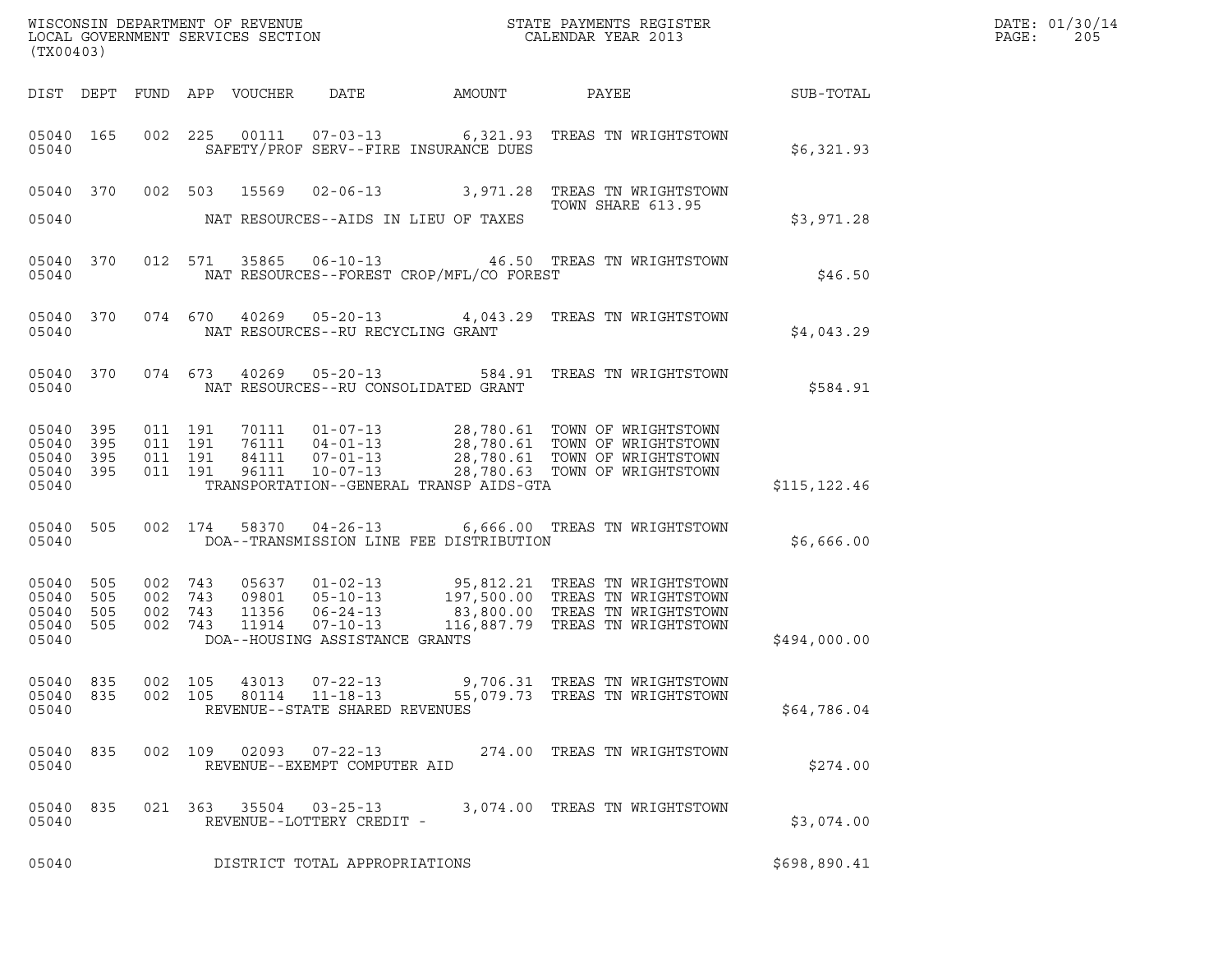| $\tt WISCONSIM DEPARTMENT OF REVENUE$ $\tt WISCONSIMENT$ SERVICES SECTION $\tt CALENDAR$ YEAR 2013<br>(TX00403) |           |                    |                                          |  |                                         |                                                                                                                                                                                                                                                                    |                | DATE: 01/30/14<br>$\mathtt{PAGE:}$<br>206 |
|-----------------------------------------------------------------------------------------------------------------|-----------|--------------------|------------------------------------------|--|-----------------------------------------|--------------------------------------------------------------------------------------------------------------------------------------------------------------------------------------------------------------------------------------------------------------------|----------------|-------------------------------------------|
|                                                                                                                 |           |                    |                                          |  |                                         | DIST DEPT FUND APP VOUCHER DATE AMOUNT PAYEE THE SUB-TOTAL                                                                                                                                                                                                         |                |                                           |
| 05102 165<br>05102                                                                                              |           |                    |                                          |  | SAFETY/PROF SERV--FIRE INSURANCE DUES   | 002 225 00112 07-03-13 32,505.39 TREAS VIL ALLOUEZ                                                                                                                                                                                                                 | \$32,505.39    |                                           |
| 05102                                                                                                           |           |                    |                                          |  | NAT RESOURCES--AIDS IN LIEU OF TAXES    | 05102 370 002 503 15570 02-06-13 1,275.22 TREAS VIL ALLOUEZ<br>TOWN SHARE 382.37                                                                                                                                                                                   | \$1,275.22     |                                           |
| 05102                                                                                                           |           |                    |                                          |  | NAT RESOURCES--AIDS IN LIEU OF TAXES    | 05102 370 012 579 18195 04-15-13 42.70 TREAS VIL ALLOUEZ                                                                                                                                                                                                           | \$42.70        |                                           |
| 05102                                                                                                           | 05102 370 |                    |                                          |  | NAT RESOURCES--URBAN NON-POINT GRANTS   | 074 658 01648 01-10-13 14,991.98 TREAS VIL ALLOUEZ                                                                                                                                                                                                                 | \$14,991.98    |                                           |
| 05102                                                                                                           |           |                    |                                          |  | NAT RESOURCES--RU RECYCLING GRANT       | 05102 370 074 670 40270 05-20-13 95,336.98 TREAS VIL ALLOUEZ                                                                                                                                                                                                       | \$95,336.98    |                                           |
|                                                                                                                 | 05102     |                    |                                          |  | NAT RESOURCES--RU CONSOLIDATED GRANT    | 05102 370 074 673 40270 05-20-13 3,659.71 TREAS VIL ALLOUEZ                                                                                                                                                                                                        | \$3,659.71     |                                           |
| 05102 395<br>05102 395<br>05102 395<br>05102 395<br>05102                                                       |           |                    | 011 191<br>011 191<br>011 191<br>011 191 |  | TRANSPORTATION--GENERAL TRANSP AIDS-GTA | 70112  01-07-13  95,562.91  VILLAGE OF ALLOUEZ<br>70112 01-07-13<br>76112 04-01-13 95,562.91 VILLAGE OF ALLOUEZ<br>84112 07-01-13 95,562.91 VILLAGE OF ALLOUEZ<br>84112  07-01-13  95,562.91  VILLAGE OF ALLOUEZ<br>96112  10-07-13  95,562.92  VILLAGE OF ALLOUEZ | \$382,251.65   |                                           |
| 05102 835<br>05102 835<br>05102                                                                                 |           | 002 105<br>002 105 |                                          |  | REVENUE--STATE SHARED REVENUES          | $\begin{array}{cccc} 43014 & 07\texttt{-}22\texttt{-}13 & 198,467.46 & \texttt{TREAS} & \texttt{VIL ALLOUEZ} \\ 80115 & 11\texttt{-}18\texttt{-}13 & 317,034.23 & \texttt{TREAS} & \texttt{VIL ALLOUEZ} \end{array}$                                               | \$515,501.69   |                                           |
| 05102                                                                                                           | 05102 835 |                    |                                          |  | REVENUE--EXEMPT COMPUTER AID            | 002 109 02094 07-22-13 17,262.00 TREAS VIL ALLOUEZ                                                                                                                                                                                                                 | \$17,262.00    |                                           |
| 05102                                                                                                           |           |                    |                                          |  | DOA-PAYMENT FOR MUNICIPAL SERVICES AID  | 05102 835 002 501 00001 02-01-13 91,398.37 TREAS VIL ALLOUEZ                                                                                                                                                                                                       | \$91,398.37    |                                           |
| 05102                                                                                                           |           |                    |                                          |  | DISTRICT TOTAL APPROPRIATIONS           |                                                                                                                                                                                                                                                                    | \$1,154,225.69 |                                           |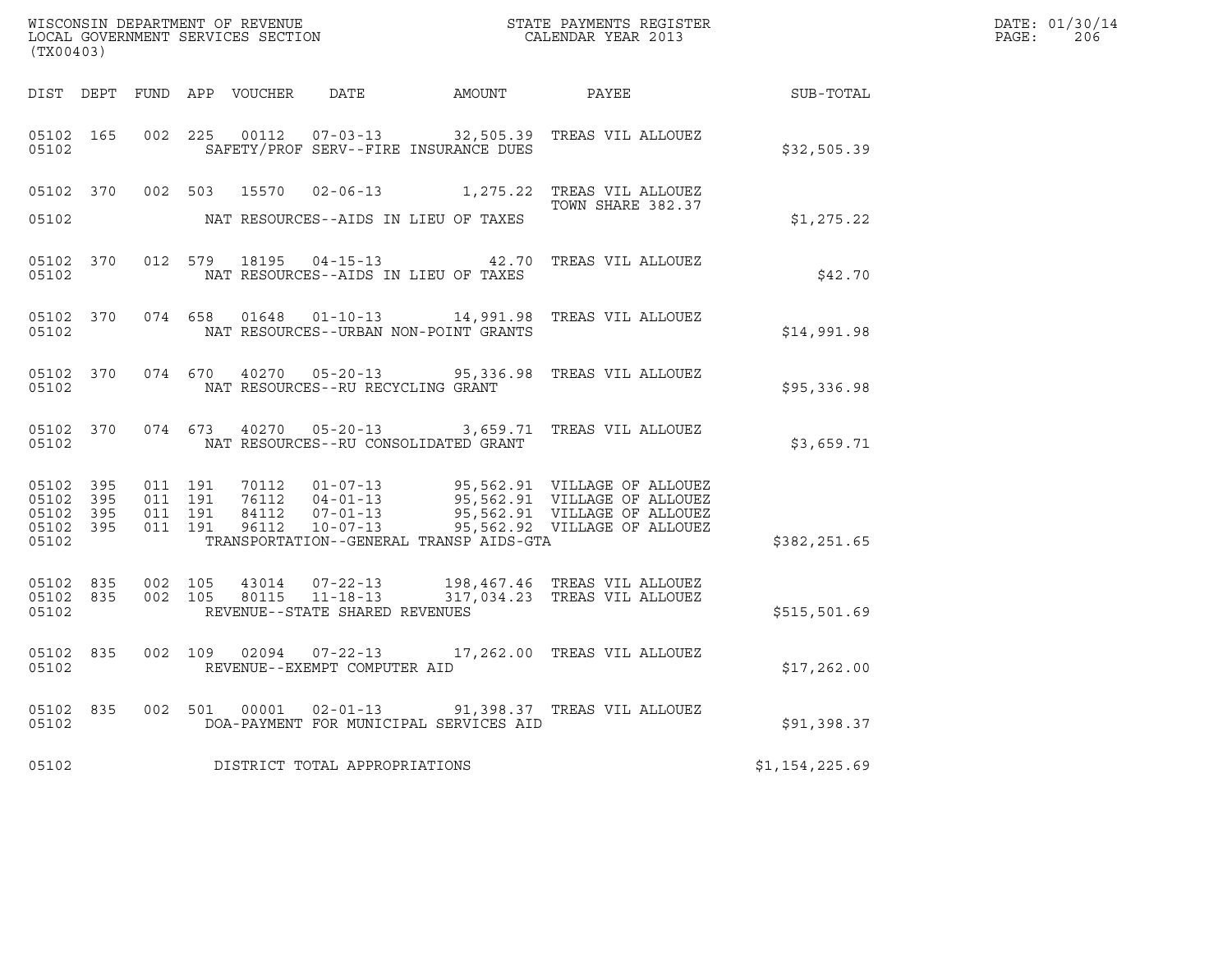| (TX00403)                                                                                                                                                                                                                                       |                                                                                                                                                                                    |                                                                                                                                                                                                                                                                                        |         |                                                                                                                                                                                                                                        |                                                                                                                                                                                                                                                                                                                                                                                                                                                                                  |                                         |                                                                                                                                                                                                                                                                                                                                                                                                                                           |                  | DATE: 01/30/14<br>PAGE:<br>207 |
|-------------------------------------------------------------------------------------------------------------------------------------------------------------------------------------------------------------------------------------------------|------------------------------------------------------------------------------------------------------------------------------------------------------------------------------------|----------------------------------------------------------------------------------------------------------------------------------------------------------------------------------------------------------------------------------------------------------------------------------------|---------|----------------------------------------------------------------------------------------------------------------------------------------------------------------------------------------------------------------------------------------|----------------------------------------------------------------------------------------------------------------------------------------------------------------------------------------------------------------------------------------------------------------------------------------------------------------------------------------------------------------------------------------------------------------------------------------------------------------------------------|-----------------------------------------|-------------------------------------------------------------------------------------------------------------------------------------------------------------------------------------------------------------------------------------------------------------------------------------------------------------------------------------------------------------------------------------------------------------------------------------------|------------------|--------------------------------|
| DIST DEPT                                                                                                                                                                                                                                       |                                                                                                                                                                                    |                                                                                                                                                                                                                                                                                        |         | FUND APP VOUCHER                                                                                                                                                                                                                       | DATE                                                                                                                                                                                                                                                                                                                                                                                                                                                                             | AMOUNT                                  | PAYEE                                                                                                                                                                                                                                                                                                                                                                                                                                     | <b>SUB-TOTAL</b> |                                |
| 05104 165<br>05104                                                                                                                                                                                                                              |                                                                                                                                                                                    | 002                                                                                                                                                                                                                                                                                    | 225     | 00113                                                                                                                                                                                                                                  |                                                                                                                                                                                                                                                                                                                                                                                                                                                                                  | SAFETY/PROF SERV--FIRE INSURANCE DUES   | 07-03-13 71,512.44 TREAS VIL ASHWAUBENON                                                                                                                                                                                                                                                                                                                                                                                                  | \$71,512.44      |                                |
| 05104 370<br>05104                                                                                                                                                                                                                              |                                                                                                                                                                                    | 074 670                                                                                                                                                                                                                                                                                |         | 40271                                                                                                                                                                                                                                  | NAT RESOURCES--RU RECYCLING GRANT                                                                                                                                                                                                                                                                                                                                                                                                                                                |                                         | 05-20-13 76,429.73 TREAS VIL ASHWAUBENON                                                                                                                                                                                                                                                                                                                                                                                                  | \$76,429.73      |                                |
| 05104<br>05104<br>05104<br>05104<br>05104<br>05104<br>05104<br>05104<br>05104<br>05104<br>05104<br>05104<br>05104<br>05104<br>05104<br>05104<br>05104<br>05104<br>05104<br>05104<br>05104<br>05104<br>05104<br>05104<br>05104<br>05104<br>05104 | 395<br>395<br>395<br>395<br>395<br>395<br>395<br>395<br>395<br>395<br>395<br>395<br>395<br>395<br>395<br>395<br>395<br>395<br>395<br>395<br>395<br>395<br>395<br>395<br>395<br>395 | 011 185<br>011 185<br>011 185<br>011 185<br>011 185<br>011 185<br>011 185<br>011 185<br>011 185<br>011 185<br>011 185<br>011 185<br>011 185<br>011 185<br>011 185<br>011 185<br>011 185<br>011<br>011 185<br>011 185<br>011 185<br>011 185<br>011 185<br>011 185<br>011 185<br>011 185 | 185     | 62491<br>63060<br>63060<br>63778<br>63778<br>64506<br>67651<br>67651<br>67651<br>71497<br>71497<br>72322<br>75857<br>75857<br>76986<br>76986<br>80615<br>81583<br>81583<br>85519<br>87382<br>90508<br>92771<br>92771<br>95194<br>96415 | $01 - 22 - 13$<br>$01 - 28 - 13$<br>$01 - 28 - 13$<br>$02 - 04 - 13$<br>$02 - 04 - 13$<br>$02 - 11 - 13$<br>$03 - 11 - 13$<br>$03 - 11 - 13$<br>$03 - 11 - 13$<br>$04 - 15 - 13$<br>$04 - 15 - 13$<br>$04 - 22 - 13$<br>$05 - 28 - 13$<br>$05 - 28 - 13$<br>$06 - 10 - 13$<br>$06 - 10 - 13$<br>$07 - 15 - 13$<br>$07 - 22 - 13$<br>$07 - 22 - 13$<br>$08 - 26 - 13$<br>$09 - 16 - 13$<br>$10 - 15 - 13$<br>$11 - 04 - 13$<br>$11 - 04 - 13$<br>$11 - 25 - 13$<br>$12 - 09 - 13$ | TRANSPORTATION--HIGHWAY SAFETY-FEDERAL  | $\begin{tabular}{c} 493.13 \end{tabular} \begin{tabular}{c} \multicolumn{4}{c}{\textbf{TPERAS}} & \textbf{VIL} & \textbf{ASHMAUBENDON} \\ 2, 490.67 \end{tabular} & \textbf{TPERAS} & \textbf{VIL} & \textbf{ASHMAUBENDON} \\ 657.69 \end{tabular} \begin{tabular}{c} \multicolumn{4}{c}{\textbf{TPERAS}} & \textbf{VIL} & \textbf{ASHMAUBENDON} \\ 996.87 \end{tabular} & \textbf{TERAS} & \textbf{VIL} & \textbf{ASHMAUBENDON} \\ 996.$ | \$45,897.46      |                                |
| 05104<br>05104<br>05104 395<br>05104 395<br>05104                                                                                                                                                                                               | 395<br>395                                                                                                                                                                         | 011 191<br>011 191<br>011 191                                                                                                                                                                                                                                                          | 011 191 | 70113<br>76113<br>84113<br>96113                                                                                                                                                                                                       | $01 - 07 - 13$<br>$04 - 01 - 13$<br>07-01-13<br>$10 - 07 - 13$                                                                                                                                                                                                                                                                                                                                                                                                                   | TRANSPORTATION--GENERAL TRANSP AIDS-GTA | 250,954.00 VILLAGE OF ASHWAUBENON<br>250,954.00 VILLAGE OF ASHWAUBENON<br>250,954.00 VILLAGE OF ASHWAUBENON<br>250,954.01 VILLAGE OF ASHWAUBENON                                                                                                                                                                                                                                                                                          | \$1,003,816.01   |                                |
| 05104 395<br>05104                                                                                                                                                                                                                              |                                                                                                                                                                                    |                                                                                                                                                                                                                                                                                        |         | 011 278 88218                                                                                                                                                                                                                          | 09-19-13                                                                                                                                                                                                                                                                                                                                                                                                                                                                         | TRANSPORTATION--LRIP/TRIP/MSIP GRANTS   | 26,750.00 TREAS VIL ASHWAUBENON                                                                                                                                                                                                                                                                                                                                                                                                           | \$26,750.00      |                                |
| 05104 435<br>05104                                                                                                                                                                                                                              |                                                                                                                                                                                    |                                                                                                                                                                                                                                                                                        | 005 162 |                                                                                                                                                                                                                                        |                                                                                                                                                                                                                                                                                                                                                                                                                                                                                  | HS--AMBULANCE FUNDING ASSISTANCE GRANTS | 5,741.94 VILLAGE ASHWAUBENON                                                                                                                                                                                                                                                                                                                                                                                                              | \$5,741.94       |                                |
| 05104 435                                                                                                                                                                                                                                       |                                                                                                                                                                                    | 005 163                                                                                                                                                                                                                                                                                |         | 01LGS                                                                                                                                                                                                                                  | $11 - 18 - 13$                                                                                                                                                                                                                                                                                                                                                                                                                                                                   |                                         | 11,100.00 ASHWAUBENON PUBLIC SAFETY                                                                                                                                                                                                                                                                                                                                                                                                       |                  |                                |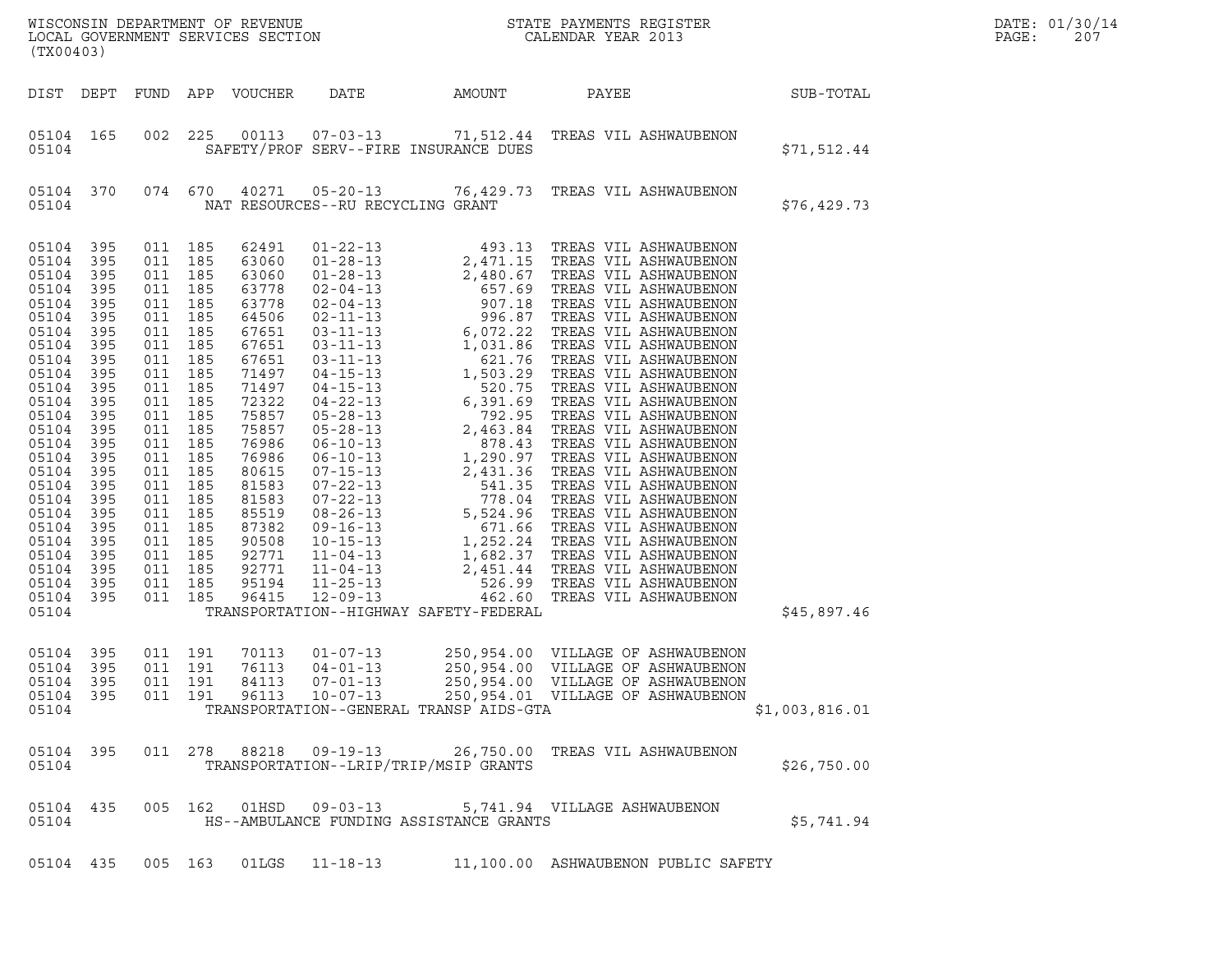| WISCONSIN DEPARTMENT OF REVENUE<br>LOCAL GOVERNMENT SERVICES SECTION<br>(TX00403) | STATE PAYMENTS REGISTER<br>CALENDAR YEAR 2013 | DATE: 01/30/14<br>PAGE:<br>208 |
|-----------------------------------------------------------------------------------|-----------------------------------------------|--------------------------------|

| (TX00403)               |                          |            |         |                                   |                                          |                                                                                                         |                |
|-------------------------|--------------------------|------------|---------|-----------------------------------|------------------------------------------|---------------------------------------------------------------------------------------------------------|----------------|
| DIST                    | DEPT<br>FUND             | APP        | VOUCHER | DATE                              | AMOUNT                                   | PAYEE                                                                                                   | SUB-TOTAL      |
| 05104                   |                          |            |         |                                   | HS--PREPAID MEDICAL TRANSPORT REIMBURSE  |                                                                                                         | \$11,100.00    |
| 05104<br>05104          | 455<br>002               | 231        |         | JUSTICE--LAW ENFORCEMENT TRAINING | 00140  02-06-13  7,040.00                | TREAS VIL ASHWAUBENON                                                                                   | \$7,040.00     |
| 05104<br>05104<br>05104 | 835<br>002<br>002<br>835 | 105<br>105 |         | REVENUE--STATE SHARED REVENUES    |                                          | 43015  07-22-13  52,550.97  TREAS VIL ASHWAUBENON<br>80116  11-18-13  284,866.74  TREAS VIL ASHWAUBENON | \$337,417.71   |
| 05104<br>05104<br>05104 | 835<br>002<br>835<br>002 | 109<br>109 | 05015   | REVENUE--EXEMPT COMPUTER AID      |                                          | 02095  07-22-13  349,879.00 TREAS VIL ASHWAUBENON<br>07-22-13 124,053.00 TREAS VIL ASHWAUBENON          | \$473,932.00   |
| 05104<br>05104<br>05104 | 835<br>002<br>835<br>002 | 302<br>302 | 11006   |                                   | REVENUE-FIRST DOLLAR/SCHOOL LEVY CREDITS | 10006  07-22-13  3,291,501.35  TREAS VIL ASHWAUBENON<br>07-22-13 366,291.40 TREAS VIL ASHWAUBENON       | \$3,657,792.75 |
| 05104<br>05104          | 835<br>002               | 501        |         |                                   | DOA-PAYMENT FOR MUNICIPAL SERVICES AID   | 00001  02-01-13  7,404.37  TREAS VIL ASHWAUBENON                                                        | \$7,404.37     |
| 05104<br>05104          | 835<br>021               | 363        |         | REVENUE--LOTTERY CREDIT -         |                                          | 370,397.70 TREAS VIL ASHWAUBENON                                                                        | \$370,397.70   |
| 05104                   |                          |            |         | DISTRICT TOTAL APPROPRIATIONS     |                                          |                                                                                                         | \$6,095,232.11 |

(TX00403)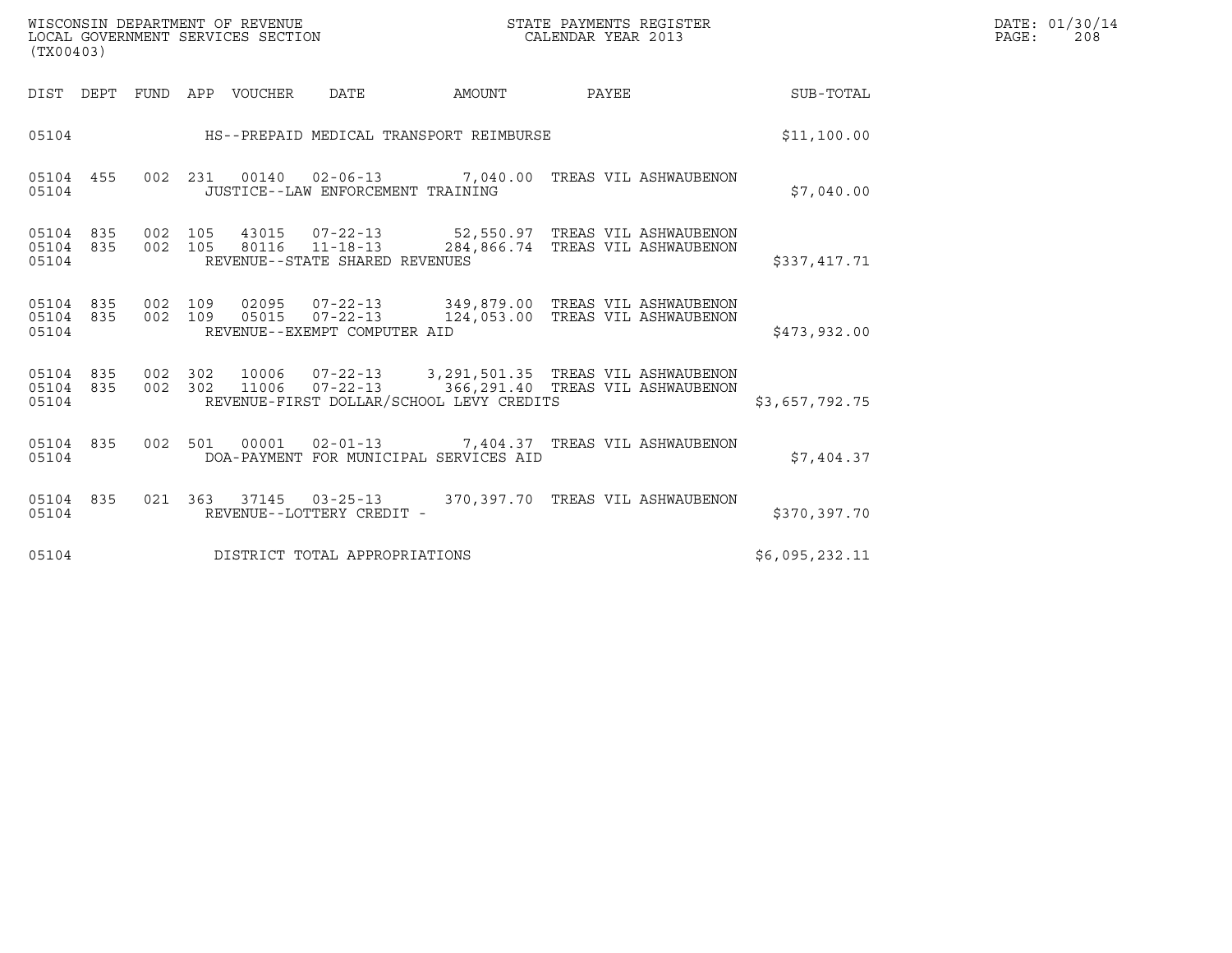| (TX00403)                                                 |           |                    |                    |               |                                                  |                                          |                                                                                                                                                                                             |               | DATE: 01/30/14<br>$\mathtt{PAGE}$ :<br>209 |
|-----------------------------------------------------------|-----------|--------------------|--------------------|---------------|--------------------------------------------------|------------------------------------------|---------------------------------------------------------------------------------------------------------------------------------------------------------------------------------------------|---------------|--------------------------------------------|
|                                                           |           |                    |                    |               |                                                  |                                          | DIST DEPT FUND APP VOUCHER DATE AMOUNT PAYEE SUB-TOTAL                                                                                                                                      |               |                                            |
| 05106 165<br>05106                                        |           |                    |                    | 002 225 00114 |                                                  | SAFETY/PROF SERV--FIRE INSURANCE DUES    | 07-03-13 40,547.47 TREAS VILLAGE OF BELLEVUE                                                                                                                                                | \$40,547.47   |                                            |
| 05106                                                     | 05106 370 |                    |                    | 012 571 35866 |                                                  | NAT RESOURCES--FOREST CROP/MFL/CO FOREST | 06-10-13 3.60 TREAS VILLAGE OF BELLEVUE                                                                                                                                                     | \$3.60        |                                            |
| 05106                                                     | 05106 370 |                    |                    |               | NAT RESOURCES--RU RECYCLING GRANT                |                                          | 074 670 40254 05-20-13 42,098.01 TREAS VILLAGE OF BELLEVUE                                                                                                                                  | \$42,098.01   |                                            |
| 05106                                                     | 05106 370 |                    |                    |               |                                                  | NAT RESOURCES--RU CONSOLIDATED GRANT     | 074 673 40254 05-20-13 3,840.87 TREAS VILLAGE OF BELLEVUE                                                                                                                                   | \$3,840.87    |                                            |
| 05106                                                     | 05106 370 |                    |                    |               |                                                  | NAT RESOURCES--URBAN NON-POINT GRANTS    | 095 519 01680 01-08-13 90.00 TREAS VILLAGE OF BELLEVUE                                                                                                                                      | \$90.00       |                                            |
| 05106 395<br>05106 395<br>05106 395<br>05106 395<br>05106 |           | 011 191<br>011 191 | 011 191<br>011 191 |               |                                                  | TRANSPORTATION--GENERAL TRANSP AIDS-GTA  | 10114  01-07-13  70,779.88  VILLAGE OF BELLEVUE<br>16114  04-01-13  70,779.88  VILLAGE OF BELLEVUE<br>107-01-13  70,779.88  VILLAGE OF BELLEVUE<br>10-07-13  70,779.90  VILLAGE OF BELLEVUE | \$283,119.54  |                                            |
| 05106 835<br>05106                                        | 05106 835 | 002 105<br>002 105 |                    | 43016         | 80117 11-18-13<br>REVENUE--STATE SHARED REVENUES |                                          | $07 - 22 - 13$ 50,447.49 TREAS VILLAGE OF BELLEVUE<br>290,477.94 TREAS VILLAGE OF BELLEVUE                                                                                                  | \$340, 925.43 |                                            |
| 05106 835<br>05106                                        |           |                    | 002 109            | 02096         | REVENUE--EXEMPT COMPUTER AID                     |                                          | 07-22-13 16,597.00 TREAS VILLAGE OF BELLEVUE                                                                                                                                                | \$16,597.00   |                                            |
| 05106                                                     | 05106 835 |                    |                    |               | REVENUE--LOTTERY CREDIT -                        |                                          | 021  363  35505  03-25-13  58,111.20  TREAS VILLAGE OF BELLEVUE                                                                                                                             | \$58,111.20   |                                            |
| 05106                                                     |           |                    |                    |               | DISTRICT TOTAL APPROPRIATIONS                    |                                          |                                                                                                                                                                                             | \$785,333.12  |                                            |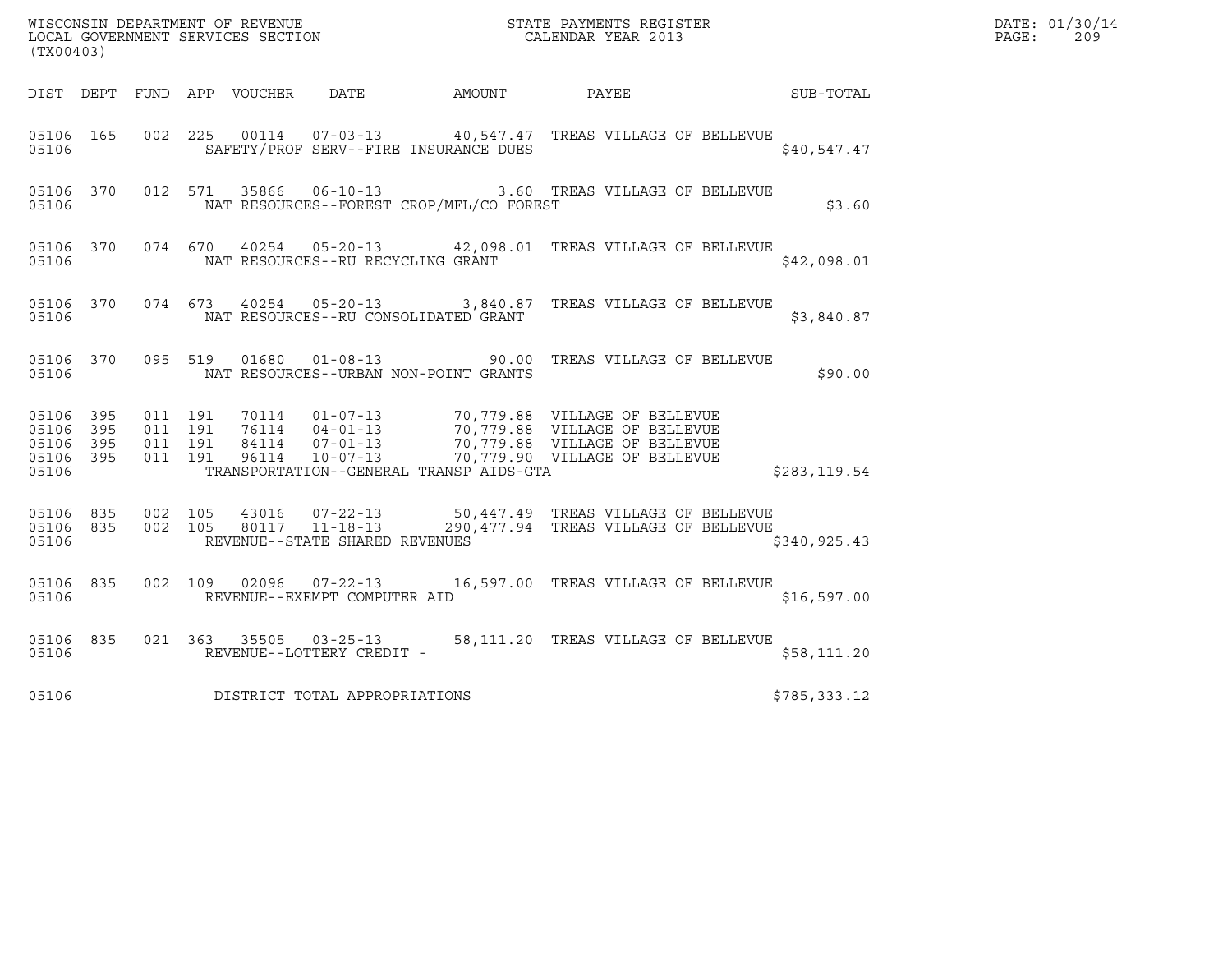| (TX00403)                                     |                   |         |                                          |                |                                                |                                              |                                                                                                                                                                                                      |              | DATE: 01/30/14<br>PAGE:<br>210 |
|-----------------------------------------------|-------------------|---------|------------------------------------------|----------------|------------------------------------------------|----------------------------------------------|------------------------------------------------------------------------------------------------------------------------------------------------------------------------------------------------------|--------------|--------------------------------|
|                                               |                   |         |                                          |                |                                                | DIST DEPT FUND APP VOUCHER DATE AMOUNT PAYEE |                                                                                                                                                                                                      | SUB-TOTAL    |                                |
| 05116 165<br>05116                            |                   |         |                                          |                |                                                | SAFETY/PROF SERV--FIRE INSURANCE DUES        | 002 225 00115 07-03-13 4,879.70 TREAS VIL DENMARK                                                                                                                                                    | \$4,879.70   |                                |
| 05116 370<br>05116                            |                   |         | 002 503                                  |                |                                                | NAT RESOURCES--AIDS IN LIEU OF TAXES         | 15571  02-06-13  2,753.95  TREAS VIL DENMARK<br>TOWN SHARE 641.21                                                                                                                                    | \$2,753.95   |                                |
| 05116                                         |                   |         |                                          |                | NAT RESOURCES--RU RECYCLING GRANT              |                                              | 05116 370 074 670 40272 05-20-13 6,927.06 TREAS VIL DENMARK                                                                                                                                          | \$6,927.06   |                                |
| 05116 395<br>05116<br>05116<br>05116<br>05116 | 395<br>395<br>395 |         | 011 191<br>011 191<br>011 191<br>011 191 |                |                                                | TRANSPORTATION--GENERAL TRANSP AIDS-GTA      | 70115  01-07-13  21,544.16  VILLAGE OF DENMARK<br>76115  04-01-13  21,544.16  VILLAGE OF DENMARK<br>84115  07-01-13  21,544.16  VILLAGE OF DENMARK<br>96115  10-07-13  21,544.17  VILLAGE OF DENMARK | \$86,176.65  |                                |
| 05116 455<br>05116                            |                   |         |                                          |                | JUSTICE--LAW ENFORCEMENT TRAINING              |                                              | 002 231 00235 02-07-13 320.00 TREAS VIL DENMARK                                                                                                                                                      | \$320.00     |                                |
| 05116 835<br>05116                            | 05116 835 002 105 |         | 002 105                                  |                | REVENUE--STATE SHARED REVENUES                 |                                              | 43017  07-22-13  38,385.52  TREAS VIL DENMARK<br>80118  11-18-13  217,573.24  TREAS VIL DENMARK                                                                                                      | \$255,958.76 |                                |
| 05116 835<br>05116<br>05116                   | 835               | 002 109 | 002 109                                  | 02097<br>05016 | $07 - 22 - 13$<br>REVENUE--EXEMPT COMPUTER AID |                                              | 07-22-13 1,332.00 TREAS VIL DENMARK<br>9,712.00 TREAS VIL DENMARK                                                                                                                                    | \$11,044.00  |                                |
| 05116                                         | 05116 835         |         |                                          |                | REVENUE--LOTTERY CREDIT -                      |                                              | 021 363 35506 03-25-13 1,608.85 TREAS VIL DENMARK                                                                                                                                                    | \$1,608.85   |                                |
| 05116                                         |                   |         |                                          |                | DISTRICT TOTAL APPROPRIATIONS                  |                                              |                                                                                                                                                                                                      | \$369,668.97 |                                |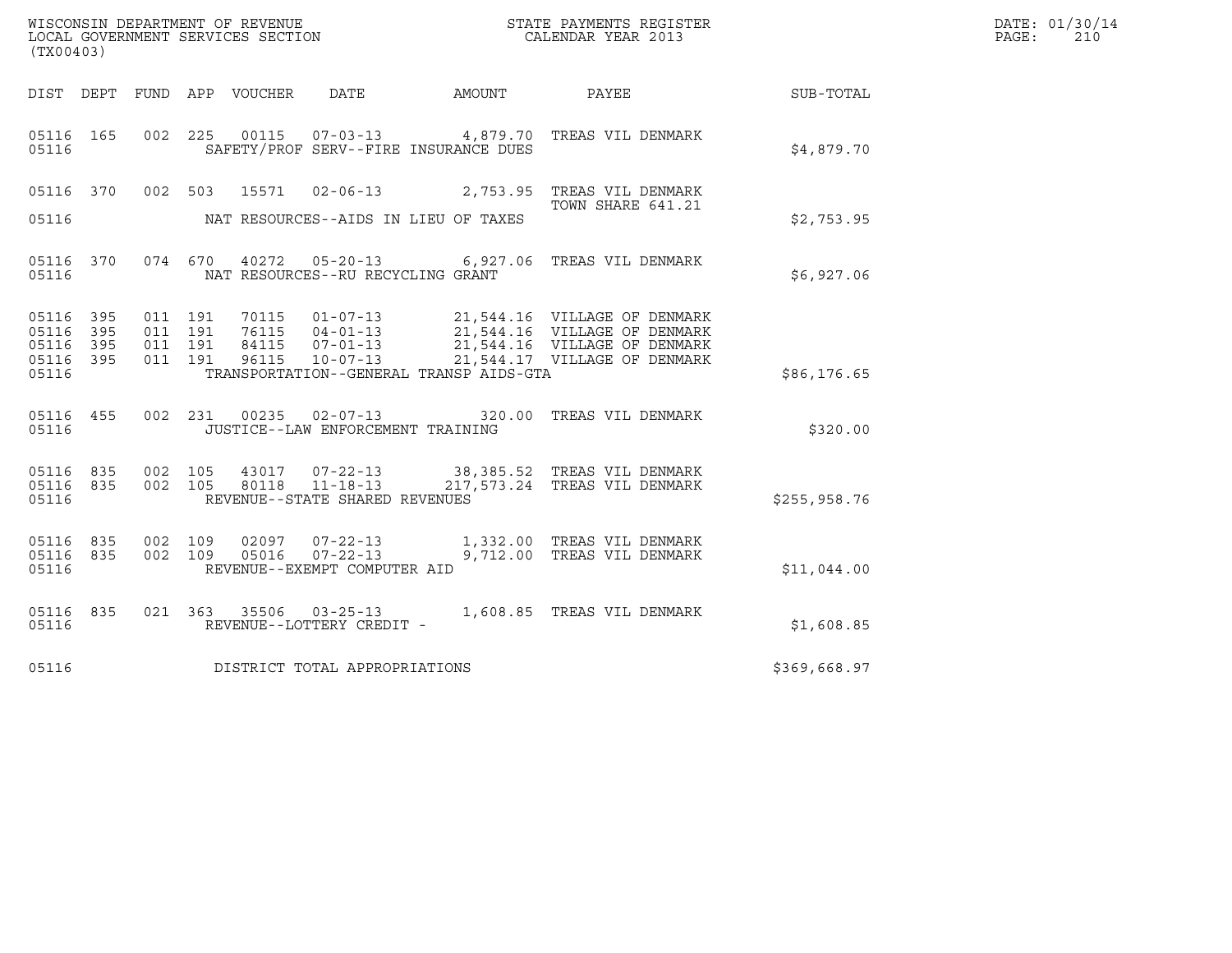| (TX00403)                                                                                                                                                                   |                                                                                                                     |                                                                                                                                                                                                    |                                                                                                                                                                | ${\tt WISCONSIM\ DEPARTMENT\ OF\ REVENUE}\qquad \qquad {\tt STATE\ PAYMENTS\ REGISTER\ LOCAL\ GOVERNMENT\ SERVICES\ SECTION\qquad \qquad {\tt CALENDAR\ YEAR\ 2013}}$ |                                          | DATE: 01/30/14<br>PAGE:<br>211                                                                                                                                                                                                                                                                                                                                                                          |                  |  |
|-----------------------------------------------------------------------------------------------------------------------------------------------------------------------------|---------------------------------------------------------------------------------------------------------------------|----------------------------------------------------------------------------------------------------------------------------------------------------------------------------------------------------|----------------------------------------------------------------------------------------------------------------------------------------------------------------|-----------------------------------------------------------------------------------------------------------------------------------------------------------------------|------------------------------------------|---------------------------------------------------------------------------------------------------------------------------------------------------------------------------------------------------------------------------------------------------------------------------------------------------------------------------------------------------------------------------------------------------------|------------------|--|
| DIST DEPT                                                                                                                                                                   |                                                                                                                     |                                                                                                                                                                                                    | FUND APP VOUCHER                                                                                                                                               | DATE                                                                                                                                                                  | AMOUNT                                   | PAYEE                                                                                                                                                                                                                                                                                                                                                                                                   | <b>SUB-TOTAL</b> |  |
| 05126 165<br>05126                                                                                                                                                          |                                                                                                                     | 002 225                                                                                                                                                                                            |                                                                                                                                                                |                                                                                                                                                                       | SAFETY/PROF SERV--FIRE INSURANCE DUES    | 00116  07-03-13  23,726.54  TREAS VIL HOBART                                                                                                                                                                                                                                                                                                                                                            | \$23,726.54      |  |
| 05126 370<br>05126                                                                                                                                                          |                                                                                                                     | 012 571                                                                                                                                                                                            |                                                                                                                                                                |                                                                                                                                                                       | NAT RESOURCES--FOREST CROP/MFL/CO FOREST | 35867   06-10-13   14.81   TREAS VIL HOBART                                                                                                                                                                                                                                                                                                                                                             | \$14.81          |  |
| 05126 370<br>05126                                                                                                                                                          |                                                                                                                     | 074 670                                                                                                                                                                                            |                                                                                                                                                                |                                                                                                                                                                       | NAT RESOURCES--RU RECYCLING GRANT        | 40259  05-20-13  18,375.86  TREAS VIL HOBART                                                                                                                                                                                                                                                                                                                                                            | \$18,375.86      |  |
| 05126<br>05126<br>05126<br>05126<br>05126<br>05126<br>05126<br>05126<br>05126<br>05126<br>05126<br>05126<br>05126<br>05126<br>05126<br>05126<br>05126 395<br>05126<br>05126 | 395<br>395<br>395<br>395<br>395<br>395<br>395<br>395<br>395<br>395<br>395<br>395<br>395<br>395<br>395<br>395<br>395 | 011 185<br>011 185<br>011 185<br>011 185<br>011 185<br>011 185<br>011 185<br>011 185<br>011 185<br>011 185<br>011 185<br>011 185<br>011 185<br>011 185<br>011 185<br>011 185<br>011 185<br>011 191 | 63779<br>64507<br>66208<br>67652<br>67652<br>67652<br>70198<br>70198<br>72323<br>72323<br>75858<br>77633<br>77633<br>84648<br>94572<br>94572<br>94572<br>70116 | $11 - 18 - 13$                                                                                                                                                        | TRANSPORTATION--HIGHWAY SAFETY-FEDERAL   | 02-04-13 1,682.10 TREAS VIL HOBART<br>02-04-13<br>02-11-13<br>1,682.10 TREAS VIL HOBART<br>02-25-13<br>1,681.80 TREAS VIL HOBART<br>03-11-13<br>1,401.75 TREAS VIL HOBART<br>03-11-13<br>1,682.10 TREAS VIL HOBART<br>03-11-13<br>1,682.10 TREAS VIL HOBART<br>04-01-13<br>1,682.10 TREAS VI<br>11-18-13 1,682.10 TREAS VIL HOBART<br>6,681.10 TREAS VIL HOBART<br>01-07-13 46,958.06 VILLAGE OF HOBART | \$40,096.75      |  |
| 05126<br>05126<br>05126<br>05126                                                                                                                                            | 395<br>395<br>395                                                                                                   | 011 191<br>011 191<br>011 191                                                                                                                                                                      | 76116<br>84116<br>96116                                                                                                                                        | $04 - 01 - 13$<br>$07 - 01 - 13$<br>$10 - 07 - 13$                                                                                                                    | TRANSPORTATION--GENERAL TRANSP AIDS-GTA  | 46,958.06 VILLAGE OF HOBART<br>46,958.06 VILLAGE OF HOBART<br>46,958.06 VILLAGE OF HOBART<br>46,958.06 VILLAGE OF HOBART                                                                                                                                                                                                                                                                                | \$187,832.24     |  |
| 05126 455<br>05126                                                                                                                                                          |                                                                                                                     |                                                                                                                                                                                                    |                                                                                                                                                                |                                                                                                                                                                       | JUSTICE--LAW ENFORCEMENT TRAINING        | 002 231 00320 02-08-13 960.00 TREAS VIL HOBART                                                                                                                                                                                                                                                                                                                                                          | \$960.00         |  |
| 05126 835<br>05126 835<br>05126                                                                                                                                             |                                                                                                                     | 002 105<br>002 105                                                                                                                                                                                 | 43018<br>80119                                                                                                                                                 | $07 - 22 - 13$<br>$11 - 18 - 13$<br>REVENUE--STATE SHARED REVENUES                                                                                                    |                                          | 7,483.00 TREAS VIL HOBART<br>53,601.17 TREAS VIL HOBART                                                                                                                                                                                                                                                                                                                                                 | \$61,084.17      |  |
| 05126 835<br>05126 835<br>05126                                                                                                                                             |                                                                                                                     | 002 109<br>002 109                                                                                                                                                                                 | 02098<br>05017                                                                                                                                                 | 07-22-13<br>$07 - 22 - 13$<br>REVENUE--EXEMPT COMPUTER AID                                                                                                            |                                          | 2,043.00 TREAS VIL HOBART<br>4,771.00 TREAS VIL HOBART                                                                                                                                                                                                                                                                                                                                                  | \$6,814.00       |  |
| 05126                                                                                                                                                                       |                                                                                                                     |                                                                                                                                                                                                    |                                                                                                                                                                | DISTRICT TOTAL APPROPRIATIONS                                                                                                                                         |                                          |                                                                                                                                                                                                                                                                                                                                                                                                         | \$338,904.37     |  |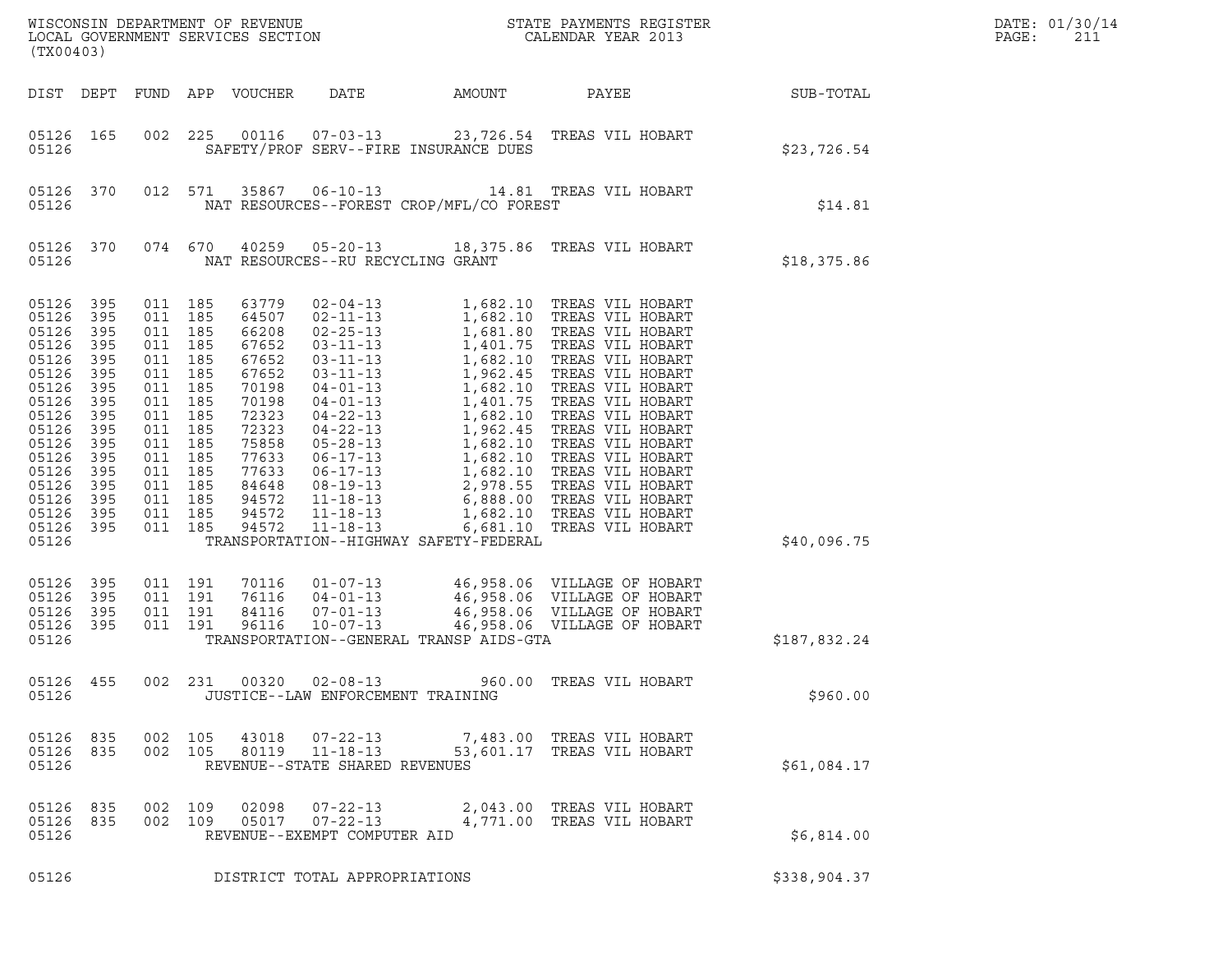|       | DATE: 01/30/14 |
|-------|----------------|
| PAGE: | 2.12           |

| (TX00403)                                             |     |                                          |                                  |                                                                       | ${\tt WISCO} {\tt NISCONSIM DEPARTMENT OF REVENUE} {\tt DGCALENDAR YEAR 2013}$ LOCAL GOVERNMENT SERVICES SECTION ${\tt LOCALENDAR YEAR 2013}$ |                                                                                                                             | DATE: 01/30/14<br>PAGE:<br>212 |  |
|-------------------------------------------------------|-----|------------------------------------------|----------------------------------|-----------------------------------------------------------------------|-----------------------------------------------------------------------------------------------------------------------------------------------|-----------------------------------------------------------------------------------------------------------------------------|--------------------------------|--|
|                                                       |     |                                          | DIST DEPT FUND APP VOUCHER       | DATE                                                                  | AMOUNT                                                                                                                                        | PAYEE                                                                                                                       | SUB-TOTAL                      |  |
| 05136 165<br>05136                                    |     |                                          | 002 225                          |                                                                       | SAFETY/PROF SERV--FIRE INSURANCE DUES                                                                                                         | 00117  07-03-13  49,627.60  TREAS VIL HOWARD                                                                                | \$49,627.60                    |  |
| 05136 370<br>05136<br>05136 370                       | 370 | 002 503<br>002 503<br>002 503            | 15572<br>15572<br>15572          | $02 - 06 - 13$<br>$02 - 06 - 13$                                      |                                                                                                                                               | 02-06-13 14,039.17 TREAS VIL HOWARD<br>4,529.37 TREAS VIL HOWARD<br>30,713.74 TREAS VIL HOWARD<br><b>TOWN SHARE 9013.68</b> |                                |  |
| 05136                                                 |     |                                          |                                  |                                                                       | NAT RESOURCES--AIDS IN LIEU OF TAXES                                                                                                          |                                                                                                                             | \$49,282.28                    |  |
| 05136 370<br>05136                                    |     | 012 571                                  | 35868                            | $06 - 10 - 13$                                                        | NAT RESOURCES--FOREST CROP/MFL/CO FOREST                                                                                                      | 13.00 TREAS VIL HOWARD                                                                                                      | \$13.00                        |  |
| 05136 370<br>05136 370<br>05136                       |     | 012 579<br>012 579                       | 18196<br>18196                   |                                                                       | 04-15-13 2.45<br>04-15-13 205.18<br>NAT RESOURCES--AIDS IN LIEU OF TAXES                                                                      | TREAS VIL HOWARD<br>205.18 TREAS VILL HOWARD                                                                                | \$207.63                       |  |
| 05136 370<br>05136                                    |     |                                          | 074 670                          | NAT RESOURCES--RU RECYCLING GRANT                                     |                                                                                                                                               | 40273  05-20-13  44,372.47  TREAS VIL HOWARD                                                                                | \$44,372.47                    |  |
| 05136 395<br>05136<br>05136 395<br>05136 395<br>05136 | 395 | 011 162<br>011 162<br>011 162<br>011 162 | 86003<br>98003                   | 72003 01-07-13<br>78003  04-01-13<br>$07 - 01 - 13$<br>$10 - 07 - 13$ | TRANSPORTATION--CONNECTING HIGHWAY AIDS                                                                                                       | 5,454.35 TREAS VIL HOWARD<br>5,454.35 TREAS VIL HOWARD<br>5,454.35 TREAS VIL HOWARD<br>5,454.38 TREAS VIL HOWARD            | \$21,817.43                    |  |
| 05136 395<br>05136 395<br>05136<br>05136 395<br>05136 | 395 | 011 191<br>011 191<br>011 191<br>011 191 | 70117<br>76117<br>84117<br>96117 | $01 - 07 - 13$<br>$04 - 01 - 13$<br>$07 - 01 - 13$<br>$10 - 07 - 13$  | TRANSPORTATION--GENERAL TRANSP AIDS-GTA                                                                                                       | 166,083.31 TREAS VIL HOWARD<br>166,083.31 TREAS VIL HOWARD<br>166,083.31 TREAS VIL HOWARD<br>166,083.31 TREAS VIL HOWARD    | \$664,333.24                   |  |
| 05136 835<br>05136 835<br>05136                       |     | 002 105                                  | 43019                            | $07 - 22 - 13$<br>REVENUE--STATE SHARED REVENUES                      |                                                                                                                                               | 83,562.48 TREAS VIL HOWARD<br>002 105 80120 11-18-13 474,084.36 TREAS VIL HOWARD                                            | \$557,646.84                   |  |
| 05136 835<br>05136 835<br>05136                       |     | 002 109                                  | 002 109                          | 02099 07-22-13<br>REVENUE--EXEMPT COMPUTER AID                        |                                                                                                                                               | 4,070.00 TREAS VIL HOWARD<br>05018  07-22-13  101,461.00 TREAS VIL HOWARD                                                   | \$105,531.00                   |  |
| 05136 835<br>05136                                    |     |                                          | 002 501                          | 00001  02-01-13                                                       | DOA-PAYMENT FOR MUNICIPAL SERVICES AID                                                                                                        | 8,698.39 TREAS VIL HOWARD                                                                                                   | \$8,698.39                     |  |
| 05136                                                 |     |                                          |                                  | DISTRICT TOTAL APPROPRIATIONS                                         |                                                                                                                                               |                                                                                                                             | \$1,501,529.88                 |  |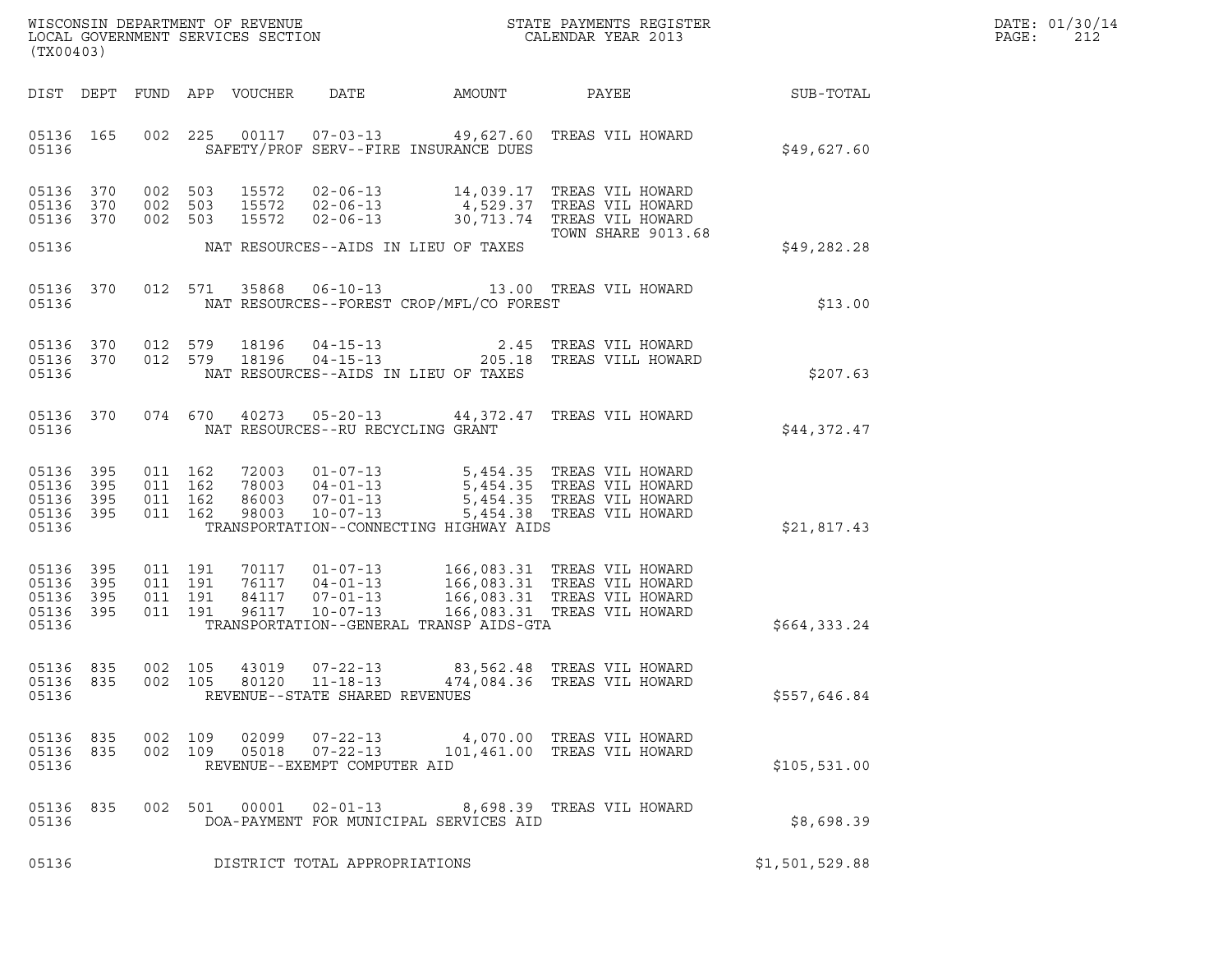| WISCONSIN DEPARTMENT OF REVENUE   | STATE PAYMENTS REGISTER | DATE: 01/30/14 |  |
|-----------------------------------|-------------------------|----------------|--|
| LOCAL GOVERNMENT SERVICES SECTION | CALENDAR YEAR 2013      | PAGE:          |  |

| (TX00403)                                                 |  |                    |                            |                                                            |                                         | WISCONSIN DEPARTMENT OF REVENUE<br>LOCAL GOVERNMENT SERVICES SECTION<br>CALENDAR YEAR 2013                      |              | DATE: 01/30/14<br>PAGE:<br>213 |
|-----------------------------------------------------------|--|--------------------|----------------------------|------------------------------------------------------------|-----------------------------------------|-----------------------------------------------------------------------------------------------------------------|--------------|--------------------------------|
|                                                           |  |                    | DIST DEPT FUND APP VOUCHER |                                                            | DATE AMOUNT                             | <b>PAYEE</b> FOR THE PAYEE                                                                                      | SUB-TOTAL    |                                |
| 05171 165<br>05171                                        |  |                    |                            |                                                            | SAFETY/PROF SERV--FIRE INSURANCE DUES   | 002 225 00118 07-03-13 7,025.35 TREAS VIL PULASKI                                                               | \$7,025.35   |                                |
| 05171 370                                                 |  | 002 503            | 15573                      |                                                            | $02 - 06 - 13$ 584.28                   | TREAS VIL PULASKI<br>TOWN SHARE 183.27                                                                          |              |                                |
| 05171 370                                                 |  |                    |                            |                                                            |                                         | TOWN SHARE 183.27<br>002 503 15914 02-06-13 128.79 TREAS VIL PULASKI<br>06 TOWN SHARE 38.96<br>TOWN SHARE 38.96 |              |                                |
| 05171                                                     |  |                    |                            |                                                            | NAT RESOURCES--AIDS IN LIEU OF TAXES    |                                                                                                                 | \$713.07     |                                |
| 05171 370<br>05171                                        |  |                    |                            | NAT RESOURCES--RU RECYCLING GRANT                          |                                         | 074 670 40274 05-20-13 9,801.32 TREAS VIL PULASKI                                                               | \$9,801.32   |                                |
| 05171 395<br>05171 395<br>05171 395<br>05171 395<br>05171 |  |                    |                            |                                                            | TRANSPORTATION--GENERAL TRANSP AIDS-GTA |                                                                                                                 | \$189,874.78 |                                |
| 05171 455<br>05171                                        |  |                    |                            | JUSTICE--LAW ENFORCEMENT TRAINING                          |                                         | 002 231 00502 02-13-13 1,120.00 TREAS VIL PULASKI                                                               | \$1,120.00   |                                |
| 05171 835<br>05171 835<br>05171                           |  | 002 105<br>002 105 | 80121                      | $11 - 18 - 13$<br>REVENUE--STATE SHARED REVENUES           |                                         | 43020  07-22-13   101,918.71   TREAS VIL PULASKI<br>417,284.21 TREAS VIL PULASKI                                | \$519,202.92 |                                |
| 05171 835<br>05171 835<br>05171                           |  | 002 109<br>002 109 | 02100<br>05019             | 07-22-13<br>$07 - 22 - 13$<br>REVENUE--EXEMPT COMPUTER AID |                                         | 5,187.00 TREAS VIL PULASKI<br>3,795.00 TREAS VIL PULASKI                                                        | \$8,982.00   |                                |
| 05171 835<br>05171                                        |  |                    |                            |                                                            |                                         |                                                                                                                 | \$4,879.44   |                                |
| 05171                                                     |  |                    |                            | DISTRICT TOTAL APPROPRIATIONS                              |                                         |                                                                                                                 | \$741,598.88 |                                |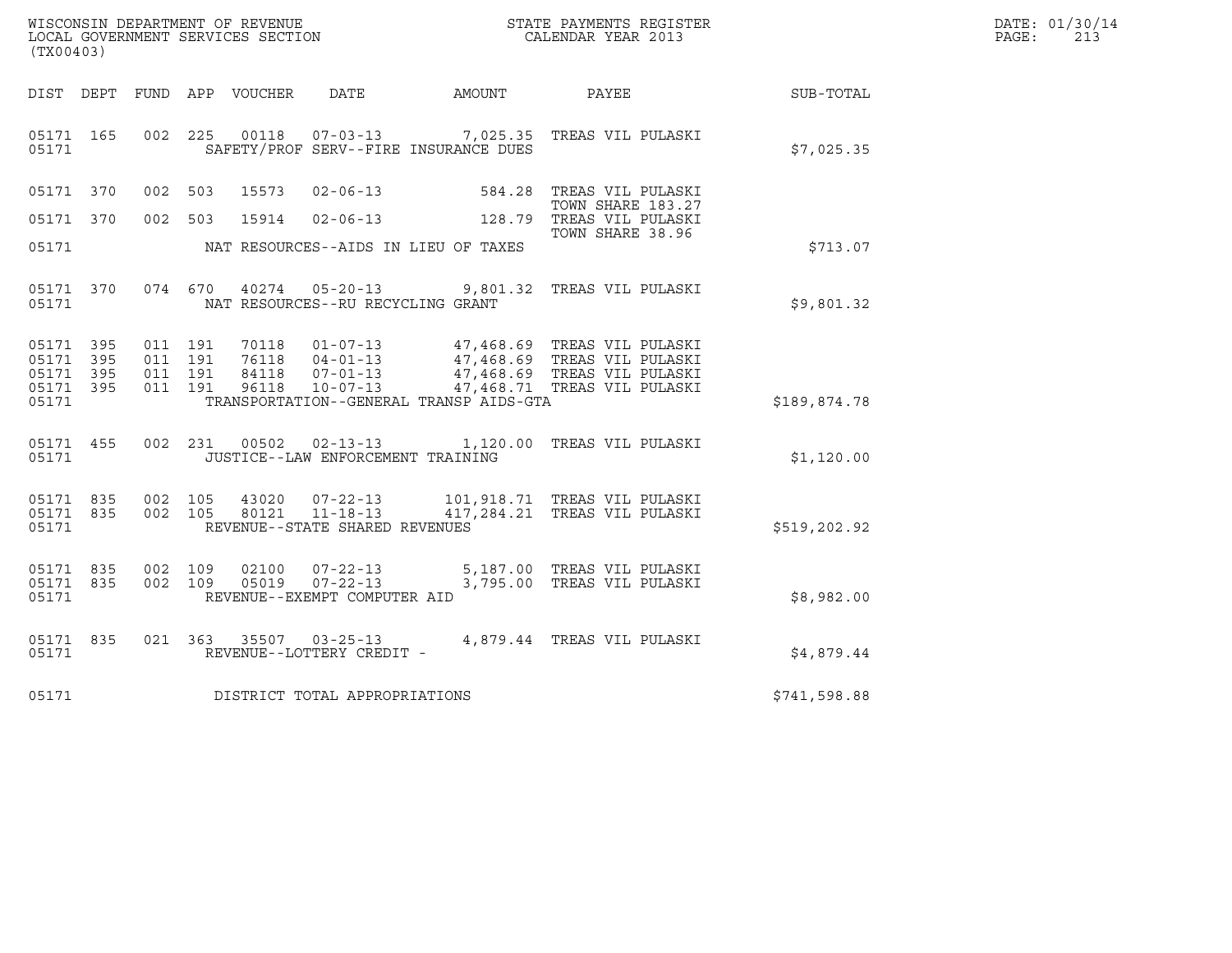| WISCONSIN DEPARTMENT OF REVENUE<br>LOCAL GOVERNMENT SERVICES SECTION | STATE PAYMENTS REGISTER<br>CALENDAR YEAR 2013 | DATE: 01/30/14<br>PAGE: |
|----------------------------------------------------------------------|-----------------------------------------------|-------------------------|
|                                                                      |                                               |                         |

| WISCONSIN DEPARTMENT OF REVENUE<br>LOCAL GOVERNMENT SERVICES SECTION<br>(TX00403) |           |                                          |         |                |                                                                    |                                          | STATE PAYMENTS REGISTER<br>CALENDAR YEAR 2013                                                                                                                        |              | DATE: 01/30/14<br>PAGE:<br>214 |
|-----------------------------------------------------------------------------------|-----------|------------------------------------------|---------|----------------|--------------------------------------------------------------------|------------------------------------------|----------------------------------------------------------------------------------------------------------------------------------------------------------------------|--------------|--------------------------------|
|                                                                                   |           |                                          |         |                | DIST DEPT FUND APP VOUCHER DATE AMOUNT                             |                                          | PAYEE                                                                                                                                                                | SUB-TOTAL    |                                |
| 05178 165<br>05178                                                                |           |                                          | 002 225 |                |                                                                    | SAFETY/PROF SERV--FIRE INSURANCE DUES    | 00119  07-03-13  37,046.58  TREAS VIL SUAMICO                                                                                                                        | \$37,046.58  |                                |
| 05178 370<br>05178 370                                                            |           | 002 503<br>002 503                       |         | 15574<br>15574 |                                                                    |                                          | 02-06-13 13,981.55 TREAS VIL SUAMICO<br>02-06-13 15,481.75 TREAS VIL SUAMICO                                                                                         |              |                                |
| 05178                                                                             |           |                                          |         |                |                                                                    | NAT RESOURCES--AIDS IN LIEU OF TAXES     | <b>TOWN SHARE 6396.27</b>                                                                                                                                            | \$29,463.30  |                                |
| 05178 370<br>05178                                                                |           |                                          | 012 571 | 35869          |                                                                    | NAT RESOURCES--FOREST CROP/MFL/CO FOREST | 06-10-13 113.96 TREAS VIL SUAMICO                                                                                                                                    | \$113.96     |                                |
| 05178 370<br>05178 370<br>05178                                                   |           | 012 579<br>012 579                       |         | 18197<br>18197 | $04 - 15 - 13$                                                     | NAT RESOURCES--AIDS IN LIEU OF TAXES     | 486.70 TREAS VIL SUAMICO<br>04-15-13 476.40 TREAS VIL SUAMICO                                                                                                        | \$963.10     |                                |
| 05178 370<br>05178                                                                |           | 074 670                                  |         |                | 40268 05-20-13<br>NAT RESOURCES--RU RECYCLING GRANT                |                                          | 20,576.84 TREAS VIL SUAMICO                                                                                                                                          | \$20,576.84  |                                |
| 05178                                                                             | 05178 370 |                                          |         |                | 074 673 40268 05-20-13                                             | NAT RESOURCES--RU CONSOLIDATED GRANT     | 3,004.79 TREAS VIL SUAMICO                                                                                                                                           | \$3,004.79   |                                |
| 05178 395<br>05178<br>05178 395<br>05178 395<br>05178                             | - 395     | 011 191<br>011 191<br>011 191<br>011 191 |         |                |                                                                    | TRANSPORTATION--GENERAL TRANSP AIDS-GTA  | 133,236.26 VILLAGE OF SUAMICO<br>133,236.26 VILLAGE OF SUAMICO<br>84119  07-01-13  133,236.26  VILLAGE OF SUAMICO<br>96119  10-07-13  133,236.26  VILLAGE OF SUAMICO | \$532,945.04 |                                |
| 05178 835<br>05178 835<br>05178                                                   |           | 002 105<br>002 105                       |         | 43021<br>80122 | $07 - 22 - 13$<br>$11 - 18 - 13$<br>REVENUE--STATE SHARED REVENUES |                                          | 16,564.51 TREAS VIL SUAMICO<br>93,991.63 TREAS VIL SUAMICO                                                                                                           | \$110,556.14 |                                |
| 05178 835<br>05178 835<br>05178                                                   |           | 002 109<br>002 109                       |         | 02101<br>05020 | $07 - 22 - 13$<br>REVENUE--EXEMPT COMPUTER AID                     |                                          | 07-22-13 1,523.00 TREAS VIL SUAMICO<br>15,487.00 TREAS VIL SUAMICO                                                                                                   | \$17,010.00  |                                |
| 05178                                                                             |           |                                          |         |                | DISTRICT TOTAL APPROPRIATIONS                                      |                                          |                                                                                                                                                                      | \$751,679.75 |                                |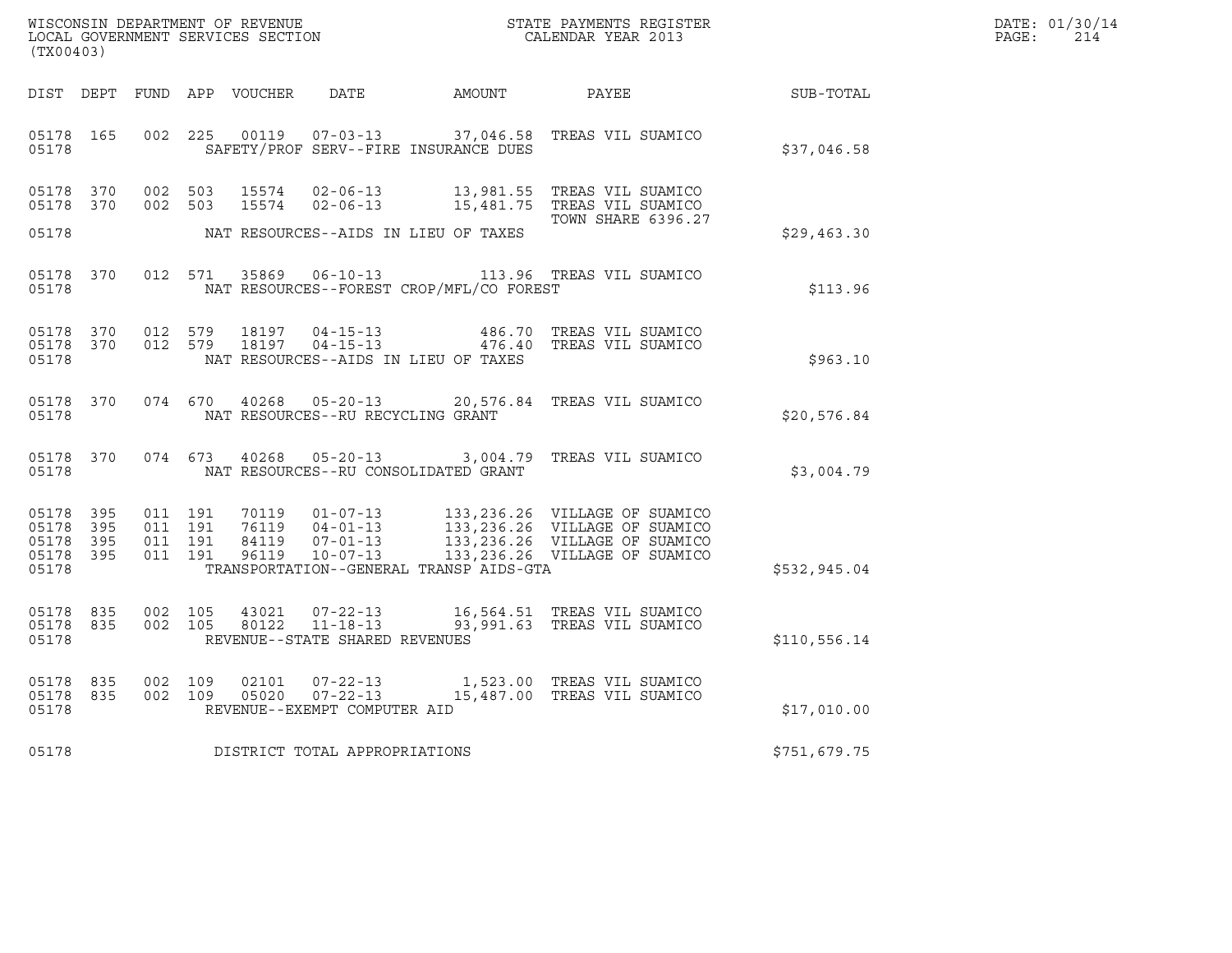| $\tt WISCONSIM DEPARTMENT OF REVENUE$ $\tt WISCONMIN SERS THE RAYMENT S REGISTERLOCAL GOVERNMENT SERVICES SECTION CALENDAR YEAR 2013$<br>(TX00403) |                    |                    |                    |                            |                                                                  |                                                                                                                                                                                                                                                         |                                                                 |               | DATE: 01/30/14<br>PAGE:<br>215 |
|----------------------------------------------------------------------------------------------------------------------------------------------------|--------------------|--------------------|--------------------|----------------------------|------------------------------------------------------------------|---------------------------------------------------------------------------------------------------------------------------------------------------------------------------------------------------------------------------------------------------------|-----------------------------------------------------------------|---------------|--------------------------------|
|                                                                                                                                                    |                    |                    |                    | DIST DEPT FUND APP VOUCHER |                                                                  | DATE AMOUNT PAYEE SUB-TOTAL                                                                                                                                                                                                                             |                                                                 |               |                                |
| 05191 165<br>05191                                                                                                                                 |                    |                    |                    |                            |                                                                  | 002 225 00120 07-03-13 8,125.75 TREAS VIL WRIGHTSTOWN<br>SAFETY/PROF SERV--FIRE INSURANCE DUES                                                                                                                                                          |                                                                 | \$8,125.75    |                                |
| 05191                                                                                                                                              |                    |                    |                    |                            |                                                                  | 05191 370 012 571 35870 06-10-13 3.20 TREAS VIL WRIGHTSTOWN<br>NAT RESOURCES--FOREST CROP/MFL/CO FOREST                                                                                                                                                 |                                                                 | \$3.20        |                                |
| 05191                                                                                                                                              |                    |                    |                    |                            |                                                                  | 05191 370 074 670 40275 05-20-13 5,410.33 TREAS VIL WRIGHTSTOWN<br>NAT RESOURCES--RU RECYCLING GRANT                                                                                                                                                    |                                                                 | \$5,410.33    |                                |
| 05191                                                                                                                                              |                    |                    |                    |                            |                                                                  | 05191 370 074 673 40275 05-20-13 745.10 TREAS VIL WRIGHTSTOWN<br>NAT RESOURCES--RU CONSOLIDATED GRANT                                                                                                                                                   |                                                                 | \$745.10      |                                |
| 05191 395<br>05191 395<br>05191 395<br>05191                                                                                                       |                    | 011 185<br>011 185 | 011 185            |                            |                                                                  | TRANSPORTATION--HIGHWAY SAFETY-FEDERAL                                                                                                                                                                                                                  |                                                                 | \$15, 203.46  |                                |
| 05191 395<br>05191<br>05191 395<br>05191 395<br>05191                                                                                              | 395                | 011 191<br>011 191 | 011 191<br>011 191 |                            |                                                                  | 70120  01-07-13  29,954.90 TREAS VIL WRIGHTSTOWN<br>76120  04-01-13  29,954.90 TREAS VIL WRIGHTSTOWN<br>84120  07-01-13  29,954.90 TREAS VIL WRIGHTSTOWN<br>96120  10-07-13  29,954.92 TREAS VIL WRIGHTSTOWN<br>TRANSPORTATION--GENERAL TRANSP AIDS-GTA |                                                                 | \$119,819.62  |                                |
|                                                                                                                                                    | 05191 395<br>05191 |                    |                    |                            |                                                                  | 011  278  63946  02-01-13  45,908.77  TREAS VIL WRIGHTSTOWN<br>TRANSPORTATION--LRIP/TRIP/MSIP GRANTS                                                                                                                                                    |                                                                 | \$45,908.77   |                                |
| 05191 455<br>05191                                                                                                                                 | 05191 455          | 002 231            | 002 231            |                            |                                                                  | 00666  02-19-13   1,440.00 TREAS VIL WRIGHTSTOWN<br>00687  03-04-13   160.00 TREAS VIL WRIGHTSTOWN<br>JUSTICE--LAW ENFORCEMENT TRAINING                                                                                                                 |                                                                 | \$1,600.00    |                                |
| 05191 835<br>05191 835<br>05191                                                                                                                    |                    | 002 105            |                    |                            | 002 105 43022 07-22-13<br>REVENUE--STATE SHARED REVENUES         | 80123     11-18-13         102,245.60     TREAS                                VIL WRIGHTSTOWN                                                                                                                                                          | 53,209.57 TREAS VIL WRIGHTSTOWN                                 | \$155, 455.17 |                                |
| 05191 835<br>05191 835<br>05191                                                                                                                    |                    | 002 109            | 002 109            | 02102<br>05021             | $07 - 22 - 13$<br>$07 - 22 - 13$<br>REVENUE--EXEMPT COMPUTER AID |                                                                                                                                                                                                                                                         | 860.00 TREAS VIL WRIGHTSTOWN<br>41,765.00 TREAS VIL WRIGHTSTOWN | \$42,625.00   |                                |
| 05191                                                                                                                                              |                    |                    |                    |                            | DISTRICT TOTAL APPROPRIATIONS                                    |                                                                                                                                                                                                                                                         |                                                                 | \$394,896.40  |                                |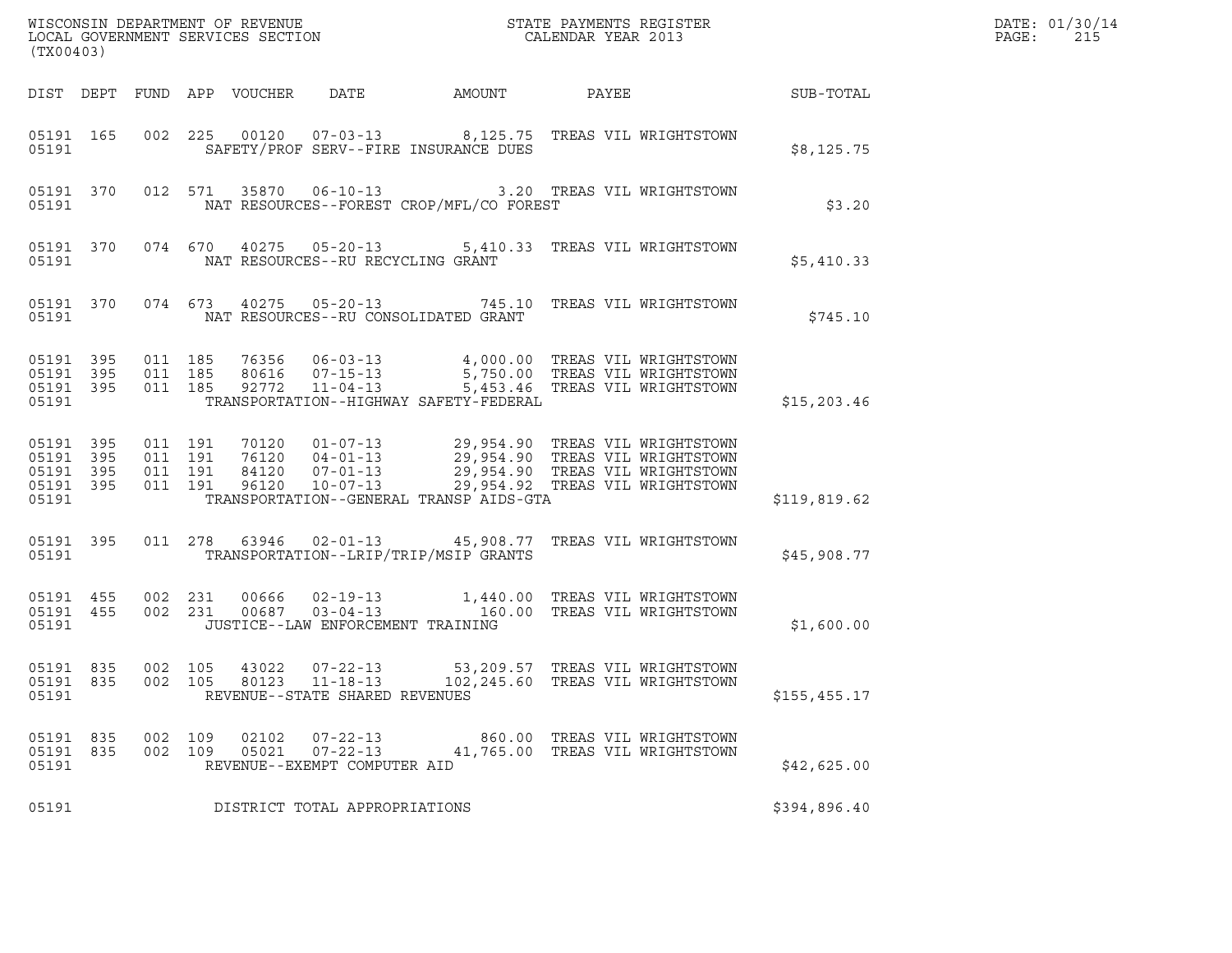|       | DATE: 01/30/14 |
|-------|----------------|
| PAGE: | 216            |

| (TX00403)                                                                                                                                                                                                                    |                                                                                         |                                                                                                    |                                                                                                                            |                                                                                                                                                                                                                                                          |                                                                                                                                                      |                                                                                                                                                                                                                                                                                                                                                                                |              | DATE: 01/30/14<br>PAGE:<br>216 |
|------------------------------------------------------------------------------------------------------------------------------------------------------------------------------------------------------------------------------|-----------------------------------------------------------------------------------------|----------------------------------------------------------------------------------------------------|----------------------------------------------------------------------------------------------------------------------------|----------------------------------------------------------------------------------------------------------------------------------------------------------------------------------------------------------------------------------------------------------|------------------------------------------------------------------------------------------------------------------------------------------------------|--------------------------------------------------------------------------------------------------------------------------------------------------------------------------------------------------------------------------------------------------------------------------------------------------------------------------------------------------------------------------------|--------------|--------------------------------|
|                                                                                                                                                                                                                              |                                                                                         |                                                                                                    |                                                                                                                            |                                                                                                                                                                                                                                                          |                                                                                                                                                      | DIST DEPT FUND APP VOUCHER DATE AMOUNT PAYEE AT SUB-TOTAL                                                                                                                                                                                                                                                                                                                      |              |                                |
| 05216                                                                                                                                                                                                                        |                                                                                         |                                                                                                    |                                                                                                                            |                                                                                                                                                                                                                                                          | SAFETY/PROF SERV--FIRE INSURANCE DUES                                                                                                                | 05216 165 002 225 00121 07-03-13 65,019.94 TREAS CITY DE PERE                                                                                                                                                                                                                                                                                                                  | \$65,019.94  |                                |
|                                                                                                                                                                                                                              |                                                                                         |                                                                                                    |                                                                                                                            |                                                                                                                                                                                                                                                          |                                                                                                                                                      | 05216 370 002 503 15575 02-06-13 2,692.94 TREAS CITY DE PERE<br>TOWN SHARE 717.64                                                                                                                                                                                                                                                                                              |              |                                |
| 05216                                                                                                                                                                                                                        |                                                                                         |                                                                                                    |                                                                                                                            |                                                                                                                                                                                                                                                          | NAT RESOURCES--AIDS IN LIEU OF TAXES                                                                                                                 |                                                                                                                                                                                                                                                                                                                                                                                | \$2,692.94   |                                |
| 05216                                                                                                                                                                                                                        |                                                                                         |                                                                                                    |                                                                                                                            |                                                                                                                                                                                                                                                          | NAT RESOURCES-GENERAL OPERATIONS-FEDERAL                                                                                                             | 05216 370 002 941 00615 09-24-13 30,000.00 TREAS CITY DE PERE                                                                                                                                                                                                                                                                                                                  | \$30,000.00  |                                |
| 05216 370<br>05216                                                                                                                                                                                                           |                                                                                         |                                                                                                    |                                                                                                                            |                                                                                                                                                                                                                                                          | NAT RESOURCES--AIDS IN LIEU OF TAXES                                                                                                                 | 012 579 18198 04-15-13 507.41 TREAS CITY DEPERE                                                                                                                                                                                                                                                                                                                                | \$507.41     |                                |
|                                                                                                                                                                                                                              |                                                                                         |                                                                                                    |                                                                                                                            |                                                                                                                                                                                                                                                          | 05216 NAT RESOURCES--RU RECYCLING GRANT                                                                                                              | 05216 370 074 670 40276 05-20-13 91,631.88 TREAS CITY DE PERE                                                                                                                                                                                                                                                                                                                  | \$91,631.88  |                                |
|                                                                                                                                                                                                                              |                                                                                         |                                                                                                    |                                                                                                                            |                                                                                                                                                                                                                                                          |                                                                                                                                                      | 05216 370 074 673 40276 05-20-13 6,277.53 TREAS CITY DE PERE                                                                                                                                                                                                                                                                                                                   | \$6,277.53   |                                |
| 05216 370<br>05216 370<br>05216 370<br>05216                                                                                                                                                                                 | 095 512                                                                                 | 095 512<br>095 512                                                                                 |                                                                                                                            | NAT RESOURCES--STEWARDSHIP 2000                                                                                                                                                                                                                          |                                                                                                                                                      | 00614  09-24-13  190,250.00 TREAS CITY DE PERE<br>00616  09-24-13  461,299.65 TREAS CITY DE PERE<br>00616  09-24-13  32,638.55 TREAS CITY DE PERE                                                                                                                                                                                                                              | \$684,188.20 |                                |
| 05216 395<br>05216 395<br>05216 395<br>05216 395<br>05216                                                                                                                                                                    |                                                                                         |                                                                                                    |                                                                                                                            |                                                                                                                                                                                                                                                          | TRANSPORTATION--CONNECTING HIGHWAY AIDS                                                                                                              |                                                                                                                                                                                                                                                                                                                                                                                | \$72,584.21  |                                |
| 05216<br>395<br>05216<br>395<br>05216<br>395<br>05216<br>395<br>05216<br>395<br>05216<br>395<br>05216<br>395<br>05216<br>395<br>05216<br>395<br>05216<br>395<br>05216<br>395<br>05216<br>395<br>05216<br>395<br>05216<br>395 | 011<br>011<br>011<br>011<br>011<br>011<br>011<br>011<br>011<br>011<br>011<br>011<br>011 | 185<br>185<br>185<br>185<br>185<br>185<br>185<br>185<br>185<br>185<br>185<br>185<br>185<br>011 185 | 63780<br>67653<br>67653<br>67653<br>68434<br>71498<br>71498<br>75859<br>75859<br>77634<br>77634<br>93692<br>94573<br>95195 | $02 - 04 - 13$<br>$03 - 11 - 13$<br>$03 - 11 - 13$<br>$03 - 11 - 13$<br>$03 - 18 - 13$<br>$04 - 15 - 13$<br>$04 - 15 - 13$<br>$05 - 28 - 13$<br>$05 - 28 - 13$<br>$06 - 17 - 13$<br>$06 - 17 - 13$<br>$11 - 12 - 13$<br>$11 - 18 - 13$<br>$11 - 25 - 13$ | 720.00<br>520.00<br>520.00<br>536.25<br>520.00<br>1,300.00<br>1,300.00<br>520.00<br>520.00<br>2,860.00<br>3,380.00<br>1,332.50<br>1,820.00<br>325.00 | 05216 395 011 185 63780 02-04-13 990.00 TREAS CITY DE PERE<br>TREAS CITY DE PERE<br>TREAS CITY DE PERE<br>TREAS CITY DE PERE<br>TREAS CITY DE PERE<br>TREAS CITY DE PERE<br>TREAS CITY DE PERE<br>TREAS CITY DE PERE<br>TREAS CITY DE PERE<br>TREAS CITY DE PERE<br>TREAS CITY DE PERE<br>TREAS CITY DE PERE<br>TREAS CITY DE PERE<br>TREAS CITY DE PERE<br>TREAS CITY DE PERE |              |                                |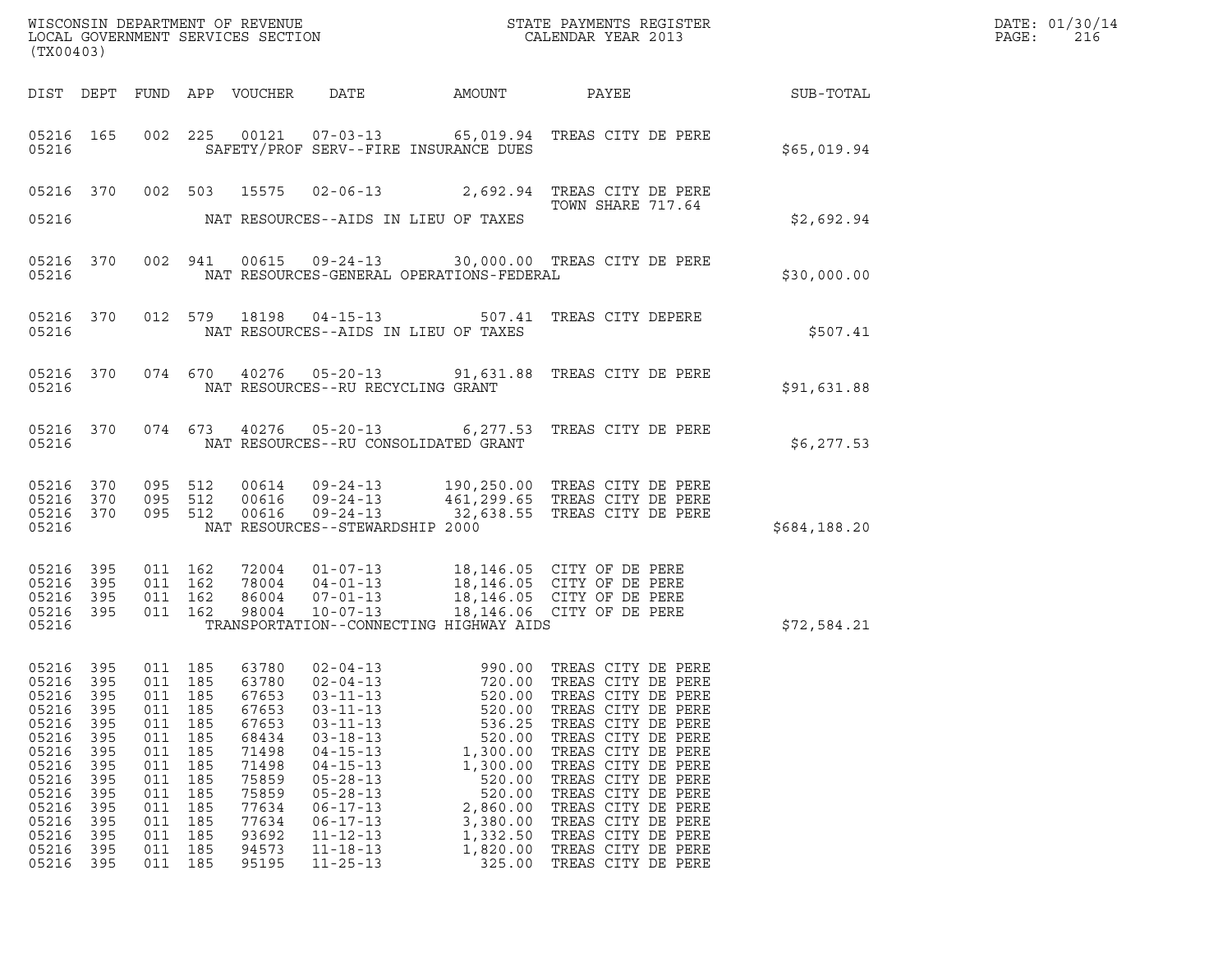DIST DEPT FUND APP VOUCHER DATE AMOUNT PAYEE PATE SUB-TOTAL 05216 TRANSPORTATION--HIGHWAY SAFETY-FEDERAL \$17,163.75 05216 395 011 191 70121 01-07-13 241,182.21 CITY OF DE PERE 05216 395 011 191 76121 04-01-13 241,182.21 CITY OF DE PERE 05216 395 011 191 70121 01-07-13 241,182.21 CITY OF DE PERE<br>05216 395 011 191 76121 04-01-13 241,182.21 CITY OF DE PERE<br>05216 395 011 191 84121 07-01-13 241,182.21 CITY OF DE PERE<br>05216 395 011 191 96121 10-07-13 241,182.2 05216 395 011 191 70121 01-07-13 241,182.21 CITY OF DE PERE<br>05216 395 011 191 76121 04-01-13 241,182.21 CITY OF DE PERE<br>05216 395 011 191 84121 07-01-13 241,182.21 CITY OF DE PERE<br>05216 395 011 191 96121 10-07-13 241,182.2 05216 395 011 191 76121 04-01-13 241,182.21 CITY. OF DE PERE<br>05216 395 011 191 84121 07-01-13 241,182.21 CITY. OF DE PERE<br>05216 395 011 191 96121 10-07-13 241,182.23 CITY. OF DE PERE<br>05216 05216 395 011 278 75358 05-17-13 50,951.36 TREAS CITY DE PERE <sup>05216</sup> TRANSPORTATION--LRIP/TRIP/MSIP GRANTS \$50,951.36 05216 435 005 000 90310 01-01-13 3,479.00 CITY OF DE PERE 05216 435 005 000 90310 01-01-13 3,479.00 CITY OF DE PERE<br>05216 435 005 000 90314 02-01-13 3,102.00 CITY OF DE PERE<br>05216 435 005 000 90318 03-01-13 7.413.00 CITY OF DE PERE 05216 435 005 000 90310 01-01-13 3,479.00 CITY OF DE PERE<br>05216 435 005 000 90314 02-01-13 3,102.00 CITY OF DE PERE<br>05216 435 005 000 90318 03-01-13 7,413.00 CITY OF DE PERE<br>05216 435 005 000 90321 04-01-13 15,691.00 CITY 05216 435 005 000 90310 01-01-13 3,479.00 CITY OF DE PERE<br>05216 435 005 000 90314 02-01-13 3,102.00 CITY OF DE PERE<br>05216 435 005 000 90318 03-01-13 7,413.00 CITY OF DE PERE<br>05216 435 005 000 90321 04-01-13 15,691.00 CITY 05216 435 005 000 90314 02-01-13 3,102.00 CITY OF DE PERE<br>05216 435 005 000 90318 03-01-13 7,413.00 CITY OF DE PERE<br>05216 435 005 000 90321 04-01-13 15,691.00 CITY OF DE PERE<br>05216 435 005 000 90323 05-01-13 3,102.00 CITY 05216 435 005 000 90318 03-01-13 7,413.00 CITY OF DE PERE<br>05216 435 005 000 90321 04-01-13 15,691.00 CITY OF DE PERE<br>05216 435 005 000 90323 05-01-13 3,102.00 CITY OF DE PERE<br>05216 435 005 000 90403 09-01-13 3,102.00 CITY 05216 435 005 000 90321 04-01-13 15,691.00 CITY OF DE PERE<br>05216 435 005 000 90323 05-01-13 3,102.00 CITY OF DE PERE<br>05216 435 005 000 90325 06-01-13 3,102.00 CITY OF DE PERE<br>05216 435 005 000 90403 09-01-13 344.00 CITY OF 05216 435 005 000 90323 05-01-13 3,102.00 CITY OF DE PERE<br>05216 435 005 000 90325 06-01-13 3,102.00 CITY OF DE PERE<br>05216 435 005 000 90406 10-01-13 14,388.00 CITY OF DE PERE<br>05216 435 005 000 90406 10-01-13 14,388.00 CITY 05216 435 005 000 90325 06-01-13 3,102.00 CITY OF DE PERE<br>05216 435 005 000 90403 09-01-13 344.00 CITY OF DE PERE<br>05216 435 005 000 90406 10-01-13 14,388.00 CITY OF DE PERE<br>05216 435 005 000 90411 12-01-13 2,868.00 CITY OF 05216 435 005 000 90403 09-01-13 344.00 CITY OF DE PERE<br>05216 435 005 000 90406 10-01-13 14,388.00 CITY OF DE PERE<br>05216 435 005 000 90408 11-01-13 13,538.00 CITY OF DE PERE<br>05216 435 005 000 90401 12-01-13 2,868.00 CITY O 05216 435 005 000 90406 10-01-13 14,388.00 CITY OF DE PERE<br>05216 435 005 000 90408 11-01-13 13,538.00 CITY OF DE PERE<br>05216 435 005 000 90411 12-01-13 2,868.00 CITY OF DE PERE<br>05216 05216 435 005 162 01HSD 09-03-13 6,713.39 CITY DEPERE <sup>05216</sup> HS--AMBULANCE FUNDING ASSISTANCE GRANTS \$6,713.39 05216 HS--AMBULANCE FUNDING ASSISTANCE GRANTS<br>05216 435 005 163 01LGS 11-18-13 16,700.00 DE PERE CITY AMBULANCE SERV 05216 FOREPAID MEDICAL TRANSPORT REIMBURSE PREPAID AND \$16,700.00 05216 455 002 231 00232 02-07-13 5,120.00 TREAS CITY DE PERE<br>05216 05216 JUSTICE--LAW ENFORCEMENT TRAINING 05216 JUSTICE--LAW ENFORCEMENT TRAINING 05216 835 002 105 43023 07-22-13 372,171.18 TREAS CITY DE PERE 05216 835 002 105 43023 07-22-13 372,171.18 TREAS CITY DE PERE<br>05216 835 002 105 80124 11-18-13 1,217,436.18 TREAS CITY DE PERE<br>05216 REVENUE--STATE SHARED REVENUES <sup>05216</sup> REVENUE--STATE SHARED REVENUES \$1,589,607.36 05216 835 002 109 02103 07-22-13 105,597.00 TREAS CITY DE PERE 05216 835 002 109 05022 07-22-13 225,004.00 TREAS CITY DE PERE <sup>05216</sup> REVENUE--EXEMPT COMPUTER AID \$330,601.00 05216 835 021 363 35508 03-25-13 2,195.05 TREAS CITY DE PERE <sup>05216</sup> REVENUE--LOTTERY CREDIT - \$2,195.05 05216 REVENUE--LOTTERY CREDIT - (1995)<br>05216 DISTRICT TOTAL APPROPRIATIONS \$4,003,709.88

(TX00403)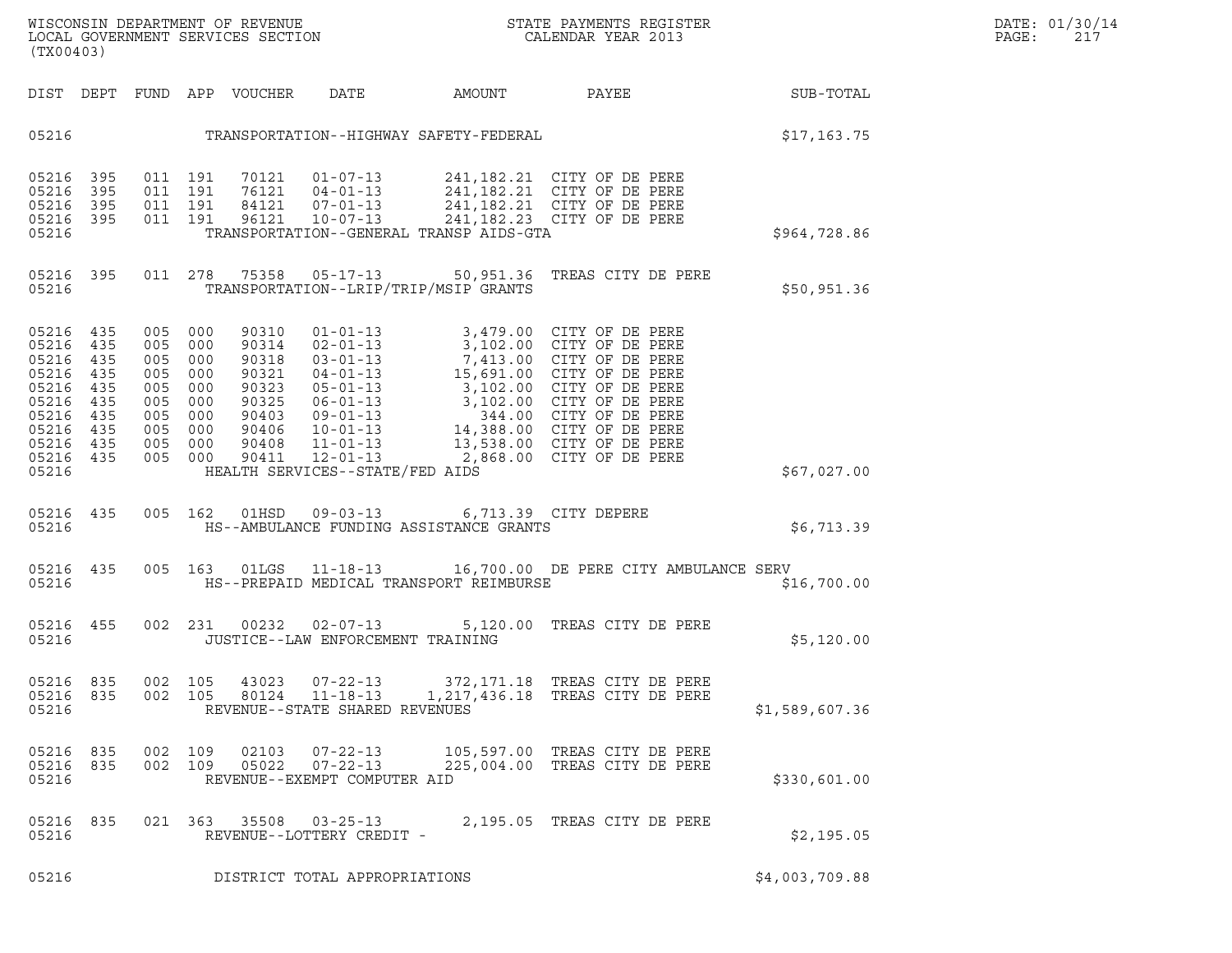| (TX00403)          |                                                  |                                          |                |                                                                      | WISCONSIN DEPARTMENT OF REVENUE ${\small \begin{array}{ll} \text{MISCONS} \\ \text{LOCAL GOVERNMENT} \\ \text{SERVICES SECTION} \end{array}}$                         |                                  | $R = \frac{1}{2}$ | DATE: 01/30/14<br>PAGE:<br>218 |
|--------------------|--------------------------------------------------|------------------------------------------|----------------|----------------------------------------------------------------------|-----------------------------------------------------------------------------------------------------------------------------------------------------------------------|----------------------------------|-------------------|--------------------------------|
|                    |                                                  |                                          |                |                                                                      | DIST DEPT FUND APP VOUCHER DATE AMOUNT PAYEE SUB-TOTAL                                                                                                                |                                  |                   |                                |
|                    | 05231 165<br>05231                               |                                          |                |                                                                      | 002 225 00122 07-03-13 204,632.05 TREAS CITY GREEN BAY<br>SAFETY/PROF SERV--FIRE INSURANCE DUES                                                                       |                                  | \$204,632.05      |                                |
|                    |                                                  |                                          |                |                                                                      | 05231 370 002 503 15576 02-06-13 446.72 TREAS CITY GREEN BAY                                                                                                          | TOWN SHARE 162.32                |                   |                                |
|                    |                                                  |                                          |                |                                                                      |                                                                                                                                                                       |                                  | \$446.72          |                                |
|                    |                                                  |                                          |                |                                                                      | 05231 370 002 941 03510 07-02-13 30,000.00 TREAS CITY GREEN BAY<br>05231 NAT RESOURCES-GENERAL OPERATIONS-FEDERAL                                                     |                                  | \$30,000.00       |                                |
|                    |                                                  |                                          |                | 05231 NAT RESOURCES--BOAT PATROL                                     | 05231 370 012 381 00006 07-26-13 1.98 TREAS CITY GREEN BAY 05231 370 012 381 00519 03-26-13 3,827.69 TREAS CITY GREEN BAY                                             |                                  | \$3,829.67        |                                |
| 05231              |                                                  |                                          |                |                                                                      | 05231 370 012 550 00006 07-26-13 6.83 TREAS CITY GREEN BAY 65231 370 012 550 00519 03-26-13 13,262.98 TREAS CITY GREEN BAY<br>NAT RESOURCES--BOATING ENFORCEMENT AIDS |                                  | \$13,269.81       |                                |
| 05231              | 05231 370                                        |                                          |                |                                                                      | 012 571 35871 06-10-13 15.81 TREAS CITY GREEN BAY<br>NAT RESOURCES--FOREST CROP/MFL/CO FOREST                                                                         |                                  | \$15.81           |                                |
| 05231              | 05231 370                                        |                                          |                | NAT RESOURCES--RU RECYCLING GRANT                                    | 074 670 40277 05-20-13 407,861.37 TREAS CITY GREEN BAY                                                                                                                |                                  | \$407,861.37      |                                |
| 05231              | 05231 370                                        |                                          |                |                                                                      | 074 673 40277 05-20-13 27,331.78 TREAS CITY GREEN BAY<br>NAT RESOURCES--RU CONSOLIDATED GRANT                                                                         |                                  | \$27,331.78       |                                |
| 05231 370<br>05231 | 05231 370<br>05231 370<br>05231 370              | 095 512<br>095 512<br>095 512<br>095 512 | 03317          | $06 - 10 - 13$<br>NAT RESOURCES--STEWARDSHIP 2000                    | 01107 12-06-13 151,515.00 TREAS CITY GREEN BAY<br>01156 12-12-13 22,355.25 TREAS CITY GREEN BAY<br>01157 12-12-13 99,187.50 TREAS CITY GREEN BAY                      | 136,721.25 TREAS CITY GREEN BAY  | \$409,779.00      |                                |
| 05231              | 05231 395<br>05231 395<br>05231 395<br>05231 395 | 011 162<br>011 162<br>011 162<br>011 162 | 86005<br>98005 | 72005 01-07-13<br>78005 04-01-13<br>$07 - 01 - 13$<br>$10 - 07 - 13$ | 160,702.05 CITY OF GREEN BAY<br>160,702.05 CITY OF GREEN BAY<br>160,702.06 CITY OF GREEN BAY<br>TRANSPORTATION--CONNECTING HIGHWAY AIDS                               | 160,702.05 CITY OF GREEN BAY     | \$642,808.21      |                                |
| 05231              | 05231 395                                        | 011 164                                  | 77591          | 06-17-13<br>TRANSPORTATION--LIFT BRIDGE AIDS                         |                                                                                                                                                                       | 925, 341.33 TREAS CITY GREEN BAY | \$925, 341.33     |                                |
|                    | 05231 395                                        | 011 175                                  | 71679          | $04 - 16 - 13$                                                       |                                                                                                                                                                       | 62,541.00 TREAS CITY GREEN BAY   |                   |                                |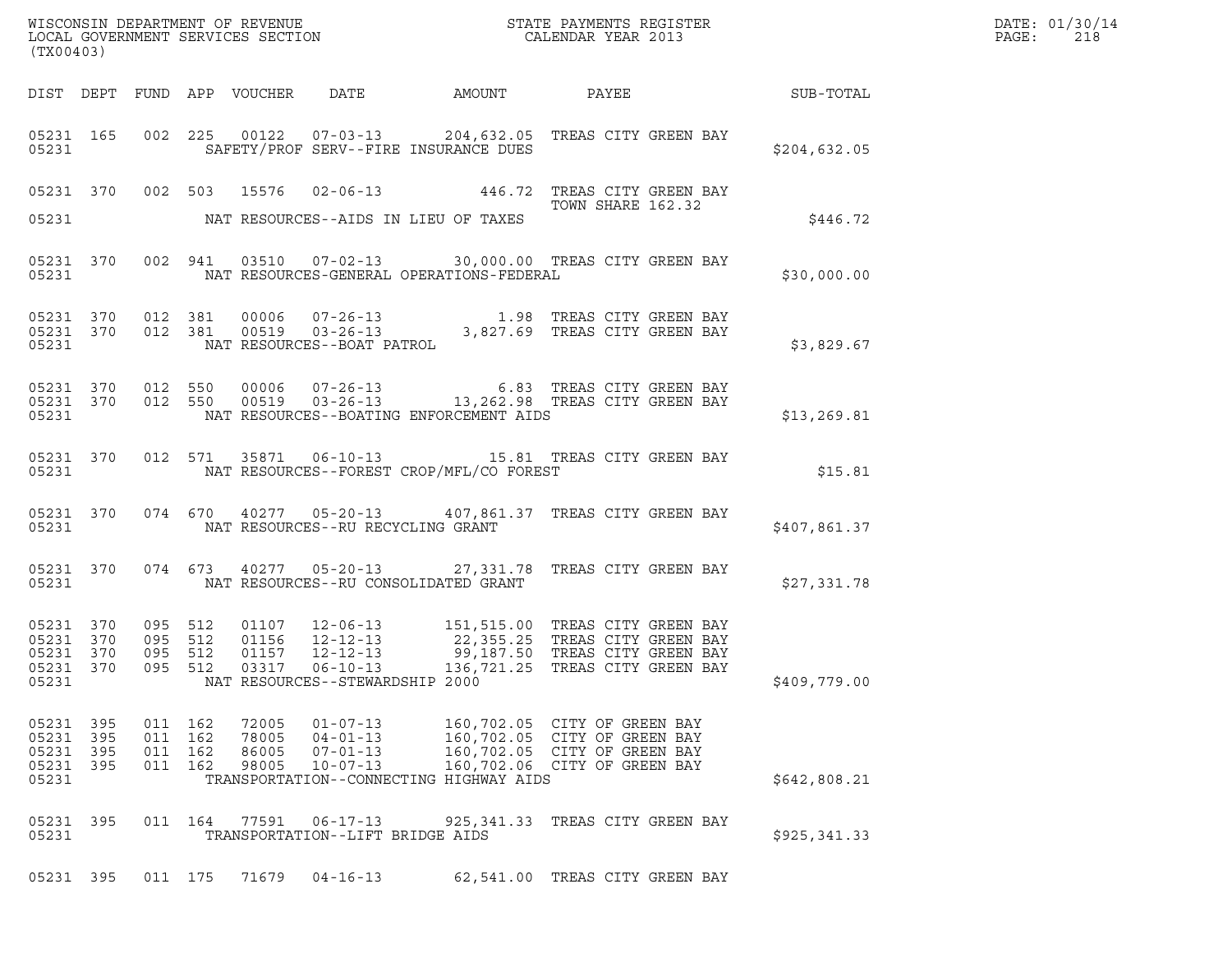WISCONSIN DEPARTMENT OF REVENUE<br>LOCAL GOVERNMENT SERVICES SECTION STATE PAYMENTS REGISTER SEGISTER SERVICES OF SAGE: 219 WISCONSIN DEPARTMENT OF REVENUE<br>LOCAL GOVERNMENT SERVICES SECTION CALENDAR YEAR 2013<br>(TX00403) (TX00403)

| (TX00403)                                                                                                                                                                                                                                                                                                                                                                                       |                                                                                                                                                                                                                                                                                                           |                                                                                                                                                                                                                                                                                                           |                                                                                                                                                                                                                                                                                                           |                                                                                                                                                                                                                                                                                                                                                                                                 |                                                                                                                                                                |                                                                                                          |                                                                                                                                                                                                                      |                |
|-------------------------------------------------------------------------------------------------------------------------------------------------------------------------------------------------------------------------------------------------------------------------------------------------------------------------------------------------------------------------------------------------|-----------------------------------------------------------------------------------------------------------------------------------------------------------------------------------------------------------------------------------------------------------------------------------------------------------|-----------------------------------------------------------------------------------------------------------------------------------------------------------------------------------------------------------------------------------------------------------------------------------------------------------|-----------------------------------------------------------------------------------------------------------------------------------------------------------------------------------------------------------------------------------------------------------------------------------------------------------|-------------------------------------------------------------------------------------------------------------------------------------------------------------------------------------------------------------------------------------------------------------------------------------------------------------------------------------------------------------------------------------------------|----------------------------------------------------------------------------------------------------------------------------------------------------------------|----------------------------------------------------------------------------------------------------------|----------------------------------------------------------------------------------------------------------------------------------------------------------------------------------------------------------------------|----------------|
|                                                                                                                                                                                                                                                                                                                                                                                                 |                                                                                                                                                                                                                                                                                                           |                                                                                                                                                                                                                                                                                                           |                                                                                                                                                                                                                                                                                                           |                                                                                                                                                                                                                                                                                                                                                                                                 |                                                                                                                                                                |                                                                                                          | DIST DEPT FUND APP VOUCHER DATE AMOUNT PAYEE PAYEE SUB-TOTAL                                                                                                                                                         |                |
| 05231                                                                                                                                                                                                                                                                                                                                                                                           | TRANSPORTATION--PARATRANSIT AIDS, STATE STATE SERIES (562,541.00                                                                                                                                                                                                                                          |                                                                                                                                                                                                                                                                                                           |                                                                                                                                                                                                                                                                                                           |                                                                                                                                                                                                                                                                                                                                                                                                 |                                                                                                                                                                |                                                                                                          |                                                                                                                                                                                                                      |                |
| 05231<br>05231<br>05231<br>05231<br>05231                                                                                                                                                                                                                                                                                                                                                       | 395<br>395<br>395<br>395                                                                                                                                                                                                                                                                                  | 011<br>011<br>011<br>$\overline{a}$                                                                                                                                                                                                                                                                       | 011 176                                                                                                                                                                                                                                                                                                   |                                                                                                                                                                                                                                                                                                                                                                                                 |                                                                                                                                                                | TRANSPORTATION--BICYCLE & PEDESTRIAN AID                                                                 | 176 00002 12-30-13 323,118.00 CITY OF GREEN BAY<br>176 80002 06-14-13 538,530.00 CITY OF GREEN BAY<br>176 88002 07-08-13 538,530.00 CITY OF GREEN BAY<br>176 92002 09-30-13 538,530.00 CITY OF GREEN BAY             | \$1,938,708.00 |
| 05231<br>05231<br>05231<br>05231<br>05231<br>05231<br>05231<br>05231<br>05231<br>05231<br>05231<br>05231<br>05231<br>05231<br>05231<br>05231<br>05231<br>05231<br>05231<br>05231<br>05231<br>05231<br>05231<br>05231<br>05231<br>05231<br>05231<br>05231<br>05231<br>05231<br>05231<br>05231<br>05231<br>05231<br>05231<br>05231<br>05231<br>05231<br>05231<br>05231<br>05231<br>05231<br>05231 | 395<br>395<br>395<br>395<br>395<br>395<br>395<br>395<br>395<br>395<br>395<br>395<br>395<br>395<br>395<br>395<br>395<br>395<br>395<br>395<br>395<br>395<br>395<br>395<br>395<br>395<br>395<br>395<br>395<br>395<br>395<br>395<br>395<br>395<br>395<br>395<br>395<br>395<br>395<br>395<br>395<br>395<br>395 | 011<br>011<br>011<br>011<br>011<br>011<br>011<br>011<br>011<br>011<br>011<br>011<br>011<br>011<br>011<br>011<br>011<br>011<br>011<br>011<br>011<br>011<br>011<br>011<br>011<br>011<br>011<br>011<br>011<br>011<br>011<br>011<br>011<br>011<br>011<br>011<br>011<br>011<br>011<br>011<br>011<br>011<br>011 | 185<br>185<br>185<br>185<br>185<br>185<br>185<br>185<br>185<br>185<br>185<br>185<br>185<br>185<br>185<br>185<br>185<br>185<br>185<br>185<br>185<br>185<br>185<br>185<br>185<br>185<br>185<br>185<br>185<br>185<br>185<br>185<br>185<br>185<br>185<br>185<br>185<br>185<br>185<br>185<br>185<br>185<br>185 | 61720<br>61720<br>61720<br>61720<br>61720<br>61720<br>61720<br>61720<br>63781<br>63781<br>65354<br>65354<br>68435<br>69334<br>69334<br>69334<br>71499<br>72324<br>72324<br>72324<br>75860<br>75860<br>75860<br>76987<br>76987<br>77635<br>77635<br>77635<br>80617<br>81584<br>82315<br>82315<br>85520<br>88158<br>91335<br>91335<br>91335<br>91335<br>92046<br>92046<br>92773<br>92773<br>95196 | $10 - 21 - 13$<br>$10 - 21 - 13$<br>$10 - 21 - 13$<br>$10 - 21 - 13$<br>$10 - 28 - 13$<br>$10 - 28 - 13$<br>$11 - 04 - 13$<br>$11 - 04 - 13$<br>$11 - 25 - 13$ | 6,801.92<br>1,696.80<br>1,578.63<br>1,212.00<br>8,655.97<br>7,364.37<br>2,299.65<br>8,453.40<br>3,379.06 | TREAS CITY GREEN BAY<br>TREAS CITY GREEN BAY<br>TREAS CITY GREEN BAY<br>TREAS CITY GREEN BAY<br>TREAS CITY GREEN BAY<br>TREAS CITY GREEN BAY<br>TREAS CITY GREEN BAY<br>TREAS CITY GREEN BAY<br>TREAS CITY GREEN BAY |                |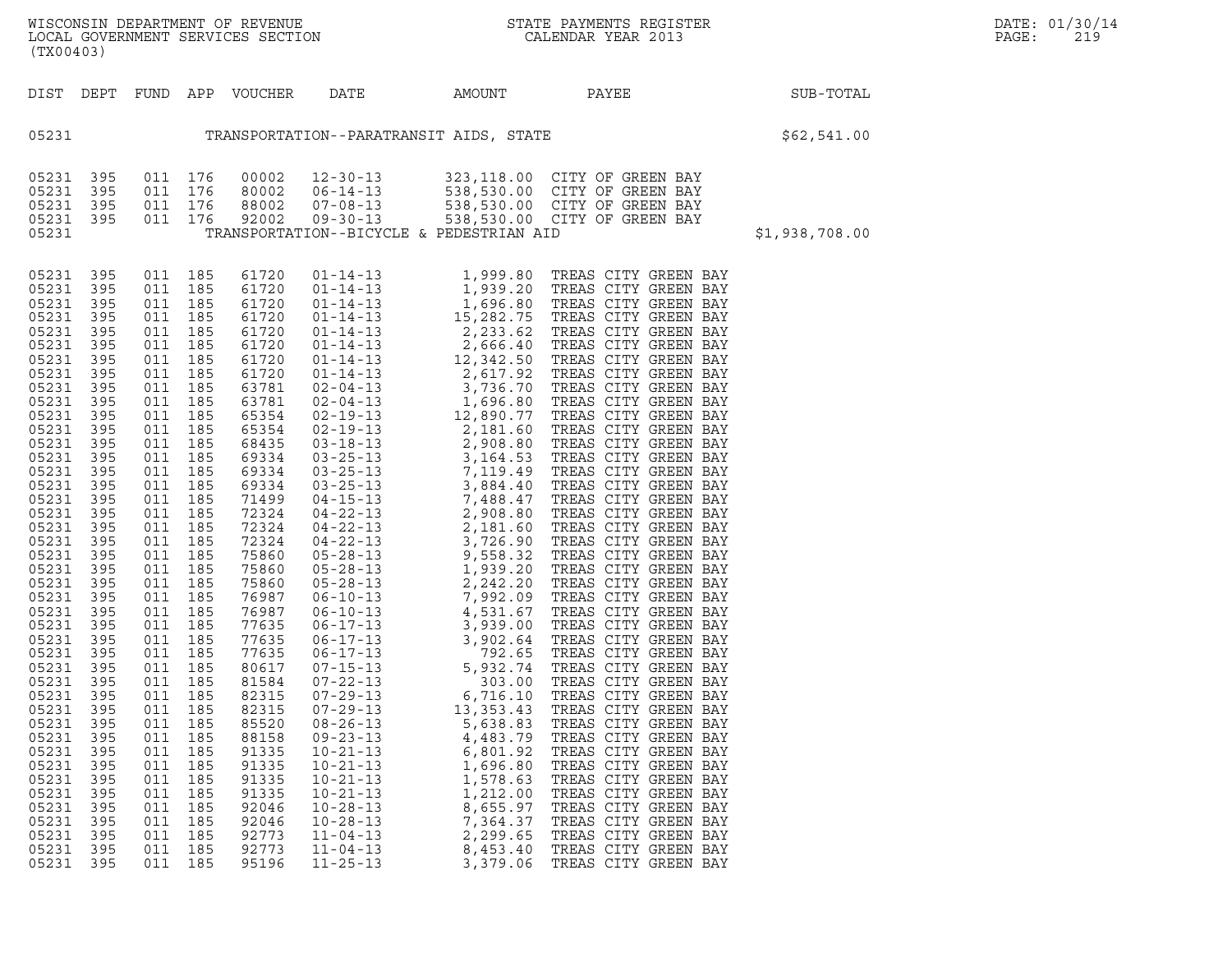| WISCONSIN DEPARTMENT OF REVENUE<br>LOCAL GOVERNMENT SERVICES SECTION<br>(TX00403) | STATE PAYMENTS REGISTER<br>CALENDAR YEAR 2013 | DATE: 01/30/14<br>PAGE:<br>220 |
|-----------------------------------------------------------------------------------|-----------------------------------------------|--------------------------------|

| (TX00403)                                                             |                          |                                                              |                                                                      |                                                                                           |                                                                                                                              |                |
|-----------------------------------------------------------------------|--------------------------|--------------------------------------------------------------|----------------------------------------------------------------------|-------------------------------------------------------------------------------------------|------------------------------------------------------------------------------------------------------------------------------|----------------|
| DIST DEPT                                                             | FUND                     | APP VOUCHER                                                  |                                                                      |                                                                                           | DATE AMOUNT PAYEE                                                                                                            | SUB-TOTAL      |
| 05231 395<br>05231 395<br>05231                                       | 011<br>011               | 185<br>95196<br>185                                          |                                                                      | TRANSPORTATION--HIGHWAY SAFETY-FEDERAL                                                    | 95196   11-25-13   5,796.46   TREAS CITY GREEN BAY<br>96416   12-09-13   11,500.69   TREAS CITY GREEN BAY                    | \$224,732.46   |
| 05231 395<br>05231<br>395<br>05231<br>395<br>05231<br>395<br>05231    | 011<br>011<br>011<br>011 | 191<br>70122<br>191<br>76122<br>84122<br>191<br>96122<br>191 | $01 - 07 - 13$<br>$04 - 01 - 13$<br>$07 - 01 - 13$<br>$10 - 07 - 13$ | TRANSPORTATION--GENERAL TRANSP AIDS-GTA                                                   | 721,810.01 CITY OF GREEN BAY<br>721,810.01 CITY OF GREEN BAY<br>721,810.01 CITY OF GREEN BAY<br>721,810.04 CITY OF GREEN BAY | \$2,887,240.07 |
| 05231 395<br>05231                                                    |                          | 011 278 64591                                                |                                                                      | TRANSPORTATION--LRIP/TRIP/MSIP GRANTS                                                     | 02-07-13 108,282.26 TREAS CITY GREEN BAY                                                                                     | \$108,282.26   |
| 05231 435<br>05231                                                    | 005                      | 162 01HSD                                                    |                                                                      | HS--AMBULANCE FUNDING ASSISTANCE GRANTS                                                   | 09-03-13 12,743.49 CITY GREEN BAY                                                                                            | \$12,743.49    |
| 05231 435<br>05231                                                    | 005                      | 163 01LGS                                                    |                                                                      | HS--PREPAID MEDICAL TRANSPORT REIMBURSE                                                   | 11-18-13 209,300.00 CITY OF GREEN BAY                                                                                        | \$209,300.00   |
| 05231 455<br>05231                                                    | 002                      | 231 00303                                                    | JUSTICE--LAW ENFORCEMENT TRAINING                                    |                                                                                           | 02-08-13 26,880.00 TREAS CITY GREEN BAY                                                                                      | \$26,880.00    |
| 05231 455<br>05231                                                    | 002                      | 251 00120                                                    |                                                                      | JUSTICE--TRUANCY PROGRAM-GRANT FUNDS                                                      | 10-07-13 13,549.04 TREAS CITY GREEN BAY                                                                                      | \$13,549.04    |
| 05231 465<br>05231                                                    | 002                      | 306<br>00242                                                 |                                                                      | MILITARY AFFAIRS-EMER MGMT--HAZMAT AIDS                                                   | 10-09-13 11,268.85 TREAS CITY GREEN BAY                                                                                      | \$11, 268.85   |
| 05231<br>505<br>05231                                                 | 002                      | 142<br>06162                                                 | $01 - 17 - 13$<br>DOA--FEDERAL ENERGY GRANTS                         |                                                                                           | 24,540.04 TREAS CITY GREEN BAY                                                                                               | \$24,540.04    |
| 05231<br>505<br>05231<br>505<br>05231                                 | 002<br>002               | 620<br>08189<br>620<br>11046                                 | $06 - 20 - 13$                                                       | DOA--LAW ENFRCMNT OFICER SUPPMNTL GRANTS                                                  | 03-22-13 60,717.00 TREAS CITY GREEN BAY<br>60,717.00 TREAS CITY GREEN BAY                                                    | \$121,434.00   |
| 05231<br>505<br>05231<br>505<br>05231<br>505<br>05231<br>505<br>05231 | 002<br>002<br>002<br>002 | 07002<br>643<br>643<br>07009<br>643<br>09520<br>643<br>10533 | $02 - 22 - 13$<br>$02 - 22 - 13$<br>$05 - 02 - 13$<br>$06 - 06 - 13$ | 22,979.58<br>11,020.42<br>12,402.27<br>11,895.69<br>DOA--JUSTICE ASSISTANCE FEDERAL FUNDS | TREAS CITY GREEN BAY<br>TREAS CITY GREEN BAY<br>TREAS CITY GREEN BAY<br>TREAS CITY GREEN BAY                                 | \$58,297.96    |
| 05231 505                                                             | 002 645                  | 09464                                                        | $05 - 10 - 13$                                                       | 9,667.50                                                                                  | TREAS CITY GREEN BAY                                                                                                         |                |

(TX00403)